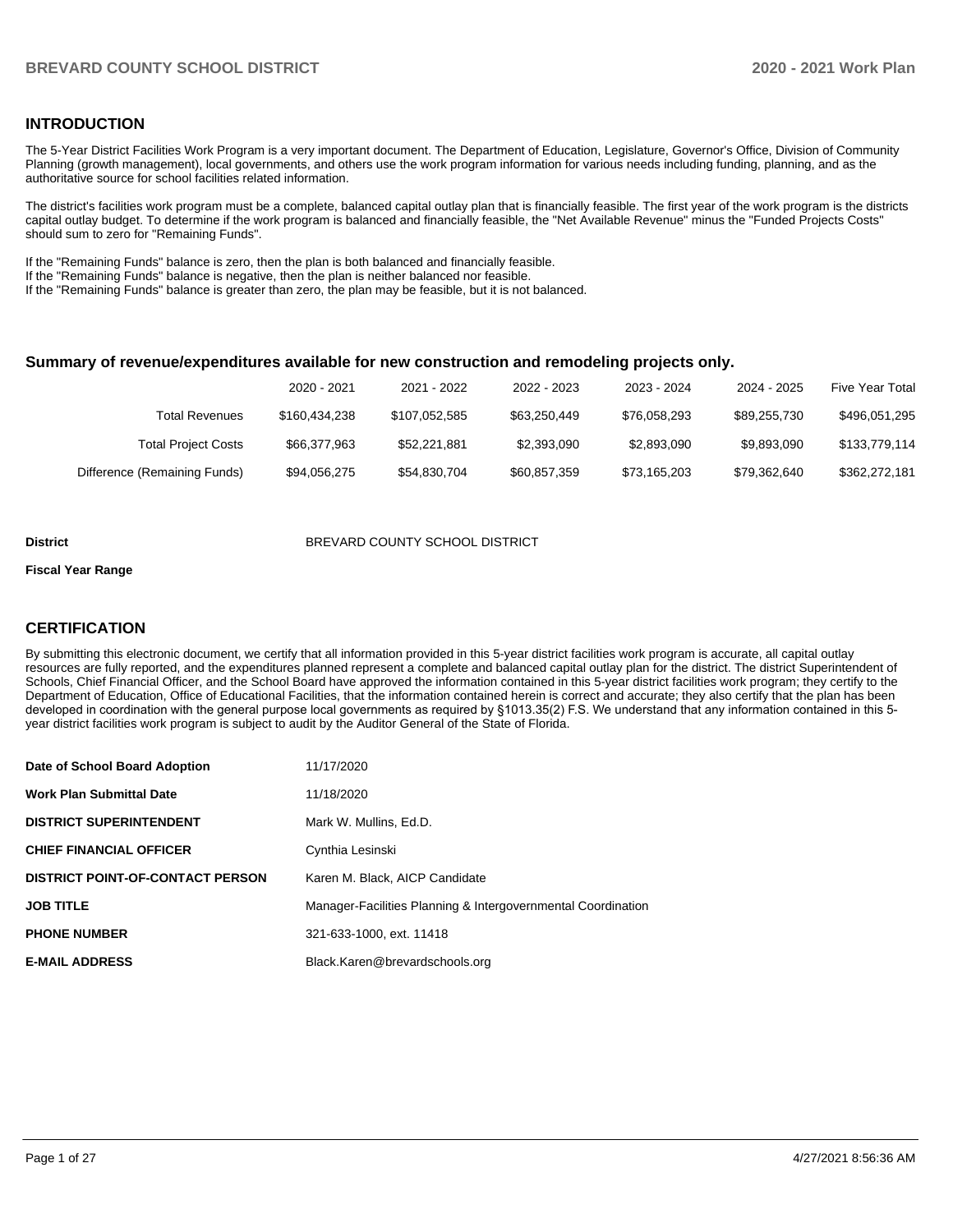# **Expenditures**

#### **Expenditure for Maintenance, Repair and Renovation from 1.50-Mills and PECO**

Annually, prior to the adoption of the district school budget, each school board must prepare a tentative district facilities work program that includes a schedule of major repair and renovation projects necessary to maintain the educational and ancillary facilities of the district.

|                | Item                                                                                                                                                                                                                                                                                                                                                                                                                                                                                                                                                                                                                                                                                                                                                                                                                                                                                                                                                                                                                                                                                                                                                                                                                                                                                                                                                                                                                                                                                                                                                                                                                                                                                                                                                                                                                                                                                                                                                                                                                                                                                                                                                                                                                                                                                                                                                                                                                                                                  |          | 2021 - 2022<br>Projected | 2022 - 2023<br>Projected | 2023 - 2024<br>Projected | 2024 - 2025<br>Projected | <b>Total</b> |
|----------------|-----------------------------------------------------------------------------------------------------------------------------------------------------------------------------------------------------------------------------------------------------------------------------------------------------------------------------------------------------------------------------------------------------------------------------------------------------------------------------------------------------------------------------------------------------------------------------------------------------------------------------------------------------------------------------------------------------------------------------------------------------------------------------------------------------------------------------------------------------------------------------------------------------------------------------------------------------------------------------------------------------------------------------------------------------------------------------------------------------------------------------------------------------------------------------------------------------------------------------------------------------------------------------------------------------------------------------------------------------------------------------------------------------------------------------------------------------------------------------------------------------------------------------------------------------------------------------------------------------------------------------------------------------------------------------------------------------------------------------------------------------------------------------------------------------------------------------------------------------------------------------------------------------------------------------------------------------------------------------------------------------------------------------------------------------------------------------------------------------------------------------------------------------------------------------------------------------------------------------------------------------------------------------------------------------------------------------------------------------------------------------------------------------------------------------------------------------------------------|----------|--------------------------|--------------------------|--------------------------|--------------------------|--------------|
| <b>HVAC</b>    |                                                                                                                                                                                                                                                                                                                                                                                                                                                                                                                                                                                                                                                                                                                                                                                                                                                                                                                                                                                                                                                                                                                                                                                                                                                                                                                                                                                                                                                                                                                                                                                                                                                                                                                                                                                                                                                                                                                                                                                                                                                                                                                                                                                                                                                                                                                                                                                                                                                                       | \$0      | \$0                      | \$0                      | \$0                      | \$0                      | \$0          |
| Locations:     | No Locations for this expenditure.                                                                                                                                                                                                                                                                                                                                                                                                                                                                                                                                                                                                                                                                                                                                                                                                                                                                                                                                                                                                                                                                                                                                                                                                                                                                                                                                                                                                                                                                                                                                                                                                                                                                                                                                                                                                                                                                                                                                                                                                                                                                                                                                                                                                                                                                                                                                                                                                                                    |          |                          |                          |                          |                          |              |
| Flooring       |                                                                                                                                                                                                                                                                                                                                                                                                                                                                                                                                                                                                                                                                                                                                                                                                                                                                                                                                                                                                                                                                                                                                                                                                                                                                                                                                                                                                                                                                                                                                                                                                                                                                                                                                                                                                                                                                                                                                                                                                                                                                                                                                                                                                                                                                                                                                                                                                                                                                       | \$0      | \$0                      | \$0                      | \$0                      | \$0                      | \$0          |
| Locations:     | No Locations for this expenditure.                                                                                                                                                                                                                                                                                                                                                                                                                                                                                                                                                                                                                                                                                                                                                                                                                                                                                                                                                                                                                                                                                                                                                                                                                                                                                                                                                                                                                                                                                                                                                                                                                                                                                                                                                                                                                                                                                                                                                                                                                                                                                                                                                                                                                                                                                                                                                                                                                                    |          |                          |                          |                          |                          |              |
| Roofing        |                                                                                                                                                                                                                                                                                                                                                                                                                                                                                                                                                                                                                                                                                                                                                                                                                                                                                                                                                                                                                                                                                                                                                                                                                                                                                                                                                                                                                                                                                                                                                                                                                                                                                                                                                                                                                                                                                                                                                                                                                                                                                                                                                                                                                                                                                                                                                                                                                                                                       | \$0      | \$0                      | \$0                      | \$0                      | \$0                      | \$0          |
|                | Locations: No Locations for this expenditure.                                                                                                                                                                                                                                                                                                                                                                                                                                                                                                                                                                                                                                                                                                                                                                                                                                                                                                                                                                                                                                                                                                                                                                                                                                                                                                                                                                                                                                                                                                                                                                                                                                                                                                                                                                                                                                                                                                                                                                                                                                                                                                                                                                                                                                                                                                                                                                                                                         |          |                          |                          |                          |                          |              |
| Safety to Life |                                                                                                                                                                                                                                                                                                                                                                                                                                                                                                                                                                                                                                                                                                                                                                                                                                                                                                                                                                                                                                                                                                                                                                                                                                                                                                                                                                                                                                                                                                                                                                                                                                                                                                                                                                                                                                                                                                                                                                                                                                                                                                                                                                                                                                                                                                                                                                                                                                                                       | \$56,225 | \$0                      | \$0                      | \$0                      | \$0                      | \$56,225     |
|                | ELEMENTARY, CENTRAL MIDDLE, CHALLENGER 7 ELEMENTARY, CHRISTA MCAULIFFE ELEMENTARY, CLEARLAKE EDUCATION<br>CENTER, COCOA BEACH JR/SR HIGH, COCOA JR/SR HIGH, COLUMBIA ELEMENTARY, COQUINA ELEMENTARY, CROTON<br>ELEMENTARY, CUYLER SCHOOL, DELAURA MIDDLE, DISCOVERY ELEMENTARY, DR W J CREEL ELEMENTARY, EAU GALLIE SENIOF <br>HIGH, EDGEWOOD JR/ SR HIGH, EDUCATIONAL SERVICES FACILITY, ENDEAVOUR ELEMENTARY MAGNET, ENTERPRISE<br>ELEMENTARY, FAIRGLEN ELEMENTARY, FREEDOM 7 ELEMENTARY SCHOOL OF INTERNATIONAL STUDIES, GARDENDALE<br>EDUCATION CENTER, GEMINI ELEMENTARY, GIBSON PARK, GOLFVIEW ELEMENTARY MAGNET, HANS CHRISTIAN ANDERSEN<br>ELEMENTARY, HARBOR CITY ELEMENTARY, HERBERT C HOOVER MIDDLE, HERITAGE HIGH, IMPERIAL ESTATES ELEMENTARY,<br>INDIALANTIC ELEMENTARY, JAMES MADISON MIDDLE, JOHN F KENNEDY MIDDLE, JOHN F TURNER SR ELEMENTARY, JUPITER<br>ELEMENTARY, LEWIS CARROLL ELEMENTARY, LOCKMAR ELEMENTARY, LONGLEAF ELEMENTARY, LYNDON B JOHNSON MIDDLE,<br>MANATEE BUS COMPOUND, MANATEE ELEMENTARY, MCLARTY STADIUM, MEADOWLANE INTERMEDIATE ELEMENTARY,<br>MEADOWLANE PRIMARY ELEMENTARY, MELBOURNE BUS COMPOUND, MELBOURNE SENIOR HIGH, MERRITT ISLAND SENIOR<br>HIGH, MID-SOUTH AREA SUPPORT SERVICES, MILA ELEMENTARY, MIMS ELEMENTARY, NORTH AREA TRANSPORTATION SERVICE<br>OAK PARK ELEMENTARY, OCEAN BREEZE ELEMENTARY, OLD CREEL BUS COMPOUND, PALM BAY ELEMENTARY, PALM BAY<br>MAGNET SENIOR HIGH, PINEWOOD ELEMENTARY, PLANT OPERATIONS AND MAINTENANCE, PORT MALABAR ELEMENTARY,<br>QUEST ELEMENTARY, RALPH M WILLIAMS JR ELEMENTARY, RIVERVIEW SCHOOL, RIVIERA ELEMENTARY, ROBERT LOUIS<br>STEVENSON ELEMENTARY SCHOOL OF THE ARTS, ROCKLEDGE SENIOR HIGH, RONALD MCNAIR MIDDLE , ROY ALLEN<br>ELEMENTARY, SABAL ELEMENTARY, SATELLITE BUS COMPOUND, SATELLITE SENIOR HIGH, SATURN ELEMENTARY, SEA PARK<br>ELEMENTARY, SHERWOOD ELEMENTARY, SOUTH AREA HEAD START, SOUTH LAKE EDUCATION CENTER, SOUTH PINE GROVE<br>SCHOOL, SOUTHWEST MIDDLE, SPACE COAST JR/ SR HIGH, SPESSARD L HOLLAND ELEMENTARY, STONE MAGNET MIDDLE,<br>SUNRISE ELEMENTARY, SUNTREE ELEMENTARY, SURFSIDE ELEMENTARY, THEODORE ROOSEVELT ELEMENTARY, THOMAS<br>JEFFERSON MIDDLE, TITUSVILLE HIGH, TROPICAL ELEMENTARY, UNIVERSITY PARK ELEMENTARY , VIERA ELEMENTARY SCHOOL<br>VIERA HIGH SCHOOL, WEST MELBOURNE ELEMENTARY SCHOOL FOR SCIENCE, WEST SHORE JR/SR HIGH, WESTSIDE BUS<br>COMPOUND, WESTSIDE ELEMENTARY, WHISPERING HILLS EDUCATION CENTER | \$0      | \$0                      |                          |                          |                          |              |
| Fencing        |                                                                                                                                                                                                                                                                                                                                                                                                                                                                                                                                                                                                                                                                                                                                                                                                                                                                                                                                                                                                                                                                                                                                                                                                                                                                                                                                                                                                                                                                                                                                                                                                                                                                                                                                                                                                                                                                                                                                                                                                                                                                                                                                                                                                                                                                                                                                                                                                                                                                       |          |                          | \$0                      | \$0                      | \$0                      | \$0          |
| Locations:     | No Locations for this expenditure.                                                                                                                                                                                                                                                                                                                                                                                                                                                                                                                                                                                                                                                                                                                                                                                                                                                                                                                                                                                                                                                                                                                                                                                                                                                                                                                                                                                                                                                                                                                                                                                                                                                                                                                                                                                                                                                                                                                                                                                                                                                                                                                                                                                                                                                                                                                                                                                                                                    |          |                          |                          |                          |                          |              |
| Parking        |                                                                                                                                                                                                                                                                                                                                                                                                                                                                                                                                                                                                                                                                                                                                                                                                                                                                                                                                                                                                                                                                                                                                                                                                                                                                                                                                                                                                                                                                                                                                                                                                                                                                                                                                                                                                                                                                                                                                                                                                                                                                                                                                                                                                                                                                                                                                                                                                                                                                       | \$0      | \$0                      | \$0                      | \$0                      | \$0                      | \$0          |
|                | Locations: No Locations for this expenditure.                                                                                                                                                                                                                                                                                                                                                                                                                                                                                                                                                                                                                                                                                                                                                                                                                                                                                                                                                                                                                                                                                                                                                                                                                                                                                                                                                                                                                                                                                                                                                                                                                                                                                                                                                                                                                                                                                                                                                                                                                                                                                                                                                                                                                                                                                                                                                                                                                         |          |                          |                          |                          |                          |              |
| Electrical     |                                                                                                                                                                                                                                                                                                                                                                                                                                                                                                                                                                                                                                                                                                                                                                                                                                                                                                                                                                                                                                                                                                                                                                                                                                                                                                                                                                                                                                                                                                                                                                                                                                                                                                                                                                                                                                                                                                                                                                                                                                                                                                                                                                                                                                                                                                                                                                                                                                                                       | \$0      | \$0                      | \$0                      | \$0                      | \$0                      | \$0          |
| Locations:     | No Locations for this expenditure.                                                                                                                                                                                                                                                                                                                                                                                                                                                                                                                                                                                                                                                                                                                                                                                                                                                                                                                                                                                                                                                                                                                                                                                                                                                                                                                                                                                                                                                                                                                                                                                                                                                                                                                                                                                                                                                                                                                                                                                                                                                                                                                                                                                                                                                                                                                                                                                                                                    |          |                          |                          |                          |                          |              |
| Fire Alarm     |                                                                                                                                                                                                                                                                                                                                                                                                                                                                                                                                                                                                                                                                                                                                                                                                                                                                                                                                                                                                                                                                                                                                                                                                                                                                                                                                                                                                                                                                                                                                                                                                                                                                                                                                                                                                                                                                                                                                                                                                                                                                                                                                                                                                                                                                                                                                                                                                                                                                       | \$0      | \$0                      | \$0                      | \$0                      | \$0                      | \$0          |
|                | Locations: No Locations for this expenditure.                                                                                                                                                                                                                                                                                                                                                                                                                                                                                                                                                                                                                                                                                                                                                                                                                                                                                                                                                                                                                                                                                                                                                                                                                                                                                                                                                                                                                                                                                                                                                                                                                                                                                                                                                                                                                                                                                                                                                                                                                                                                                                                                                                                                                                                                                                                                                                                                                         |          |                          |                          |                          |                          |              |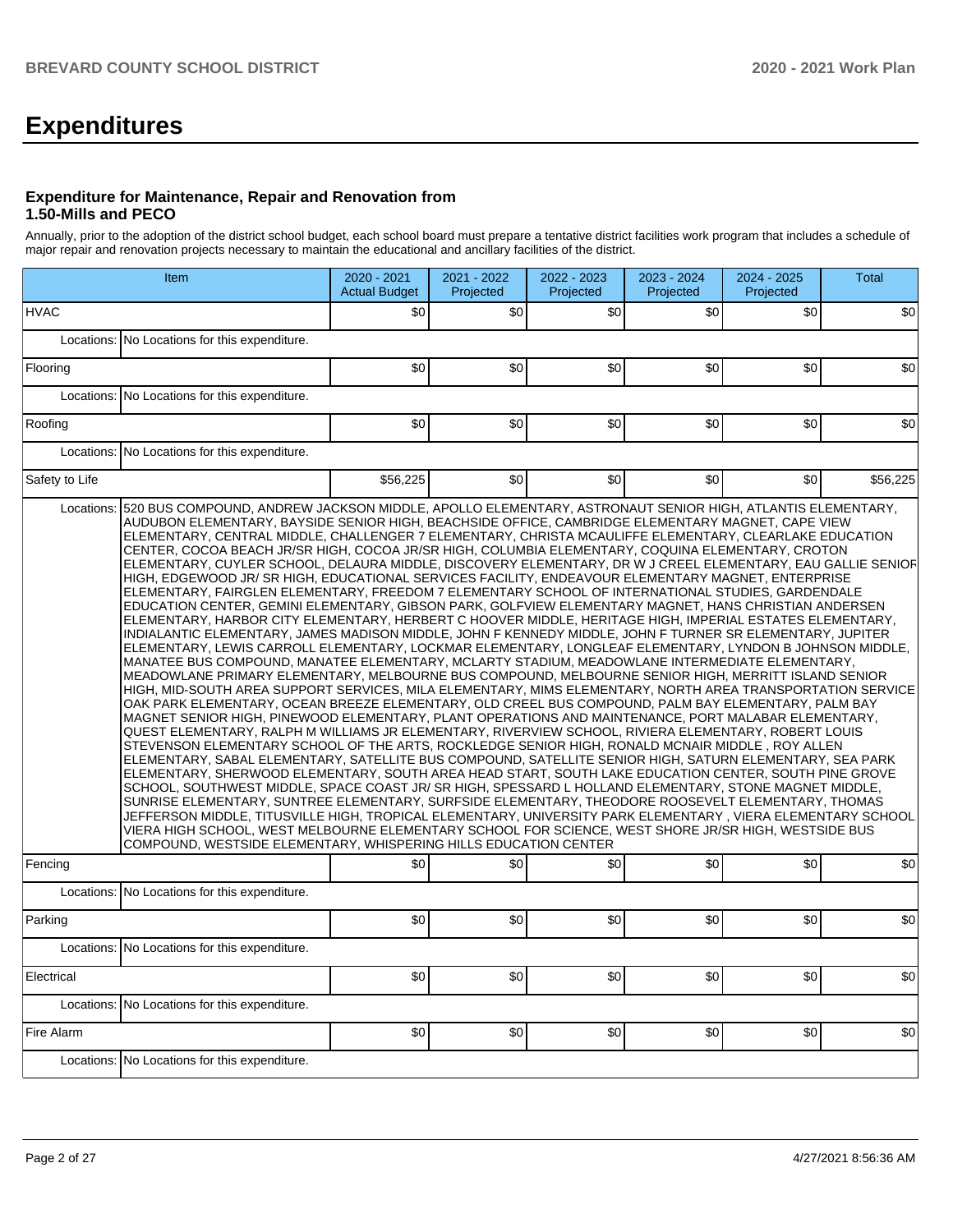|                           | Telephone/Intercom System                                                                                                                                                                                                                                                                                                                                                                                                                                                                                                                                                                                                                                                                                                                                                                                                                                                                                                                                                                                                                                                                                                                                                                                                                                                                                                                                                                                                                                                                                                                                                                                                                                                                                                                                                                                                                                                                                                                                                                                                                                                                                                                                                                                                                                                                                                                                                                                                                                                                                                                                                                                                                                                                     | \$0      | \$0 | \$0              | \$0 | \$0 | \$0      |
|---------------------------|-----------------------------------------------------------------------------------------------------------------------------------------------------------------------------------------------------------------------------------------------------------------------------------------------------------------------------------------------------------------------------------------------------------------------------------------------------------------------------------------------------------------------------------------------------------------------------------------------------------------------------------------------------------------------------------------------------------------------------------------------------------------------------------------------------------------------------------------------------------------------------------------------------------------------------------------------------------------------------------------------------------------------------------------------------------------------------------------------------------------------------------------------------------------------------------------------------------------------------------------------------------------------------------------------------------------------------------------------------------------------------------------------------------------------------------------------------------------------------------------------------------------------------------------------------------------------------------------------------------------------------------------------------------------------------------------------------------------------------------------------------------------------------------------------------------------------------------------------------------------------------------------------------------------------------------------------------------------------------------------------------------------------------------------------------------------------------------------------------------------------------------------------------------------------------------------------------------------------------------------------------------------------------------------------------------------------------------------------------------------------------------------------------------------------------------------------------------------------------------------------------------------------------------------------------------------------------------------------------------------------------------------------------------------------------------------------|----------|-----|------------------|-----|-----|----------|
|                           | Locations: No Locations for this expenditure.                                                                                                                                                                                                                                                                                                                                                                                                                                                                                                                                                                                                                                                                                                                                                                                                                                                                                                                                                                                                                                                                                                                                                                                                                                                                                                                                                                                                                                                                                                                                                                                                                                                                                                                                                                                                                                                                                                                                                                                                                                                                                                                                                                                                                                                                                                                                                                                                                                                                                                                                                                                                                                                 |          |     |                  |     |     |          |
| Closed Circuit Television |                                                                                                                                                                                                                                                                                                                                                                                                                                                                                                                                                                                                                                                                                                                                                                                                                                                                                                                                                                                                                                                                                                                                                                                                                                                                                                                                                                                                                                                                                                                                                                                                                                                                                                                                                                                                                                                                                                                                                                                                                                                                                                                                                                                                                                                                                                                                                                                                                                                                                                                                                                                                                                                                                               | \$0      | \$0 | \$0              | \$0 | \$0 | \$0      |
|                           | Locations: No Locations for this expenditure.                                                                                                                                                                                                                                                                                                                                                                                                                                                                                                                                                                                                                                                                                                                                                                                                                                                                                                                                                                                                                                                                                                                                                                                                                                                                                                                                                                                                                                                                                                                                                                                                                                                                                                                                                                                                                                                                                                                                                                                                                                                                                                                                                                                                                                                                                                                                                                                                                                                                                                                                                                                                                                                 |          |     |                  |     |     |          |
| Paint                     |                                                                                                                                                                                                                                                                                                                                                                                                                                                                                                                                                                                                                                                                                                                                                                                                                                                                                                                                                                                                                                                                                                                                                                                                                                                                                                                                                                                                                                                                                                                                                                                                                                                                                                                                                                                                                                                                                                                                                                                                                                                                                                                                                                                                                                                                                                                                                                                                                                                                                                                                                                                                                                                                                               | \$25,441 | \$0 | \$0 <sub>1</sub> | \$0 | \$0 | \$25,441 |
|                           | Locations: 520 BUS COMPOUND, ANDREW JACKSON MIDDLE, APOLLO ELEMENTARY, ASTRONAUT SENIOR HIGH, ATLANTIS ELEMENTARY,<br>AUDUBON ELEMENTARY, BAYSIDE SENIOR HIGH, BEACHSIDE OFFICE, CAMBRIDGE ELEMENTARY MAGNET, CAPE VIEW<br>ELEMENTARY, CENTRAL MIDDLE, CHALLENGER 7 ELEMENTARY, CHRISTA MCAULIFFE ELEMENTARY, CLEARLAKE EDUCATION<br>CENTER, COCOA BEACH JR/SR HIGH, COCOA JR/SR HIGH, COLUMBIA ELEMENTARY, COQUINA ELEMENTARY, CROTON<br>ELEMENTARY, CUYLER SCHOOL, DELAURA MIDDLE, DISCOVERY ELEMENTARY, DR W J CREEL ELEMENTARY, EAU GALLIE SENIOF<br>HIGH, EDGEWOOD JR/ SR HIGH, EDUCATIONAL SERVICES FACILITY, ENDEAVOUR ELEMENTARY MAGNET, ENTERPRISE<br>ELEMENTARY, FAIRGLEN ELEMENTARY, FREEDOM 7 ELEMENTARY SCHOOL OF INTERNATIONAL STUDIES, GARDENDALE<br>EDUCATION CENTER, GEMINI ELEMENTARY, GIBSON PARK, GOLFVIEW ELEMENTARY MAGNET, HANS CHRISTIAN ANDERSEN<br>ELEMENTARY, HARBOR CITY ELEMENTARY, HERBERT C HOOVER MIDDLE, HERITAGE HIGH, IMPERIAL ESTATES ELEMENTARY,<br>INDIALANTIC ELEMENTARY, JAMES MADISON MIDDLE, JOHN F KENNEDY MIDDLE, JOHN F TURNER SR ELEMENTARY, JUPITER<br>ELEMENTARY, LEWIS CARROLL ELEMENTARY, LOCKMAR ELEMENTARY, LONGLEAF ELEMENTARY, LYNDON B JOHNSON MIDDLE,<br>MANATEE BUS COMPOUND, MANATEE ELEMENTARY, MCLARTY STADIUM, MEADOWLANE INTERMEDIATE ELEMENTARY,<br>MEADOWLANE PRIMARY ELEMENTARY, MELBOURNE BUS COMPOUND, MELBOURNE SENIOR HIGH, MERRITT ISLAND SENIOR<br>HIGH, MID-SOUTH AREA SUPPORT SERVICES, MILA ELEMENTARY, MIMS ELEMENTARY, NORTH AREA TRANSPORTATION SERVICE<br>OAK PARK ELEMENTARY, OCEAN BREEZE ELEMENTARY, OLD CREEL BUS COMPOUND, PALM BAY ELEMENTARY, PALM BAY<br>MAGNET SENIOR HIGH, PINEWOOD ELEMENTARY, PLANT OPERATIONS AND MAINTENANCE, PORT MALABAR ELEMENTARY,<br>QUEST ELEMENTARY, RALPH M WILLIAMS JR ELEMENTARY, RIVERVIEW SCHOOL, RIVIERA ELEMENTARY, ROBERT LOUIS<br>STEVENSON ELEMENTARY SCHOOL OF THE ARTS, ROCKLEDGE SENIOR HIGH, RONALD MCNAIR MIDDLE, ROY ALLEN<br>ELEMENTARY, SABAL ELEMENTARY, SATELLITE BUS COMPOUND, SATELLITE SENIOR HIGH, SATURN ELEMENTARY, SEA PARK<br>ELEMENTARY, SHERWOOD ELEMENTARY, SOUTH AREA HEAD START, SOUTH LAKE EDUCATION CENTER, SOUTH PINE GROVE<br>SCHOOL, SOUTHWEST MIDDLE, SPACE COAST JR/SR HIGH, SPESSARD L HOLLAND ELEMENTARY, STONE MAGNET MIDDLE,<br>SUNRISE ELEMENTARY, SUNTREE ELEMENTARY, SURFSIDE ELEMENTARY, THEODORE ROOSEVELT ELEMENTARY, THOMAS<br>JEFFERSON MIDDLE, TITUSVILLE HIGH, TROPICAL ELEMENTARY, UNIVERSITY PARK ELEMENTARY , VIERA ELEMENTARY SCHOOL<br>VIERA HIGH SCHOOL, WEST MELBOURNE ELEMENTARY SCHOOL FOR SCIENCE, WEST SHORE JR/SR HIGH, WESTSIDE BUS<br>COMPOUND, WESTSIDE ELEMENTARY, WHISPERING HILLS EDUCATION CENTER |          |     |                  |     |     |          |
| Maintenance/Repair        |                                                                                                                                                                                                                                                                                                                                                                                                                                                                                                                                                                                                                                                                                                                                                                                                                                                                                                                                                                                                                                                                                                                                                                                                                                                                                                                                                                                                                                                                                                                                                                                                                                                                                                                                                                                                                                                                                                                                                                                                                                                                                                                                                                                                                                                                                                                                                                                                                                                                                                                                                                                                                                                                                               | \$0      | \$0 | \$0              | \$0 | \$0 | \$0      |
|                           | Locations: No Locations for this expenditure.                                                                                                                                                                                                                                                                                                                                                                                                                                                                                                                                                                                                                                                                                                                                                                                                                                                                                                                                                                                                                                                                                                                                                                                                                                                                                                                                                                                                                                                                                                                                                                                                                                                                                                                                                                                                                                                                                                                                                                                                                                                                                                                                                                                                                                                                                                                                                                                                                                                                                                                                                                                                                                                 |          |     |                  |     |     |          |
|                           | <b>Sub Total:</b>                                                                                                                                                                                                                                                                                                                                                                                                                                                                                                                                                                                                                                                                                                                                                                                                                                                                                                                                                                                                                                                                                                                                                                                                                                                                                                                                                                                                                                                                                                                                                                                                                                                                                                                                                                                                                                                                                                                                                                                                                                                                                                                                                                                                                                                                                                                                                                                                                                                                                                                                                                                                                                                                             | \$81,666 | \$0 | \$0              | \$0 | \$0 | \$81,666 |

| <b>IPECO Maintenance Expenditures</b> | \$81,666     | ሶሳ<br>æυ     | \$0          | \$0          | \$0          | \$81,666      |
|---------------------------------------|--------------|--------------|--------------|--------------|--------------|---------------|
| <b>i.50 Mill Sub Total:</b> I         | \$17,440,000 | \$21,800,000 | \$22,800,000 | \$24,800,000 | \$25,000,000 | \$111,840,000 |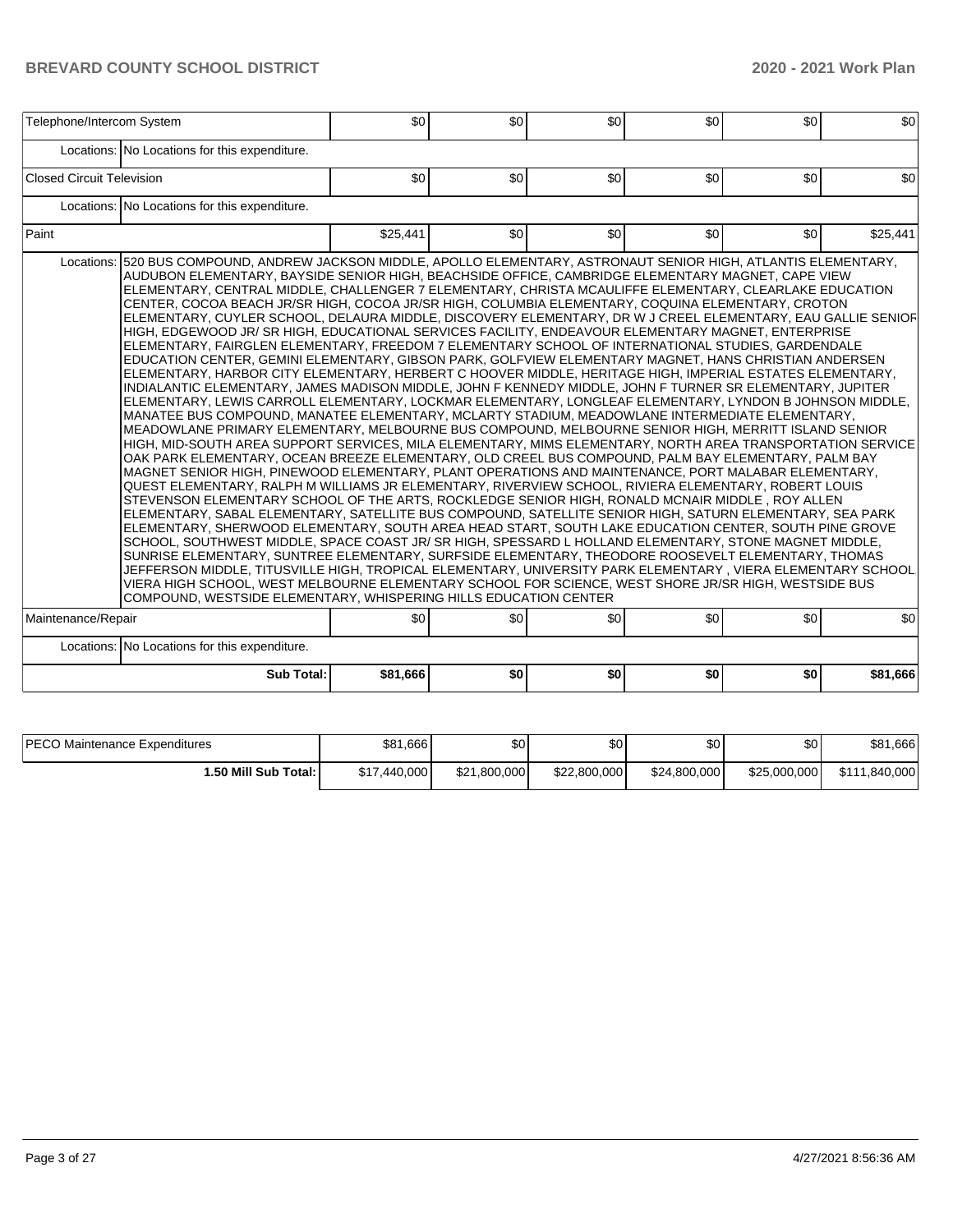| <b>Other Items</b>                                                                                                                                                                                                                                                                                                                                                                                                                                                                                                                                                                                                                                                                                                                                                                                                                                                                                                                                                                                                                                                                                                                                                                                                                                                                                                                                                                                                                                                                                                                                                                                                                                                                                                                                                                                                                                                                                                                                                                                                                                                                                                                                                                                                                                                                                                                                                                                                                                                                                                                                                                                                                                                                             | 2020 - 2021<br><b>Actual Budget</b> | 2021 - 2022<br>Projected | 2022 - 2023<br>Projected | 2023 - 2024<br>Projected | 2024 - 2025<br>Projected | <b>Total</b> |  |
|------------------------------------------------------------------------------------------------------------------------------------------------------------------------------------------------------------------------------------------------------------------------------------------------------------------------------------------------------------------------------------------------------------------------------------------------------------------------------------------------------------------------------------------------------------------------------------------------------------------------------------------------------------------------------------------------------------------------------------------------------------------------------------------------------------------------------------------------------------------------------------------------------------------------------------------------------------------------------------------------------------------------------------------------------------------------------------------------------------------------------------------------------------------------------------------------------------------------------------------------------------------------------------------------------------------------------------------------------------------------------------------------------------------------------------------------------------------------------------------------------------------------------------------------------------------------------------------------------------------------------------------------------------------------------------------------------------------------------------------------------------------------------------------------------------------------------------------------------------------------------------------------------------------------------------------------------------------------------------------------------------------------------------------------------------------------------------------------------------------------------------------------------------------------------------------------------------------------------------------------------------------------------------------------------------------------------------------------------------------------------------------------------------------------------------------------------------------------------------------------------------------------------------------------------------------------------------------------------------------------------------------------------------------------------------------------|-------------------------------------|--------------------------|--------------------------|--------------------------|--------------------------|--------------|--|
| Additional Facility Needs                                                                                                                                                                                                                                                                                                                                                                                                                                                                                                                                                                                                                                                                                                                                                                                                                                                                                                                                                                                                                                                                                                                                                                                                                                                                                                                                                                                                                                                                                                                                                                                                                                                                                                                                                                                                                                                                                                                                                                                                                                                                                                                                                                                                                                                                                                                                                                                                                                                                                                                                                                                                                                                                      | \$780.000                           | \$3,150,000              | \$3,150,000              | \$3,150,000              | \$3,150,000              | \$13,380,000 |  |
| Locations ANDREW JACKSON MIDDLE, APOLLO ELEMENTARY, ASTRONAUT SENIOR HIGH, ATLANTIS ELEMENTARY, AUDUBON<br>ELEMENTARY, BAYSIDE SENIOR HIGH, CAMBRIDGE ELEMENTARY MAGNET, CAPE VIEW ELEMENTARY, CENTRAL MIDDLE,<br>CHALLENGER 7 ELEMENTARY, CHRISTA MCAULIFFE ELEMENTARY, CLEARLAKE EDUCATION CENTER, COCOA BEACH JR/SR<br>HIGH, COCOA JR/SR HIGH, COLUMBIA ELEMENTARY, COQUINA ELEMENTARY, CROTON ELEMENTARY, DELAURA MIDDLE,<br>DISCOVERY ELEMENTARY, DR W J CREEL ELEMENTARY, EAU GALLIE SENIOR HIGH, EDGEWOOD JR/ SR HIGH, ENDEAVOUR<br>ELEMENTARY MAGNET, ENTERPRISE ELEMENTARY, FAIRGLEN ELEMENTARY, FREEDOM 7 ELEMENTARY SCHOOL OF<br>INTERNATIONAL STUDIES, GEMINI ELEMENTARY, GOLFVIEW ELEMENTARY MAGNET, HANS CHRISTIAN ANDERSEN<br>ELEMENTARY, HARBOR CITY ELEMENTARY, HERBERT C HOOVER MIDDLE, HERITAGE HIGH, IMPERIAL ESTATES ELEMENTARY,<br>INDIALANTIC ELEMENTARY, JAMES MADISON MIDDLE, JOHN F KENNEDY MIDDLE, JOHN F TURNER SR ELEMENTARY, JUPITER<br>ELEMENTARY, LEWIS CARROLL ELEMENTARY, LOCKMAR ELEMENTARY, LONGLEAF ELEMENTARY, LYNDON B JOHNSON MIDDLI<br>MANATEE ELEMENTARY, MEADOWLANE INTERMEDIATE ELEMENTARY, MEADOWLANE PRIMARY ELEMENTARY, MELBOURNE<br>SENIOR HIGH, MERRITT ISLAND SENIOR HIGH, MILA ELEMENTARY, MIMS ELEMENTARY, OAK PARK ELEMENTARY, OCEAN<br>BREEZE ELEMENTARY, OLD CREEL BUS COMPOUND, PALM BAY ELEMENTARY, PALM BAY MAGNET SENIOR HIGH, PINEWOOD<br>ELEMENTARY, PORT MALABAR ELEMENTARY, QUEST ELEMENTARY, RALPH M WILLIAMS JR ELEMENTARY, RIVERVIEW SCHOOL<br>RIVIERA ELEMENTARY, ROBERT LOUIS STEVENSON ELEMENTARY SCHOOL OF THE ARTS, ROCKLEDGE SENIOR HIGH, RONALD<br>MCNAIR MIDDLE, ROY ALLEN ELEMENTARY, SABAL ELEMENTARY, SATELLITE SENIOR HIGH, SATURN ELEMENTARY, SEA PARK<br>ELEMENTARY, SHERWOOD ELEMENTARY, SOUTH AREA HEAD START, SOUTH LAKE EDUCATION CENTER, SOUTH PINE GROVE<br>SCHOOL, SOUTHWEST MIDDLE, SPACE COAST JR/ SR HIGH, SPESSARD L HOLLAND ELEMENTARY, STONE MAGNET MIDDLE,<br>SUNRISE ELEMENTARY, SUNTREE ELEMENTARY, SURFSIDE ELEMENTARY, THEODORE ROOSEVELT ELEMENTARY, THOMAS<br>JEFFERSON MIDDLE. TITUSVILLE HIGH. TROPICAL ELEMENTARY. UNIVERSITY PARK ELEMENTARY . VIERA HIGH SCHOOL. WEST<br>MELBOURNE ELEMENTARY SCHOOL FOR SCIENCE, WEST SHORE JR/SR HIGH, WESTSIDE ELEMENTARY                                                                                                                                                                                                                                                                                                                                                                                                                          |                                     |                          |                          |                          |                          |              |  |
| Preventative Maintenance                                                                                                                                                                                                                                                                                                                                                                                                                                                                                                                                                                                                                                                                                                                                                                                                                                                                                                                                                                                                                                                                                                                                                                                                                                                                                                                                                                                                                                                                                                                                                                                                                                                                                                                                                                                                                                                                                                                                                                                                                                                                                                                                                                                                                                                                                                                                                                                                                                                                                                                                                                                                                                                                       | \$0                                 | \$1.000.000              | \$2,000,000              | \$2,000,000              | \$2,500,000              | \$7,500,000  |  |
| Locations 520 BUS COMPOUND, ANDREW JACKSON MIDDLE, APOLLO ELEMENTARY, ASTRONAUT SENIOR HIGH, ATLANTIS ELEMENTARY,<br>AUDUBON ELEMENTARY, BAYSIDE SENIOR HIGH, BEACHSIDE OFFICE, CAMBRIDGE ELEMENTARY MAGNET, CAPE VIEW<br>ELEMENTARY, CENTRAL MIDDLE, CHALLENGER 7 ELEMENTARY, CHRISTA MCAULIFFE ELEMENTARY, CLEARLAKE EDUCATION<br>CENTER, COCOA BEACH JR/SR HIGH, COCOA JR/SR HIGH, COLUMBIA ELEMENTARY, COQUINA ELEMENTARY, CROTON<br>ELEMENTARY, CUYLER SCHOOL, DELAURA MIDDLE, DISCOVERY ELEMENTARY, DR W J CREEL ELEMENTARY, EAU GALLIE<br>SENIOR HIGH, EDGEWOOD JR/ SR HIGH, EDUCATIONAL SERVICES FACILITY, ENDEAVOUR ELEMENTARY MAGNET, ENTERPRISE<br>ELEMENTARY, FAIRGLEN ELEMENTARY, FREEDOM 7 ELEMENTARY SCHOOL OF INTERNATIONAL STUDIES, GARDENDALE<br>EDUCATION CENTER, GEMINI ELEMENTARY, GIBSON PARK, GOLFVIEW ELEMENTARY MAGNET, HANS CHRISTIAN ANDERSEN<br>ELEMENTARY, HARBOR CITY ELEMENTARY, HERBERT C HOOVER MIDDLE, HERITAGE HIGH, IMPERIAL ESTATES ELEMENTARY,<br>INDIALANTIC ELEMENTARY, JAMES MADISON MIDDLE, JOHN F KENNEDY MIDDLE, JOHN F TURNER SR ELEMENTARY, JUPITER<br>ELEMENTARY, LEWIS CARROLL ELEMENTARY, LOCKMAR ELEMENTARY, LONGLEAF ELEMENTARY, LYNDON B JOHNSON MIDDLI<br>MANATEE BUS COMPOUND, MANATEE ELEMENTARY, MCLARTY STADIUM, MEADOWLANE INTERMEDIATE ELEMENTARY,<br>MEADOWLANE PRIMARY ELEMENTARY, MELBOURNE BUS COMPOUND, MELBOURNE SENIOR HIGH, MERRITT ISLAND SENIOR<br>HIGH, MID-SOUTH AREA SUPPORT SERVICES, MILA ELEMENTARY, MIMS ELEMENTARY, NORTH AREA TRANSPORTATION<br>SERVICES, OAK PARK ELEMENTARY, OCEAN BREEZE ELEMENTARY, OLD CREEL BUS COMPOUND, PALM BAY ELEMENTARY,<br>PALM BAY MAGNET SENIOR HIGH, PINEWOOD ELEMENTARY, PLANT OPERATIONS AND MAINTENANCE, PORT MALABAR<br>ELEMENTARY, QUEST ELEMENTARY, RALPH M WILLIAMS JR ELEMENTARY, RIVERVIEW SCHOOL, RIVIERA ELEMENTARY,<br>ROBERT LOUIS STEVENSON ELEMENTARY SCHOOL OF THE ARTS, ROCKLEDGE SENIOR HIGH, RONALD MCNAIR MIDDLE, ROY<br>ALLEN ELEMENTARY, SABAL ELEMENTARY, SATELLITE BUS COMPOUND, SATELLITE SENIOR HIGH, SATURN ELEMENTARY, SEA<br>PARK ELEMENTARY, SHERWOOD ELEMENTARY, SOUTH AREA HEAD START, SOUTH LAKE EDUCATION CENTER, SOUTH PINE<br>GROVE SCHOOL, SOUTHWEST MIDDLE, SPACE COAST JR/ SR HIGH, SPESSARD L HOLLAND ELEMENTARY, STONE MAGNET<br>MIDDLE, SUNRISE ELEMENTARY, SUNTREE ELEMENTARY, SURFSIDE ELEMENTARY, THEODORE ROOSEVELT ELEMENTARY,<br>THOMAS JEFFERSON MIDDLE, TITUSVILLE HIGH, TROPICAL ELEMENTARY, UNIVERSITY PARK ELEMENTARY, VIERA<br>ELEMENTARY SCHOOL, VIERA HIGH SCHOOL, WEST MELBOURNE ELEMENTARY SCHOOL FOR SCIENCE, WEST SHORE JR/SR<br>HIGH, WESTSIDE BUS COMPOUND, WESTSIDE ELEMENTARY, WHISPERING HILLS EDUCATION CENTER |                                     |                          |                          |                          |                          |              |  |
| Maintenance Capital Supplement                                                                                                                                                                                                                                                                                                                                                                                                                                                                                                                                                                                                                                                                                                                                                                                                                                                                                                                                                                                                                                                                                                                                                                                                                                                                                                                                                                                                                                                                                                                                                                                                                                                                                                                                                                                                                                                                                                                                                                                                                                                                                                                                                                                                                                                                                                                                                                                                                                                                                                                                                                                                                                                                 | \$10,300,000                        | \$10,300,000             | \$10,300,000             | \$10,300,000             | \$10,300,000             | \$51,500,000 |  |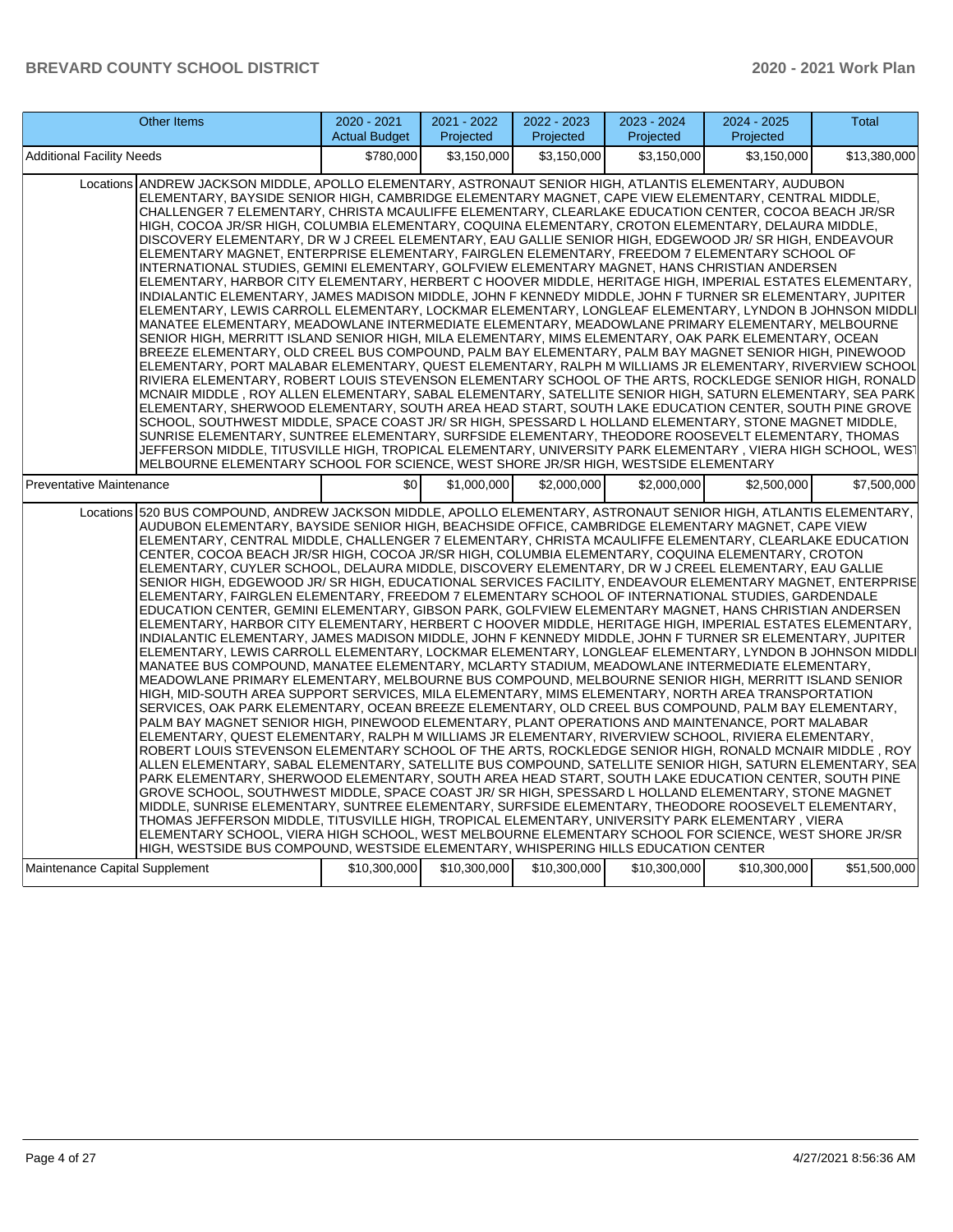| Locations 520 BUS COMPOUND, ANDREW JACKSON MIDDLE, APOLLO ELEMENTARY, ASTRONAUT SENIOR HIGH, ATLANTIS ELEMENTARY,<br>AUDUBON ELEMENTARY, BAYSIDE SENIOR HIGH, BEACHSIDE OFFICE, CAMBRIDGE ELEMENTARY MAGNET, CAPE VIEW<br>ELEMENTARY, CENTRAL MIDDLE, CHALLENGER 7 ELEMENTARY, CHRISTA MCAULIFFE ELEMENTARY, CLEARLAKE EDUCATION<br>CENTER, COCOA BEACH JR/SR HIGH, COCOA JR/SR HIGH, COLUMBIA ELEMENTARY, COQUINA ELEMENTARY, CROTON<br>ELEMENTARY, CUYLER SCHOOL, DELAURA MIDDLE, DISCOVERY ELEMENTARY, DR W J CREEL ELEMENTARY, EAU GALLIE<br>SENIOR HIGH, EDGEWOOD JR/ SR HIGH, EDUCATIONAL SERVICES FACILITY, ENDEAVOUR ELEMENTARY MAGNET, ENTERPRISE<br>ELEMENTARY, FAIRGLEN ELEMENTARY, FREEDOM 7 ELEMENTARY SCHOOL OF INTERNATIONAL STUDIES, GARDENDALE<br>EDUCATION CENTER, GEMINI ELEMENTARY, GIBSON PARK, GOLFVIEW ELEMENTARY MAGNET, HANS CHRISTIAN ANDERSEN<br>ELEMENTARY, HARBOR CITY ELEMENTARY, HERBERT C HOOVER MIDDLE, HERITAGE HIGH, IMPERIAL ESTATES ELEMENTARY,<br>INDIALANTIC ELEMENTARY, JAMES MADISON MIDDLE, JOHN F KENNEDY MIDDLE, JOHN F TURNER SR ELEMENTARY, JUPITER<br>ELEMENTARY, LEWIS CARROLL ELEMENTARY, LOCKMAR ELEMENTARY, LONGLEAF ELEMENTARY, LYNDON B JOHNSON MIDDLI<br>MANATEE BUS COMPOUND, MANATEE ELEMENTARY, MCLARTY STADIUM, MEADOWLANE INTERMEDIATE ELEMENTARY,<br>MEADOWLANE PRIMARY ELEMENTARY, MELBOURNE BUS COMPOUND, MELBOURNE SENIOR HIGH, MERRITT ISLAND SENIOR<br>HIGH, MID-SOUTH AREA SUPPORT SERVICES, MILA ELEMENTARY, MIMS ELEMENTARY, NORTH AREA TRANSPORTATION<br>SERVICES, OAK PARK ELEMENTARY, OCEAN BREEZE ELEMENTARY, OLD CREEL BUS COMPOUND, PALM BAY ELEMENTARY,<br>PALM BAY MAGNET SENIOR HIGH, PINEWOOD ELEMENTARY, PLANT OPERATIONS AND MAINTENANCE, PORT MALABAR<br>ELEMENTARY, QUEST ELEMENTARY, RALPH M WILLIAMS JR ELEMENTARY, RIVERVIEW SCHOOL, RIVIERA ELEMENTARY,<br>ROBERT LOUIS STEVENSON ELEMENTARY SCHOOL OF THE ARTS, ROCKLEDGE SENIOR HIGH, RONALD MCNAIR MIDDLE, ROY<br>ALLEN ELEMENTARY, SABAL ELEMENTARY, SATELLITE BUS COMPOUND, SATELLITE SENIOR HIGH, SATURN ELEMENTARY, SEA<br>PARK ELEMENTARY, SHERWOOD ELEMENTARY, SOUTH AREA HEAD START, SOUTH LAKE EDUCATION CENTER, SOUTH PINE<br>GROVE SCHOOL, SOUTHWEST MIDDLE, SPACE COAST JR/ SR HIGH, SPESSARD L HOLLAND ELEMENTARY, STONE MAGNET<br>MIDDLE, SUNRISE ELEMENTARY, SUNTREE ELEMENTARY, SURFSIDE ELEMENTARY, THEODORE ROOSEVELT ELEMENTARY,<br>THOMAS JEFFERSON MIDDLE, TITUSVILLE HIGH, TROPICAL ELEMENTARY, UNIVERSITY PARK ELEMENTARY, VIERA<br>ELEMENTARY SCHOOL, VIERA HIGH SCHOOL, WEST MELBOURNE ELEMENTARY SCHOOL FOR SCIENCE, WEST SHORE JR/SR<br>HIGH, WESTSIDE BUS COMPOUND, WESTSIDE ELEMENTARY, WHISPERING HILLS EDUCATION CENTER |             |             |             |             |             |              |
|------------------------------------------------------------------------------------------------------------------------------------------------------------------------------------------------------------------------------------------------------------------------------------------------------------------------------------------------------------------------------------------------------------------------------------------------------------------------------------------------------------------------------------------------------------------------------------------------------------------------------------------------------------------------------------------------------------------------------------------------------------------------------------------------------------------------------------------------------------------------------------------------------------------------------------------------------------------------------------------------------------------------------------------------------------------------------------------------------------------------------------------------------------------------------------------------------------------------------------------------------------------------------------------------------------------------------------------------------------------------------------------------------------------------------------------------------------------------------------------------------------------------------------------------------------------------------------------------------------------------------------------------------------------------------------------------------------------------------------------------------------------------------------------------------------------------------------------------------------------------------------------------------------------------------------------------------------------------------------------------------------------------------------------------------------------------------------------------------------------------------------------------------------------------------------------------------------------------------------------------------------------------------------------------------------------------------------------------------------------------------------------------------------------------------------------------------------------------------------------------------------------------------------------------------------------------------------------------------------------------------------------------------------------------------------------------|-------------|-------------|-------------|-------------|-------------|--------------|
| ADA Projects                                                                                                                                                                                                                                                                                                                                                                                                                                                                                                                                                                                                                                                                                                                                                                                                                                                                                                                                                                                                                                                                                                                                                                                                                                                                                                                                                                                                                                                                                                                                                                                                                                                                                                                                                                                                                                                                                                                                                                                                                                                                                                                                                                                                                                                                                                                                                                                                                                                                                                                                                                                                                                                                                   | \$100,000   | \$100,000   | \$100,000   | \$100,000   | \$100,000   | \$500,000    |
| Locations 520 BUS COMPOUND, ANDREW JACKSON MIDDLE, APOLLO ELEMENTARY, ASTRONAUT SENIOR HIGH, ATLANTIS ELEMENTARY,<br>AUDUBON ELEMENTARY, BAYSIDE SENIOR HIGH, BEACHSIDE OFFICE, CAMBRIDGE ELEMENTARY MAGNET, CAPE VIEW<br>ELEMENTARY, CENTRAL MIDDLE, CHALLENGER 7 ELEMENTARY, CHRISTA MCAULIFFE ELEMENTARY, CLEARLAKE EDUCATION<br>CENTER, COCOA BEACH JR/SR HIGH, COCOA JR/SR HIGH, COLUMBIA ELEMENTARY, COQUINA ELEMENTARY, CROTON<br>ELEMENTARY, CUYLER SCHOOL, DELAURA MIDDLE, DISCOVERY ELEMENTARY, DR W J CREEL ELEMENTARY, EAU GALLIE<br>SENIOR HIGH, EDGEWOOD JR/ SR HIGH, EDUCATIONAL SERVICES FACILITY, ENDEAVOUR ELEMENTARY MAGNET, ENTERPRISE<br>ELEMENTARY, FAIRGLEN ELEMENTARY, FREEDOM 7 ELEMENTARY SCHOOL OF INTERNATIONAL STUDIES, GARDENDALE<br>EDUCATION CENTER, GEMINI ELEMENTARY, GIBSON PARK, GOLFVIEW ELEMENTARY MAGNET, HANS CHRISTIAN ANDERSEN<br>ELEMENTARY, HARBOR CITY ELEMENTARY, HERBERT C HOOVER MIDDLE, HERITAGE HIGH, IMPERIAL ESTATES ELEMENTARY,<br>INDIALANTIC ELEMENTARY, JAMES MADISON MIDDLE, JOHN F KENNEDY MIDDLE, JOHN F TURNER SR ELEMENTARY, JUPITER<br>ELEMENTARY, LEWIS CARROLL ELEMENTARY, LOCKMAR ELEMENTARY, LONGLEAF ELEMENTARY, LYNDON B JOHNSON MIDDLI<br>MANATEE BUS COMPOUND, MANATEE ELEMENTARY, MCLARTY STADIUM, MEADOWLANE INTERMEDIATE ELEMENTARY,<br>MEADOWLANE PRIMARY ELEMENTARY, MELBOURNE BUS COMPOUND, MELBOURNE SENIOR HIGH, MERRITT ISLAND SENIOR<br>HIGH, MID-SOUTH AREA SUPPORT SERVICES, MILA ELEMENTARY, MIMS ELEMENTARY, NORTH AREA TRANSPORTATION<br>SERVICES, OAK PARK ELEMENTARY, OCEAN BREEZE ELEMENTARY, OLD CREEL BUS COMPOUND, PALM BAY ELEMENTARY,<br>PALM BAY MAGNET SENIOR HIGH, PINEWOOD ELEMENTARY, PLANT OPERATIONS AND MAINTENANCE, PORT MALABAR<br>ELEMENTARY, QUEST ELEMENTARY, RALPH M WILLIAMS JR ELEMENTARY, RIVERVIEW SCHOOL, RIVIERA ELEMENTARY,<br>ROBERT LOUIS STEVENSON ELEMENTARY SCHOOL OF THE ARTS, ROCKLEDGE SENIOR HIGH, RONALD MCNAIR MIDDLE, ROY<br>ALLEN ELEMENTARY, SABAL ELEMENTARY, SATELLITE BUS COMPOUND, SATELLITE SENIOR HIGH, SATURN ELEMENTARY, SEA<br>PARK ELEMENTARY, SHERWOOD ELEMENTARY, SOUTH AREA HEAD START, SOUTH LAKE EDUCATION CENTER, SOUTH PINE<br>GROVE SCHOOL, SOUTHWEST MIDDLE, SPACE COAST JR/ SR HIGH, SPESSARD L HOLLAND ELEMENTARY, STONE MAGNET<br>MIDDLE, SUNRISE ELEMENTARY, SUNTREE ELEMENTARY, SURFSIDE ELEMENTARY, THEODORE ROOSEVELT ELEMENTARY,<br>THOMAS JEFFERSON MIDDLE, TITUSVILLE HIGH, TROPICAL ELEMENTARY, UNIVERSITY PARK ELEMENTARY, VIERA<br>ELEMENTARY SCHOOL, VIERA HIGH SCHOOL, WEST MELBOURNE ELEMENTARY SCHOOL FOR SCIENCE, WEST SHORE JR/SR<br>HIGH, WESTSIDE BUS COMPOUND, WESTSIDE ELEMENTARY, WHISPERING HILLS EDUCATION CENTER |             |             |             |             |             |              |
| <b>Capital Renewal</b>                                                                                                                                                                                                                                                                                                                                                                                                                                                                                                                                                                                                                                                                                                                                                                                                                                                                                                                                                                                                                                                                                                                                                                                                                                                                                                                                                                                                                                                                                                                                                                                                                                                                                                                                                                                                                                                                                                                                                                                                                                                                                                                                                                                                                                                                                                                                                                                                                                                                                                                                                                                                                                                                         | \$6,260,000 | \$7,000,000 | \$7,000,000 | \$9,000,000 | \$8,700,000 | \$37,960,000 |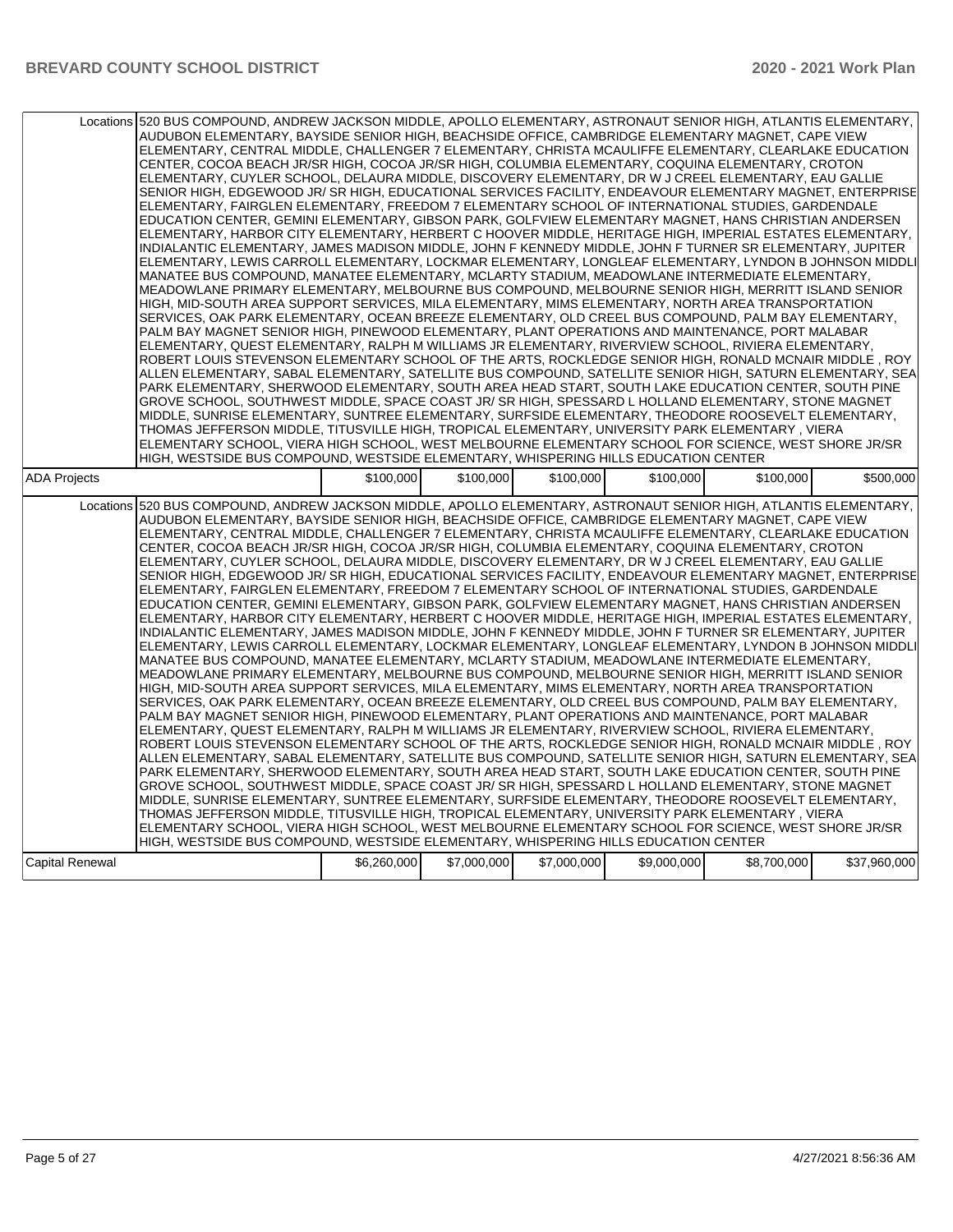# **Local 1.50 Mill Expenditure For Maintenance, Repair and Renovation**

Anticipated expenditures expected from local funding sources over the years covered by the current work plan.

| Item                                      | $2020 - 2021$<br><b>Actual Budget</b> | $2021 - 2022$<br>Projected | $2022 - 2023$<br>Projected | $2023 - 2024$<br>Projected | 2024 - 2025<br>Projected | <b>Total</b>  |
|-------------------------------------------|---------------------------------------|----------------------------|----------------------------|----------------------------|--------------------------|---------------|
| Remaining Maint and Repair from 1.5 Mills | \$17,440,000                          | \$21,800,000               | \$22,800,000               | \$24,800,000               | \$25,000,000             | \$111,840,000 |
| Maintenance/Repair Salaries               | \$0                                   | \$0                        | \$0                        | \$0                        | \$0                      | \$0           |
| School Bus Purchases                      | \$3,000,000                           | \$4.500.000                | \$4,000,000                | \$5,000,000                | \$5,000,000              | \$21,500,000  |
| <b>Other Vehicle Purchases</b>            | \$0                                   | \$0                        | \$0                        | \$0                        | \$0                      | \$0           |
| Capital Outlay Equipment                  | \$0                                   | \$0                        | \$0                        | \$0                        | \$0                      | \$0           |
| Rent/Lease Payments                       | \$0                                   | \$0                        | \$0                        | \$0                        | \$0                      | \$0           |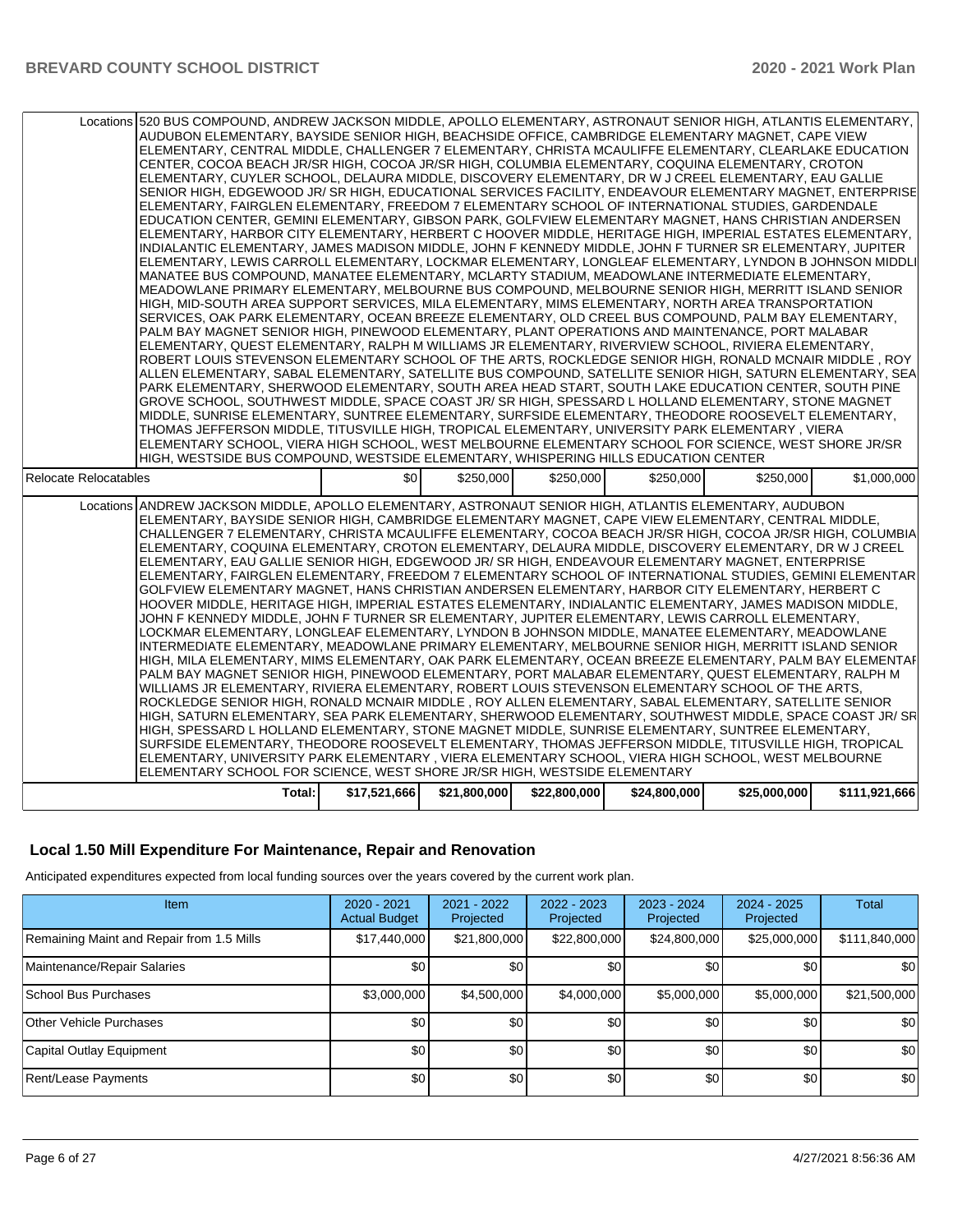| <b>COP Debt Service</b>                                      | \$35,343,000 | \$37,702,000 | \$38,062,000 | \$38,062,000 | \$38,058,000 | \$187,227,000 |
|--------------------------------------------------------------|--------------|--------------|--------------|--------------|--------------|---------------|
| Rent/Lease Relocatables                                      | \$0          | \$0          | \$0          | \$0          | \$0          | \$0           |
| <b>Environmental Problems</b>                                | \$0          | \$0          | \$0          | \$0          | \$0          | \$0           |
| s.1011.14 Debt Service                                       | \$0          | \$0          | \$0          | \$0          | \$0          | \$0           |
| <b>Special Facilities Construction Account</b>               | \$0          | \$0          | \$0          | \$0          | \$0          | \$0           |
| Premiums for Property Casualty Insurance - 1011.71<br>(4a,b) | \$4,868,000  | \$5,000,000  | \$5,000,000  | \$5,000,000  | \$5,000,000  | \$24,868,000  |
| Qualified School Construction Bonds (QSCB)                   | \$0          | \$0          | \$0          | \$0          | \$0          | \$0           |
| Qualified Zone Academy Bonds (QZAB)                          | \$0          | \$0          | \$0          | \$0          | \$0          | \$0           |
| <b>Educational Technology</b>                                | \$5,200,000  | \$4,850,000  | \$5,850,000  | \$6,000,000  | \$8,500,000  | \$30,400,000  |
| <b>Food Service Projects</b>                                 | \$1,000,000  | \$750,000    | \$0          | \$0          | \$0          | \$1,750,000   |
| <b>Transportation Capital Projects</b>                       | \$447,000    | \$0          | \$0          | \$0          | \$0          | \$447,000     |
| <b>Budget Priorities/Special Projects</b>                    | \$3,248,000  | \$2,500,000  | \$2,500,000  | \$2,500,000  | \$2,500,000  | \$13,248,000  |
| Prior Year Capital Projects in process                       | \$19,711,000 | \$0          | \$0          | \$0          | \$0          | \$19,711,000  |
| <b>Local Expenditure Totals:</b>                             | \$90,257,000 | \$77,102,000 | \$78,212,000 | \$81,362,000 | \$84,058,000 | \$410,991,000 |

# **Revenue**

## **1.50 Mill Revenue Source**

Schedule of Estimated Capital Outlay Revenue from each currently approved source which is estimated to be available for expenditures on the projects included in the tentative district facilities work program. All amounts are NET after considering carryover balances, interest earned, new COP's, 1011.14 and 1011.15 loans, etc. Districts cannot use 1.5-Mill funds for salaries except for those explicitly associated with maintenance/repair projects. (1011.71 (5), F.S.)

| Item                                                                                | Fund | $2020 - 2021$<br><b>Actual Value</b> | $2021 - 2022$<br>Projected | $2022 - 2023$<br>Projected | $2023 - 2024$<br>Projected | $2024 - 2025$<br>Projected | Total             |
|-------------------------------------------------------------------------------------|------|--------------------------------------|----------------------------|----------------------------|----------------------------|----------------------------|-------------------|
| (1) Non-exempt property<br>lassessed valuation                                      |      | \$48,488,317,403                     | \$50,670,291,686           | \$52,950,454,812           | \$55,333,225,278           | \$57,823,220,416           | \$265,265,509,595 |
| $(2)$ The Millage projected for<br>discretionary capital outlay per<br>ls.1011.71   |      | 1.50                                 | ا 50. ا                    | 1.50                       | 1.50                       | 1.50                       |                   |
| $(3)$ Full value of the 1.50-Mill<br>discretionary capital outlay per<br>ls.1011.71 |      | \$81,460,373                         | \$85,126,090               | \$88,956,764               | \$92,959,818               | \$97,143,010               | \$445.646.055     |
| $(4)$ Value of the portion of the 1.50<br>-Mill ACTUALLY levied                     | 370  | \$69,823,177                         | \$72,965,220               | \$76,248,655               | \$79,679,844               | \$83,265,437               | \$381,982,333     |
| $(5)$ Difference of lines $(3)$ and $(4)$                                           |      | \$11,637,196                         | \$12,160,870               | \$12,708,109               | \$13,279,974               | \$13,877,573               | \$63,663,722      |

# **PECO Revenue Source**

The figure in the row designated "PECO Maintenance" will be subtracted from funds available for new construction because PECO maintenance dollars cannot be used for new construction.

| Item                         | Fund  | 2020 - 2021<br><b>Actual Budget</b> | $-2022$<br>2021<br>Projected | 2022 - 2023<br>Projected | 2023 - 2024<br>Projected | $2024 - 2025$<br>Projected | Total |
|------------------------------|-------|-------------------------------------|------------------------------|--------------------------|--------------------------|----------------------------|-------|
| <b>PECO New Construction</b> | 340 I | \$0 <sub>1</sub>                    | \$0                          | \$0 <sub>1</sub>         | ¢∩                       | \$0                        | \$0   |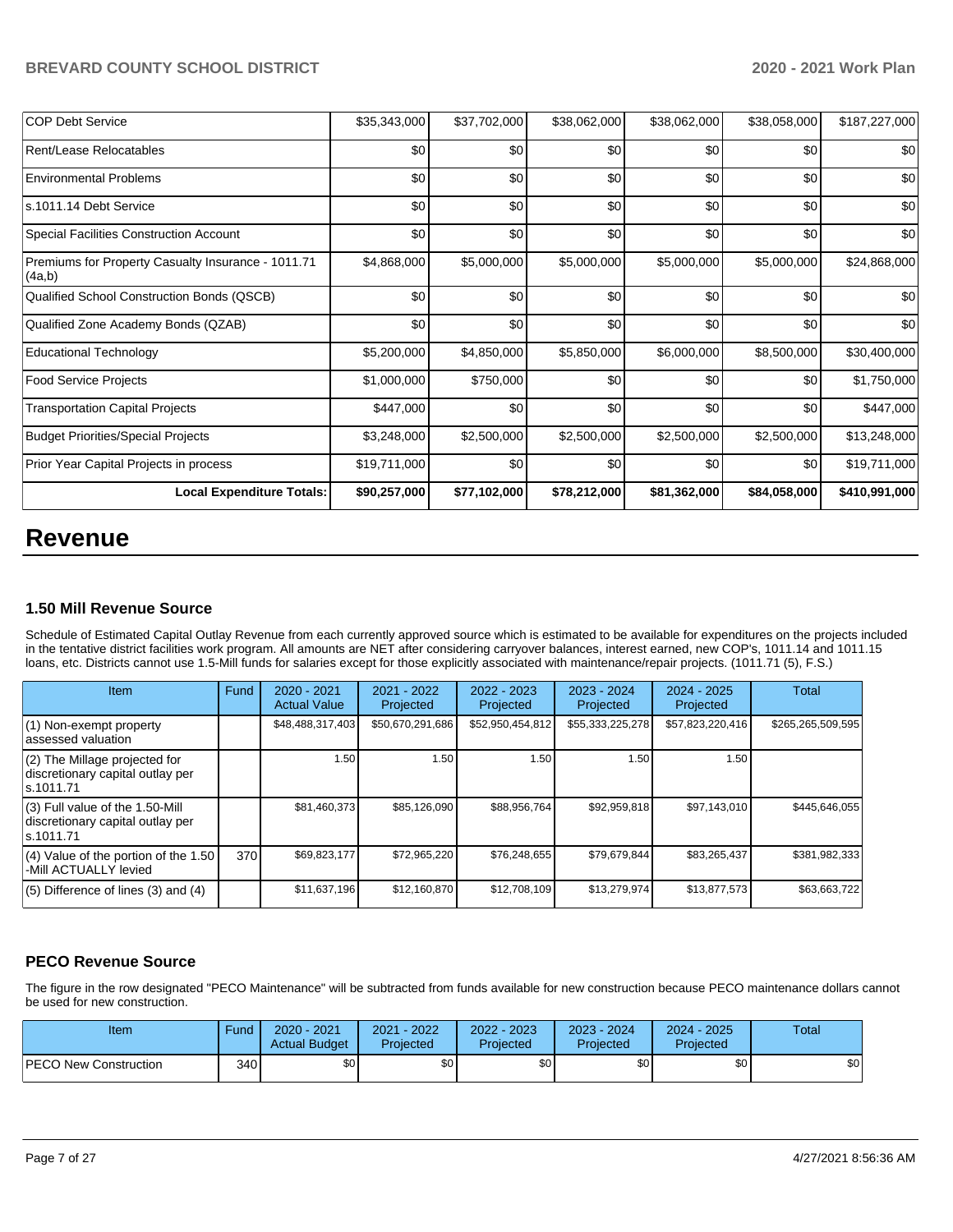| PECO Maintenance Expenditures | \$81,666 | $\mathbf{A}$<br>w | \$C | \$0 | \$0 | \$81,666 |
|-------------------------------|----------|-------------------|-----|-----|-----|----------|
|                               | \$81,666 | \$0               | \$0 | \$0 | \$0 | \$81,666 |

#### **CO & DS Revenue Source**

Revenue from Capital Outlay and Debt Service funds.

| Item                                      | Fund | $2020 - 2021$<br><b>Actual Budget</b> | 2021 - 2022<br>Projected | $2022 - 2023$<br>Projected | $2023 - 2024$<br>Projected | $2024 - 2025$<br>Projected | Total        |
|-------------------------------------------|------|---------------------------------------|--------------------------|----------------------------|----------------------------|----------------------------|--------------|
| ICO & DS Cash Flow-through<br>Distributed | 360  | \$2,316,714                           | \$2,316,714              | \$2,316,714                | \$2.316.714                | \$2,316,714                | \$11,583,570 |
| ICO & DS Interest on<br>Undistributed CO  | 360  | \$76.376                              | \$76,376                 | \$76,376                   | \$76,376                   | \$76,376                   | \$381,880    |
|                                           |      | \$2,393,090                           | \$2,393,090              | \$2,393,090                | \$2,393,090                | \$2,393,090                | \$11,965,450 |

#### **Fair Share Revenue Source**

Nothing reported for this section. All legally binding commitments for proportionate fair-share mitigation for impacts on public school facilities must be included in the 5-year district work program.

#### **Sales Surtax Referendum**

Specific information about any referendum for a 1-cent or ½-cent surtax referendum during the previous year.

**Did the school district hold a surtax referendum during the past fiscal year 2019 - 2020?**

No

# **Additional Revenue Source**

Any additional revenue sources

| <b>Item</b>                                                                                            | 2020 - 2021<br><b>Actual Value</b> | 2021 - 2022<br>Projected | 2022 - 2023<br>Projected | 2023 - 2024<br>Projected | 2024 - 2025<br>Projected | Total        |
|--------------------------------------------------------------------------------------------------------|------------------------------------|--------------------------|--------------------------|--------------------------|--------------------------|--------------|
| Proceeds from a s.1011.14/15 F.S. Loans                                                                | \$0                                | \$0                      | \$0                      | \$0                      | \$0                      | \$0          |
| District Bonds - Voted local bond<br>referendum proceeds per s.9, Art VII<br><b>State Constitution</b> | \$0                                | \$0                      | \$0                      | \$0                      | \$0                      | \$0          |
| Proceeds from Special Act Bonds                                                                        | \$0                                | \$0                      | \$0                      | \$0                      | \$0                      | \$0          |
| Estimated Revenue from CO & DS Bond<br>Sale                                                            | \$0                                | \$0                      | \$0                      | \$0                      | \$0                      | \$0          |
| Proceeds from Voted Capital<br>Improvements millage                                                    | \$0                                | \$0                      | \$0                      | \$0                      | \$0                      | \$0          |
| Other Revenue for Other Capital Projects                                                               | \$4,891,889                        | \$740,000                | \$740,000                | \$740,000                | \$740,000                | \$7,851,889  |
| Proceeds from 1/2 cent sales surtax<br>authorized by school board                                      | \$23,863,028                       | \$0                      | \$0                      | \$0                      | \$0                      | \$23,863,028 |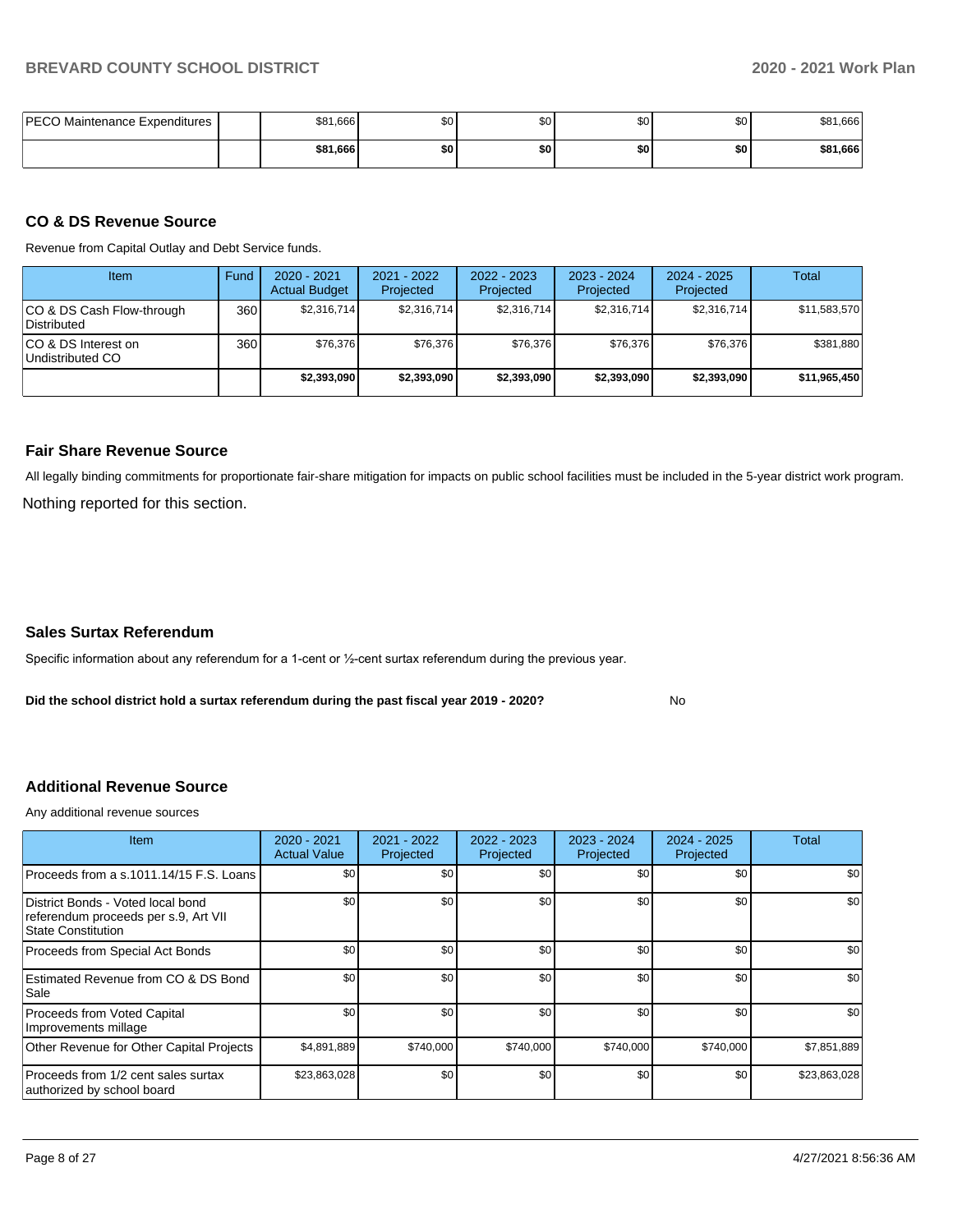| Proceeds from local governmental<br>infrastructure sales surtax                                                           | \$0           | \$0           | \$0          | \$0          | \$0          | \$0           |
|---------------------------------------------------------------------------------------------------------------------------|---------------|---------------|--------------|--------------|--------------|---------------|
| Proceeds from Certificates of<br>Participation (COP's) Sale                                                               | \$0           | \$0           | \$0          | \$0          | \$0          | \$0           |
| Classrooms First Bond proceeds amount<br>authorized in FY 1997-98                                                         | \$0           | \$0           | \$0          | \$0          | \$0          | \$0           |
| Classrooms for Kids                                                                                                       | \$0           | \$0           | \$0          | \$0          | \$0          | \$0           |
| <b>District Equity Recognition</b>                                                                                        | \$0           | \$0           | \$0          | \$0          | \$0          | \$0           |
| <b>Federal Grants</b>                                                                                                     | \$0           | \$0           | \$0          | \$0          | \$0          | \$0           |
| Proportionate share mitigation (actual<br>cash revenue only, not in kind donations)                                       | \$0           | \$0           | \$0          | \$0          | \$0          | \$0           |
| Impact fees received                                                                                                      | \$14,319,361  | \$13,750,000  | \$13,750,000 | \$13,750,000 | \$13,750,000 | \$69,319,361  |
| Private donations                                                                                                         | \$0           | \$0           | \$0          | \$0          | \$0          | \$0           |
| Grants from local governments or not-for-<br>profit organizations                                                         | \$0           | \$0           | \$0          | \$0          | \$0          | \$0           |
| Interest, Including Profit On Investment                                                                                  | \$0           | \$0           | \$0          | \$0          | \$0          | \$0           |
| Revenue from Bonds pledging proceeds<br>from 1 cent or 1/2 cent Sales Surtax                                              | \$0           | \$0           | \$0          | \$0          | \$0          | \$0           |
| <b>Total Fund Balance Carried Forward</b>                                                                                 | \$24,045,000  | \$9,503,066   | \$6,856,286  | \$5,632,941  | \$4,690,785  | \$50,728,078  |
| General Capital Outlay Obligated Fund<br><b>Balance Carried Forward From Total</b><br><b>Fund Balance Carried Forward</b> | \$0           | \$0           | \$0          | \$0          | \$0          | \$0           |
| Special Facilities Construction Account                                                                                   | \$0           | \$0           | \$0          | \$0          | \$0          | \$0           |
| One Cent - 1/2 Cent Sales Surtax Debt<br>Service From Total Fund Balance Carried<br>Forward                               | \$0           | \$0           | \$0          | \$0          | \$0          | \$0           |
| Capital Outlay Projects Funds Balance<br>Carried Forward From Total Fund<br><b>Balance Carried Forward</b>                | \$0           | \$0           | \$0          | \$0          | \$0          | \$0           |
| Sales Surtax Carry Forward                                                                                                | \$75,155,183  | \$44,828,791  | \$0          | \$0          | \$0          | \$119,983,974 |
| <b>CO&amp;DS Carry Forward</b>                                                                                            | \$4,575,168   | \$0           | \$0          | \$0          | \$0          | \$4,575,168   |
| <b>Transfer from Food Service</b>                                                                                         | \$1,000,000   | \$750,000     | \$0          | \$0          | \$0          | \$1,750,000   |
| Impact Fee Carry Forward                                                                                                  | \$30,625,342  | \$39,224,418  | \$41,474,418 | \$55,224,418 | \$68,474,418 | \$235,023,014 |
| <b>Subtotal</b>                                                                                                           | \$178,474,971 | \$108,796,275 | \$62,820,704 | \$75,347,359 | \$87,655,203 | \$513,094,512 |

# **Total Revenue Summary**

| <b>Item Name</b>                                            | $2020 - 2021$<br><b>Budget</b> | 2021 - 2022<br>Projected | $2022 - 2023$<br>Projected | $2023 - 2024$<br>Projected | $2024 - 2025$<br>Projected | <b>Five Year Total</b> |
|-------------------------------------------------------------|--------------------------------|--------------------------|----------------------------|----------------------------|----------------------------|------------------------|
| Local 1.5 Mill Discretionary Capital Outlay<br>Revenue      | \$69,823,177                   | \$72,965,220             | \$76.248.655               | \$79.679.844               | \$83,265,437               | \$381,982,333          |
| IPECO and 1.5 Mill Maint and Other 1.5<br>Mill Expenditures | (\$90,257,000)                 | (\$77,102,000)           | (\$78,212,000)             | (\$81,362,000)             | (\$84,058,000)             | (\$410,991,000)        |
| IPECO Maintenance Revenue                                   | \$81,666                       | \$0 <sub>1</sub>         | \$0                        | \$0                        | \$0                        | \$81,666               |
| Available 1.50 Mill for New<br>  Construction               | ( \$20,433,823)                | ( \$4,136,780]           | (\$1,963,345)              | (\$1,682,156)              | (\$792,563)                | (\$29,008,667)         |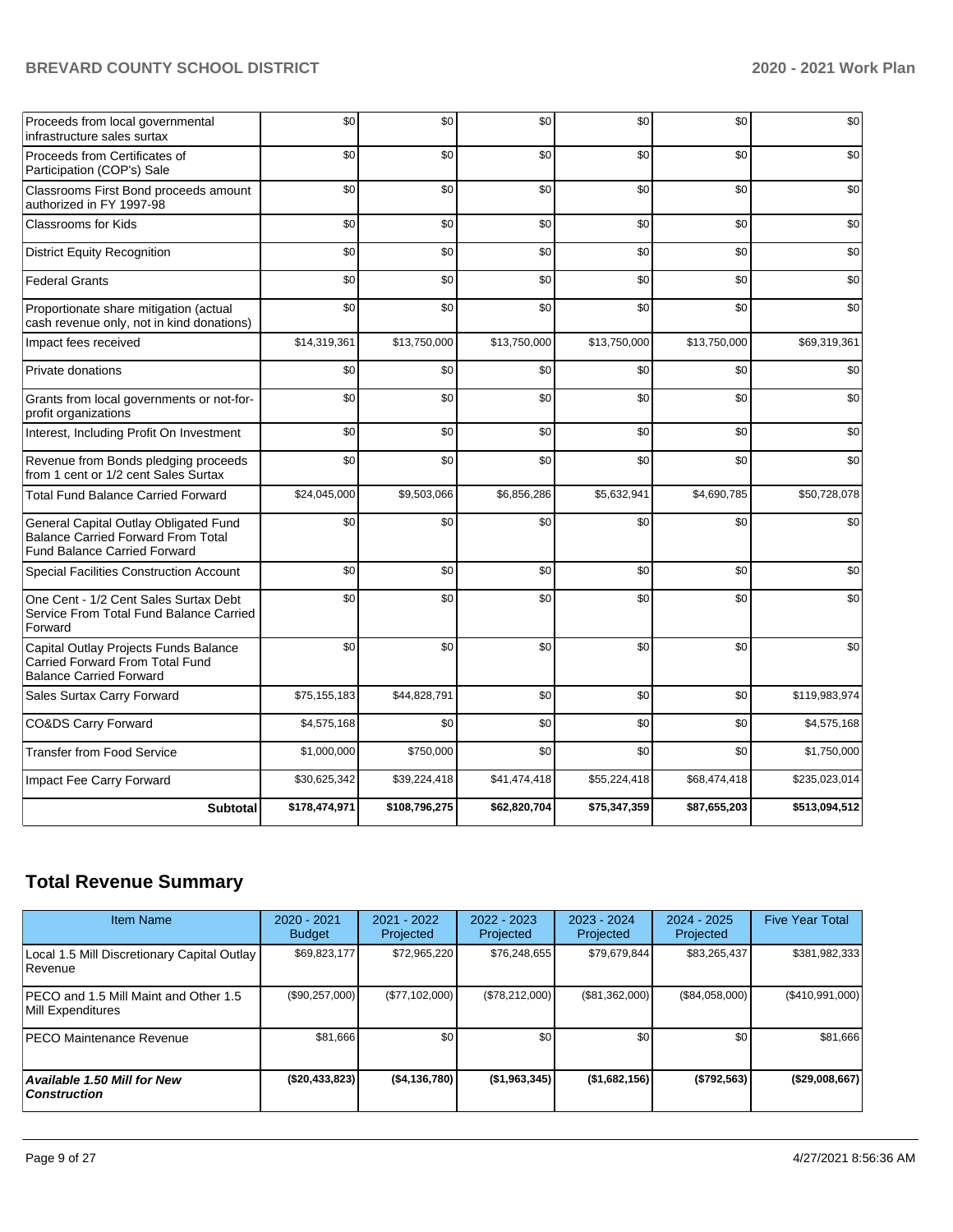| <b>Item Name</b>                 | $2020 - 2021$<br><b>Budget</b> | 2021 - 2022<br>Projected | $2022 - 2023$<br>$2023 - 2024$<br>Projected<br>Projected |              | $2024 - 2025$<br>Projected | <b>Five Year Total</b> |
|----------------------------------|--------------------------------|--------------------------|----------------------------------------------------------|--------------|----------------------------|------------------------|
| CO & DS Revenue                  | \$2,393,090                    | \$2,393,090              | \$2,393,090                                              | \$2,393,090  | \$2,393,090                | \$11,965,450           |
| PECO New Construction Revenue    | \$0                            | \$0                      | \$0                                                      | \$0          | \$0                        | \$0                    |
| <b>Other/Additional Revenue</b>  | \$178,474,971                  | \$108,796,275            | \$62,820,704                                             | \$75,347,359 | \$87,655,203               | \$513,094,512          |
| <b>Total Additional Revenuel</b> | \$180,868,061                  | \$111,189,365            | \$65,213,794                                             | \$77,740,449 | \$90,048,293               | \$525,059,962          |
| <b>Total Available Revenue</b>   | \$160,434,238                  | \$107,052,585            | \$63,250,449                                             | \$76,058,293 | \$89,255,730               | \$496,051,295          |

# **Project Schedules**

# **Capacity Project Schedules**

A schedule of capital outlay projects necessary to ensure the availability of satisfactory classrooms for the projected student enrollment in K-12 programs.

| <b>Project Description</b>               | Location                  |                          | 2020 - 2021 | 2021 - 2022 | 2022 - 2023 | 2023 - 2024 | 2024 - 2025 | <b>Total</b>    | Funded |
|------------------------------------------|---------------------------|--------------------------|-------------|-------------|-------------|-------------|-------------|-----------------|--------|
| South Area<br><b>Elementary Capacity</b> | Location not<br>specified | Planned<br>Cost:         | \$500,000   | \$2,500,000 | \$0         | \$0         | \$0         | \$3,000,000 Yes |        |
|                                          |                           | <b>Student Stations:</b> | $\mathbf 0$ | 240         | $\mathbf 0$ | $\Omega$    | 0           | 240             |        |
|                                          |                           | <b>Total Classrooms:</b> | $\mathbf 0$ | 12          | $\mathbf 0$ | 0           | 0           | 12              |        |
|                                          |                           | Gross Sq Ft:             | $\mathbf 0$ | 35,000      | $\mathbf 0$ | $\Omega$    | 0           | 35,000          |        |
| <b>Classroom Addition</b><br>Building    | COCOA JR/SR HIGH          | Planned<br>Cost:         | \$767,076   | \$0         | \$0         | \$0         | \$0         | \$767,076 Yes   |        |
|                                          |                           | <b>Student Stations:</b> | 300         | 0           | $\mathbf 0$ | 0           | 0           | 300             |        |
|                                          |                           | <b>Total Classrooms:</b> | 12          | $\Omega$    | $\mathbf 0$ | $\Omega$    | 0           | 12              |        |
|                                          |                           | Gross Sq Ft:             | 70,000      | $\Omega$    | $\mathbf 0$ | $\Omega$    | 0           | 70,000          |        |
| Central Area<br>Secondary Capacity       | Location not<br>specified | Planned<br>Cost:         | \$500,000   | \$6,500,000 | \$0         | \$0         | \$0         | \$7,000,000 No  |        |
|                                          |                           | <b>Student Stations:</b> | 0           | 300         | $\mathbf 0$ | 0           | 0           | 300             |        |
|                                          |                           | <b>Total Classrooms:</b> |             | 12          | $\mathbf 0$ | 0           | 0           | 12              |        |
|                                          |                           | Gross Sq Ft:             | $\mathbf 0$ | 70,000      | $\Omega$    | $\Omega$    | 0           | 70,000          |        |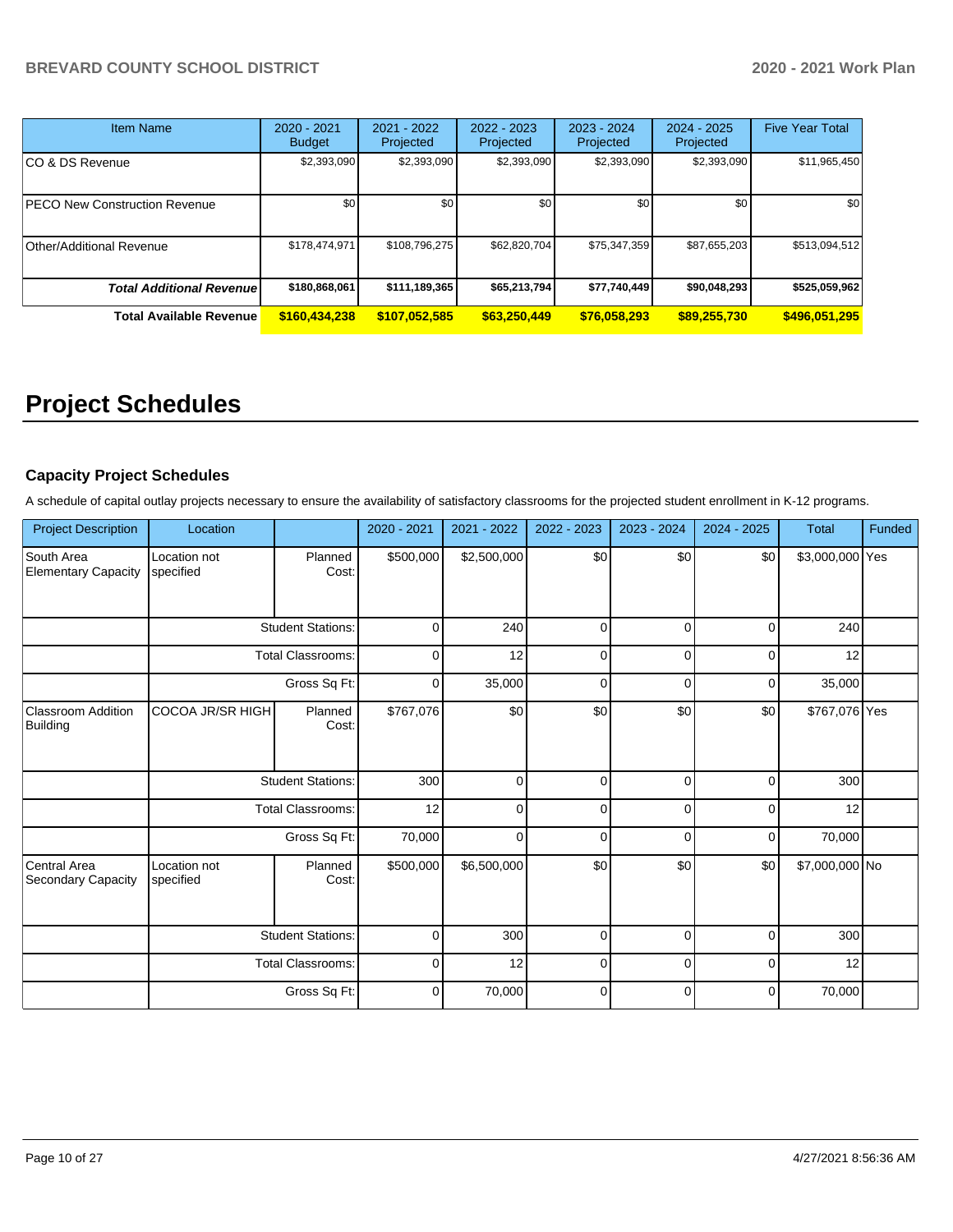| Central Area<br><b>Elementary School</b> | <b>VIERA</b><br><b>ELEMENTARY</b><br><b>SCHOOL</b> | Planned<br>Cost:         | \$3,453,209 | \$0         | \$0         | \$0            | \$0            | \$3,453,209 Yes |  |
|------------------------------------------|----------------------------------------------------|--------------------------|-------------|-------------|-------------|----------------|----------------|-----------------|--|
|                                          | <b>Student Stations:</b>                           |                          | 1,012       | 0           | 0           | $\overline{0}$ | 0              | 1,012           |  |
|                                          |                                                    | Total Classrooms:        | 53          | 0           | 0           | $\overline{0}$ | 0              | 53              |  |
|                                          |                                                    | Gross Sq Ft:             | 130,596     | 0           | 0           | $\overline{0}$ | $\overline{0}$ | 130,596         |  |
| South Area<br><b>Elementary School</b>   | Location not<br>specified                          | Planned<br>Cost:         | \$0         | \$0         | \$0         | \$500,000      | \$7,500,000    | \$8,000,000 Yes |  |
|                                          |                                                    | <b>Student Stations:</b> |             | 0           | 0           | $\overline{0}$ | 970            | 970             |  |
|                                          |                                                    | Total Classrooms:        | 0           | 0           | 0           | $\overline{0}$ | 48             | 48              |  |
|                                          |                                                    | Gross Sq Ft:             | 0           | 0           | 0           | $\overline{0}$ | 140,109        | 140,109         |  |
| North Elementary<br>Capacity             | Location not<br>specified                          | Planned<br>Cost:         | \$500,000   | \$2,500,000 | \$0         | \$0            | \$0            | \$3,000,000 Yes |  |
|                                          |                                                    | <b>Student Stations:</b> |             | 240         | 0           | $\Omega$       | 0              | 240             |  |
|                                          |                                                    | <b>Total Classrooms:</b> |             | 12          | 0           | $\Omega$       | 0              | 12              |  |
|                                          |                                                    | Gross Sq Ft:             | 0           | 35,000      | $\mathbf 0$ | $\overline{0}$ | 0              | 35,000          |  |

| <b>Planned Cost:</b>       | \$5,720,285 | \$11,500,000 | \$0 | \$500,000 | \$7,500,000 | \$25,220,285 |
|----------------------------|-------------|--------------|-----|-----------|-------------|--------------|
| <b>Student Stations:</b>   | 1,312       | 780          |     |           | 970         | 3,062        |
| <b>Total Classrooms: I</b> | 65          | 36           |     |           | 48          | 149          |
| Gross Sq Ft:               | 200,596     | 140.000      |     | 0         | 140.109     | 480.705      |

#### **Other Project Schedules**

Major renovations, remodeling, and additions of capital outlay projects that do not add capacity to schools.

| <b>Project Description</b>                             | Location               | 2020 - 2021<br>Actual Budget | 2021 - 2022<br>Projected | 2022 - 2023<br>Projected | $2023 - 2024$<br>Projected | $2024 - 2025$<br>Projected | Total                     | Funded |
|--------------------------------------------------------|------------------------|------------------------------|--------------------------|--------------------------|----------------------------|----------------------------|---------------------------|--------|
| Sales Surtax Renewal Projects   Location not specified |                        | \$54,189,420                 | \$44.828.791             | \$٥١                     | \$٥١                       | \$0 I                      | \$99,018,211 Yes          |        |
| CO&DS HVAC_                                            | Location not specified | \$6,968,258                  | \$2,393,090              | \$2,393,090              | \$2,393,090                | \$2,393,090                | \$16,540,618 Yes          |        |
|                                                        |                        | \$61,157,678                 | \$47,221,881             | \$2,393,090              | \$2,393,090                |                            | \$2,393,090 \$115,558,829 |        |

# **Additional Project Schedules**

Any projects that are not identified in the last approved educational plant survey.

Nothing reported for this section.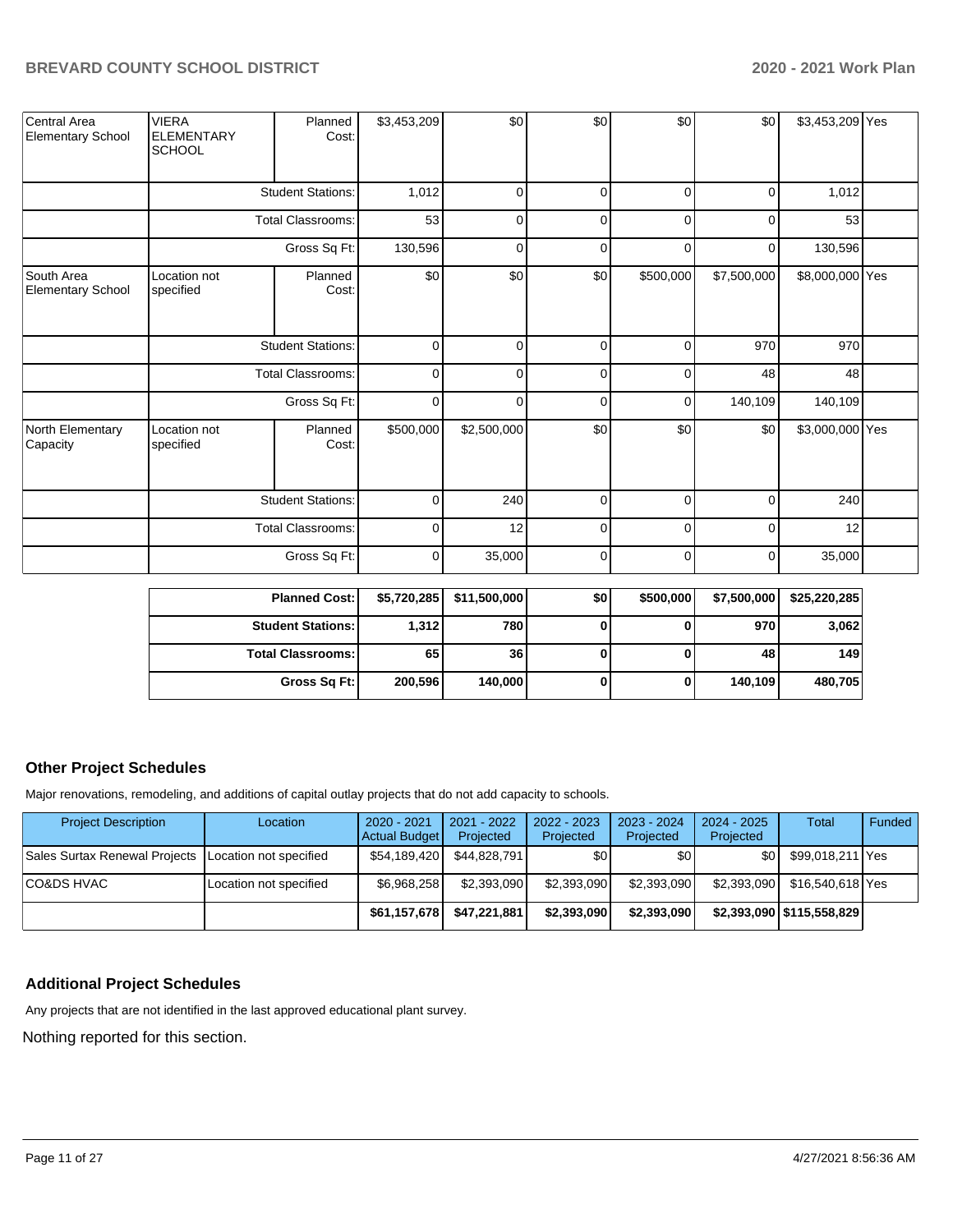## **Non Funded Growth Management Project Schedules**

Schedule indicating which projects, due to planned development, that CANNOT be funded from current revenues projected over the next five years.

Nothing reported for this section.

# **Tracking**

# **Capacity Tracking**

| Location                                                      | $2020 -$<br>2021 Satis.<br>Stu. Sta. | <b>Actual</b><br>$2020 -$<br><b>2021 FISH</b><br>Capacity | Actual<br>$2019 -$<br>2020<br><b>COFTE</b> | # Class<br><b>Rooms</b> | Actual<br>Average<br>$2020 -$<br>2021 Class<br><b>Size</b> | Actual<br>$2020 -$<br>2021<br><b>Utilization</b> | <b>New</b><br>Stu.<br>Capacity | <b>New</b><br>Rooms to<br>be<br>Added/Re<br>moved | Projected<br>$2024 -$<br>2025<br><b>COFTE</b> | Projected<br>$2024 -$<br>2025<br><b>Utilization</b> | Projected<br>$2024 -$<br>2025 Class<br><b>Size</b> |
|---------------------------------------------------------------|--------------------------------------|-----------------------------------------------------------|--------------------------------------------|-------------------------|------------------------------------------------------------|--------------------------------------------------|--------------------------------|---------------------------------------------------|-----------------------------------------------|-----------------------------------------------------|----------------------------------------------------|
| <b>TITUSVILLE HIGH</b>                                        | 1.945                                | 1.847                                                     | 1.178                                      | 85                      | 14                                                         | 64.00%                                           | $\Omega$                       | $\Omega$                                          | 1,120                                         | 61.00%                                              | 13                                                 |
| <b>OAK PARK</b><br>ELEMENTARY                                 | 968                                  | 968                                                       | 637                                        | 51                      | 12                                                         | 66.00%                                           | $-62$                          | $-3$                                              | 468                                           | 52.00 %                                             | 10                                                 |
| <b>JAMES MADISON</b><br>MIDDLE                                | 868                                  | 781                                                       | 516                                        | 39                      | 13                                                         | 66.00 %                                          | $\Omega$                       | $\Omega$                                          | 498                                           | 64.00%                                              | 13                                                 |
| <b>APOLLO ELEMENTARY</b>                                      | 902                                  | 902                                                       | 833                                        | 48                      | 17                                                         | 92.00 %                                          | 66                             | 3                                                 | 887                                           | 92.00 %                                             | 17                                                 |
| <b>RIVERVIEW SCHOOL</b>                                       | 547                                  | 547                                                       | $\Omega$                                   | 23                      | $\Omega$                                                   | 0.00%                                            | $\Omega$                       | $\Omega$                                          | $\Omega$                                      | 0.00%                                               | $\mathbf 0$                                        |
| COQUINA ELEMENTARY                                            | 711                                  | 711                                                       | 465                                        | 37                      | 13                                                         | 65.00 %                                          | $\Omega$                       | $\Omega$                                          | 520                                           | 73.00 %                                             | 14                                                 |
| <b>SUNRISE ELEMENTARY</b>                                     | 913                                  | 913                                                       | 766                                        | 48                      | 16                                                         | 84.00%                                           | $\Omega$                       | $\Omega$                                          | 749                                           | 82.00 %                                             | 16                                                 |
| <b>MEADOWLANE</b><br><b>INTERMEDIATE</b><br><b>ELEMENTARY</b> | 1.114                                | 1,114                                                     | 841                                        | 54                      | 16                                                         | 75.00 %                                          | 110                            | 5                                                 | 1.045                                         | 85.00 %                                             | 18                                                 |
| <b>HERITAGE HIGH</b>                                          | 2,436                                | 2,314                                                     | 1,703                                      | 100                     | 17                                                         | 74.00%                                           | $\Omega$                       | $\Omega$                                          | 1,690                                         | 73.00 %                                             | 17                                                 |
| <b>SOUTH AREA HEAD</b><br><b>START</b>                        | 36                                   | $\Omega$                                                  | $\Omega$                                   | $\overline{2}$          | $\Omega$                                                   | 0.00%                                            | $\Omega$                       | $\Omega$                                          | $\Omega$                                      | 0.00%                                               | $\Omega$                                           |
| VIERA ELEMENTARY<br><b>SCHOOL</b>                             | 1,012                                | 1,012                                                     | $\Omega$                                   | 53                      | $\Omega$                                                   | 0.00%                                            | $\Omega$                       | $\Omega$                                          | 491                                           | 49.00 %                                             | 9                                                  |
| <b>WESTSIDE</b><br><b>ELEMENTARY</b>                          | 857                                  | 857                                                       | 756                                        | 44                      | 17                                                         | 88.00 %                                          | $\Omega$                       | $\Omega$                                          | 673                                           | 79.00 %                                             | 15                                                 |
| <b>CENTRAL MIDDLE</b>                                         | 1,672                                | 1,504                                                     | 1,174                                      | 71                      | 17                                                         | 78.00 %                                          | $\Omega$                       | $\Omega$                                          | 1.105                                         | 73.00 %                                             | 16                                                 |
| <b>RALPH M WILLIAMS JR</b><br>ELEMENTARY                      | 715                                  | 715                                                       | 573                                        | 37                      | 15                                                         | 80.00 %                                          | $-88$                          | $-4$                                              | 425                                           | 68.00 %                                             | 13                                                 |
| <b>MANATEE</b><br>ELEMENTARY                                  | 998                                  | 998                                                       | 999                                        | 52                      | 19                                                         | 100.00%                                          | $-66$                          | $-3$                                              | 788                                           | 85.00 %                                             | 16                                                 |
| <b>QUEST ELEMENTARY</b>                                       | 1,152                                | 1,152                                                     | 1,122                                      | 59                      | 19                                                         | 97.00 %                                          | $-44$                          | $-2$                                              | 931                                           | 84.00 %                                             | 16                                                 |
| <b>VIERA HIGH SCHOOL</b>                                      | 2,394                                | 2,274                                                     | 1,818                                      | 101                     | 18                                                         | 80.00%                                           | 50                             | $\overline{2}$                                    | 2,018                                         | 87.00 %                                             | 20                                                 |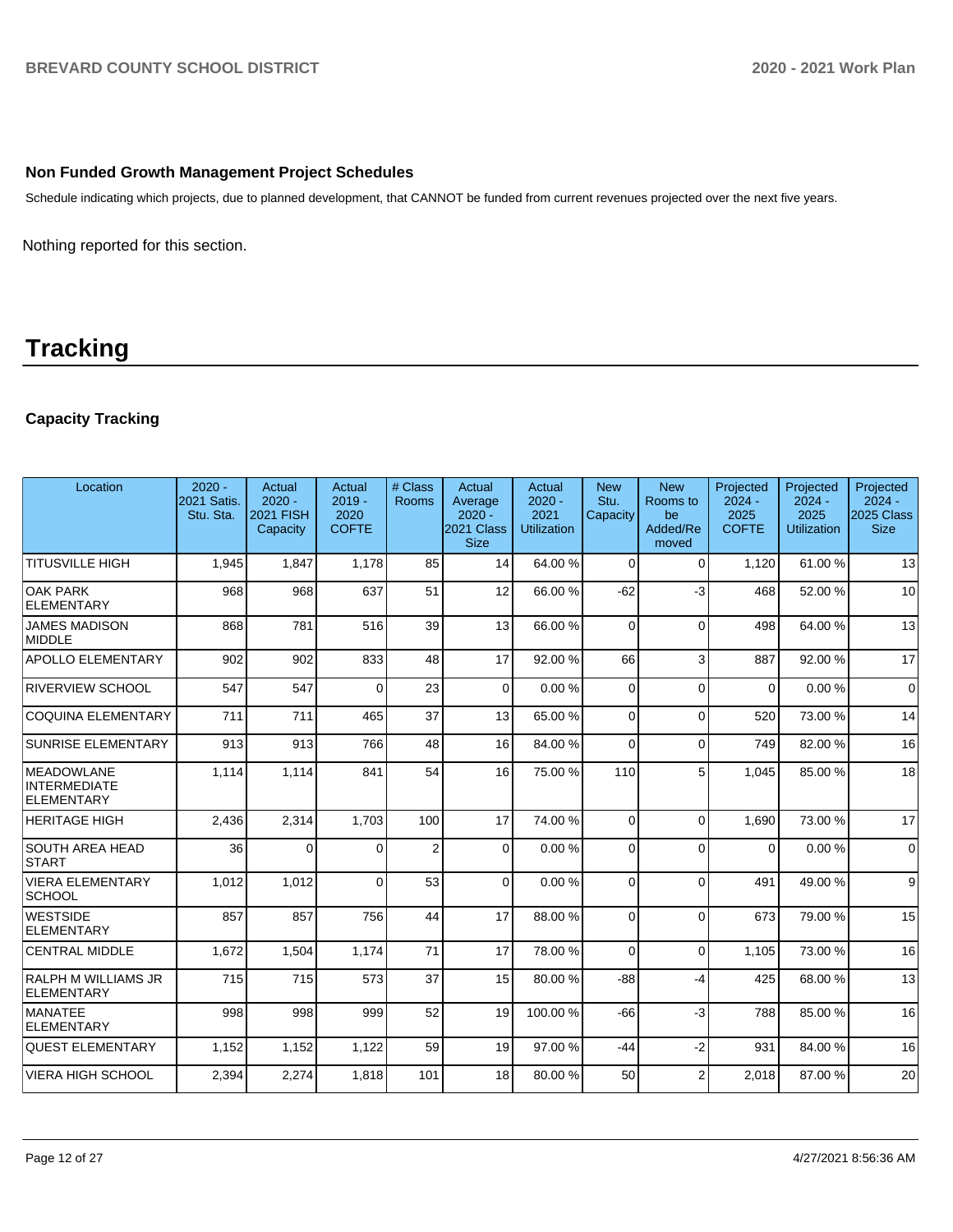| ROBERT LOUIS<br><b>STEVENSON</b><br>ELEMENTARY SCHOOL<br>OF THE ARTS              | 569   | 569   | 490   | 28  | 17              | 86.00 % | $\Omega$       | 0            | 490   | 86.00 %   | 18             |
|-----------------------------------------------------------------------------------|-------|-------|-------|-----|-----------------|---------|----------------|--------------|-------|-----------|----------------|
| ENTERPRISE<br><b>ELEMENTARY</b>                                                   | 729   | 729   | 561   | 38  | 15              | 77.00 % | $-22$          | $-1$         | 552   | 78.00 %   | 15             |
| <b>MEADOWLANE</b><br>PRIMARY ELEMENTARY                                           | 824   | 824   | 669   | 47  | 14              | 81.00%  | 66             | 3            | 763   | 86.00 %   | 15             |
| <b>SPACE COAST JR/SR</b><br><b>HIGH</b>                                           | 2,063 | 1,856 | 1,484 | 86  | 17              | 80.00 % | -88            | -4           | 1,332 | 75.00 %   | 16             |
| LONGLEAF<br><b>ELEMENTARY</b>                                                     | 790   | 790   | 534   | 42  | 13              | 68.00%  | $\Omega$       | $\mathbf 0$  | 521   | 66.00 %   | 12             |
| <b>BAYSIDE SENIOR HIGH</b>                                                        | 2,376 | 2,257 | 1,312 | 100 | 13              | 58.00 % | $\Omega$       | $\mathbf 0$  | 1,498 | 66.00 %   | 15             |
| <b>SURFSIDE</b><br><b>ELEMENTARY</b>                                              | 541   | 541   | 461   | 28  | 16              | 85.00 % | -88            | -4           | 380   | 84.00 %   | 16             |
| <b>OCEAN BREEZE</b><br><b>ELEMENTARY</b>                                          | 654   | 654   | 557   | 35  | 16              | 85.00 % | $\mathbf 0$    | $\mathbf 0$  | 538   | 82.00 %   | 15             |
| <b>INDIALANTIC</b><br><b>ELEMENTARY</b>                                           | 798   | 798   | 714   | 42  | 17              | 90.00 % | -44            | -2           | 623   | 83.00 %   | 16             |
| <b>HERBERT C HOOVER</b><br><b>MIDDLE</b>                                          | 755   | 679   | 497   | 33  | 15              | 73.00 % | $\Omega$       | $\mathbf 0$  | 472   | 70.00 %   | 14             |
| <b>GEMINI ELEMENTARY</b>                                                          | 711   | 711   | 476   | 37  | 13              | 67.00 % | $-22$          | $-1$         | 458   | 66.00 %   | 13             |
| DR W J CREEL<br>ELEMENTARY                                                        | 1,154 | 1,154 | 782   | 34  | 23              | 68.00 % | -66            | -3           | 731   | 67.00 %   | 24             |
| <b>FREEDOM7</b><br><b>ELEMENTARY SCHOOL</b><br>OF INTERNATIONAL<br><b>STUDIES</b> | 475   | 475   | 400   | 25  | 16              | 84.00 % | $\Omega$       | $\Omega$     | 400   | 84.00 %   | 16             |
| <b>CAPE VIEW</b><br><b>ELEMENTARY</b>                                             | 570   | 570   | 338   | 30  | 11              | 59.00 % | $\Omega$       | $\mathbf 0$  | 313   | 55.00 %   | 10             |
| SATELLITE SENIOR<br><b>HIGH</b>                                                   | 1,595 | 1,515 | 1,230 | 67  | 18              | 81.00%  | $\Omega$       | $\mathbf 0$  | 1,172 | 77.00 %   | 17             |
| <b>DELAURA MIDDLE</b>                                                             | 1,043 | 938   | 845   | 47  | 18              | 90.00 % | $\Omega$       | $\Omega$     | 835   | 89.00%    | 18             |
| <b>SPESSARD L HOLLAND</b><br><b>ELEMENTARY</b>                                    | 605   | 605   | 490   | 32  | 15              | 81.00%  | $\Omega$       | $\Omega$     | 415   | 69.00 %   | 13             |
| <b>SEA PARK</b><br><b>ELEMENTARY</b>                                              | 461   | 461   | 319   | 24  | 13              | 69.00 % | $\Omega$       | $\Omega$     | 284   | 62.00 %   | 12             |
| <b>AUDUBON</b><br><b>ELEMENTARY</b>                                               | 761   | 761   | 517   | 40  | 13              | 68.00 % | $\Omega$       | $\Omega$     | 409   | 54.00 %   | 10             |
| GARDENDALE<br><b>EDUCATION CENTER</b>                                             | 681   | 681   | 15    | 34  | 0               | 2.00 %  | $\overline{0}$ | $\Omega$     | 0     | $0.00 \%$ | $\pmb{0}$      |
| THOMAS JEFFERSON<br>MIDDLE                                                        | 949   | 854   | 689   | 42  | 16              | 81.00%  | $\Omega$       | 0            | 548   | 64.00 %   | 13             |
| <b>LEWIS CARROLL</b><br><b>ELEMENTARY</b>                                         | 751   | 751   | 672   | 39  | 17              | 90.00 % | 22             | $\mathbf{1}$ | 692   | 90.00 %   | 17             |
| COCOA BEACH JR/SR<br>HIGH                                                         | 1,628 | 1,465 | 922   | 69  | 13              | 63.00 % | $\overline{0}$ | $\mathbf 0$  | 921   | 63.00 %   | 13             |
| <b>THEODORE</b><br><b>ROOSEVELT</b><br><b>ELEMENTARY</b>                          | 599   | 599   | 325   | 31  | 10 <sup>1</sup> | 54.00 % | 0              | 0            | 226   | 38.00 %   | $\overline{7}$ |
| <b>ROY ALLEN</b><br>ELEMENTARY                                                    | 751   | 751   | 695   | 39  | 18              | 93.00 % | 66             | 3            | 749   | 92.00 %   | 18             |
| SUNTREE ELEMENTARY                                                                | 755   | 755   | 673   | 39  | 17              | 89.00 % | $-66$          | $-3$         | 545   | 79.00 %   | 15             |
| MERRITT ISLAND<br> SENIOR HIGH                                                    | 1,990 | 1,890 | 1,335 | 86  | 16              | 71.00 % | $-50$          | -3           | 1,170 | 64.00 %   | 14             |
| EDGEWOOD JR/ SR<br> HIGH                                                          | 1,191 | 1,071 | 843   | 50  | 17              | 79.00 % | $\overline{0}$ | 0            | 843   | 79.00 %   | 17             |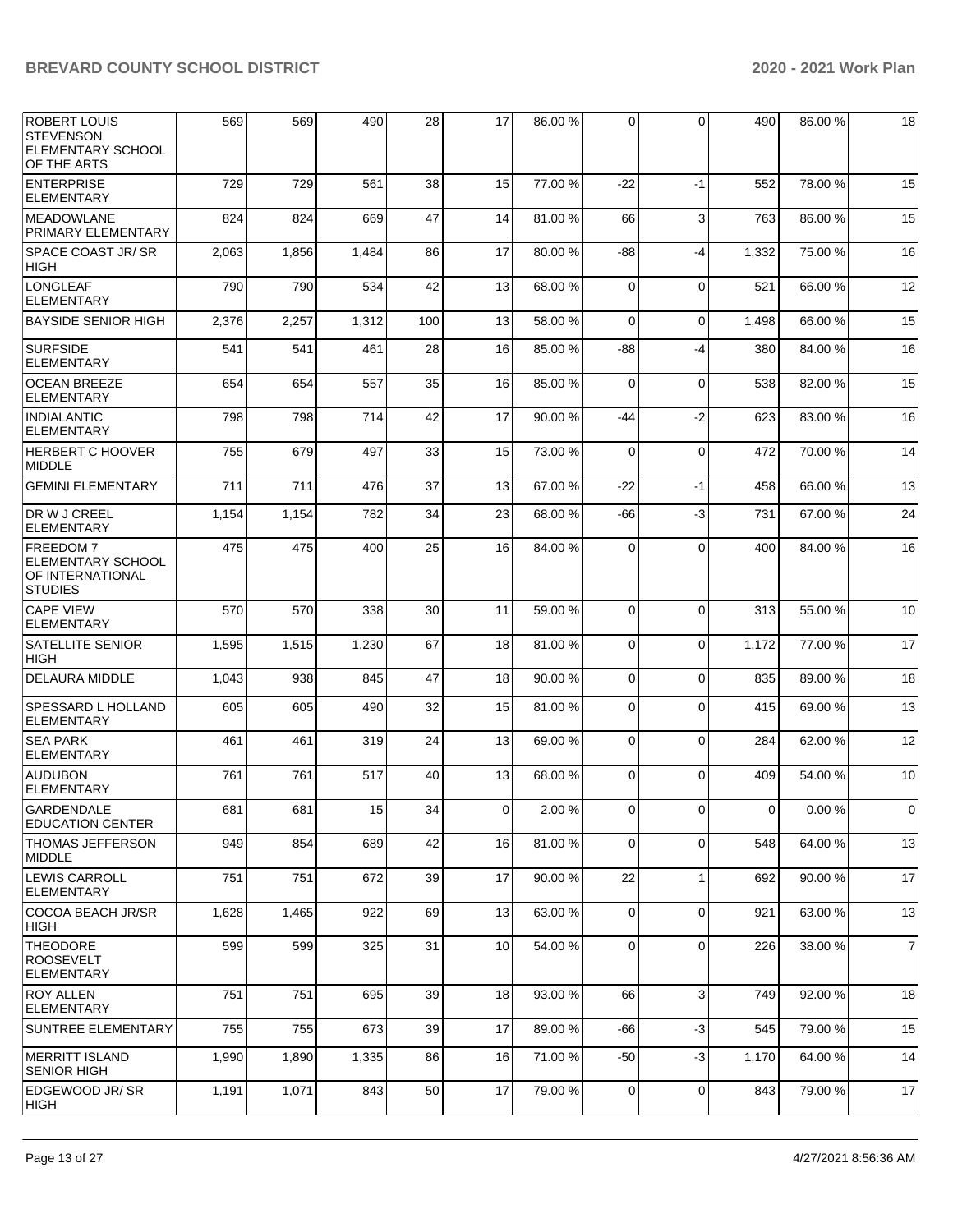| <b>MILA ELEMENTARY</b>                                                  | 707   | 707   | 439   | 37  | 12              | 62.00 % | $\overline{0}$ | $\Omega$       | 457         | 65.00 % | 12          |
|-------------------------------------------------------------------------|-------|-------|-------|-----|-----------------|---------|----------------|----------------|-------------|---------|-------------|
| <b>TROPICAL</b><br><b>ELEMENTARY</b>                                    | 910   | 910   | 794   | 48  | 17              | 87.00 % | 0              | $\Omega$       | 635         | 70.00%  | 13          |
| <b>LYNDON B JOHNSON</b><br><b>MIDDLE</b>                                | 1,108 | 997   | 735   | 52  | 14              | 74.00 % | $\mathbf 0$    | $\Omega$       | 674         | 68.00 % | 13          |
| <b>SHERWOOD</b><br><b>ELEMENTARY</b>                                    | 609   | 609   | 399   | 32  | 12              | 66.00 % | $\mathbf 0$    | $\Omega$       | 390         | 64.00%  | 12          |
| <b>HARBOR CITY</b><br><b>ELEMENTARY</b>                                 | 629   | 629   | 339   | 32  | 11              | 54.00 % | $\Omega$       | $\Omega$       | 357         | 57.00 % | 11          |
| <b>SABAL ELEMENTARY</b>                                                 | 785   | 785   | 547   | 40  | 14              | 70.00 % | $\mathbf 0$    | $\Omega$       | 530         | 68.00 % | 13          |
| SOUTH PINE GROVE<br><b>SCHOOL</b>                                       | 117   | 0     | 0     | 11  | $\mathbf 0$     | 0.00%   | 0              | $\Omega$       | $\mathbf 0$ | 0.00%   | $\mathbf 0$ |
| <b>CROTON ELEMENTARY</b>                                                | 795   | 795   | 500   | 41  | 12              | 63.00 % | $\mathbf 0$    | $\Omega$       | 567         | 71.00 % | 14          |
| <b>DISCOVERY</b><br><b>ELEMENTARY</b>                                   | 980   | 980   | 606   | 51  | 12              | 62.00 % | $-22$          | $-1$           | 592         | 62.00 % | 12          |
| <b>CHRISTA MCAULIFFE</b><br><b>ELEMENTARY</b>                           | 918   | 918   | 712   | 48  | 15              | 78.00 % | -88            | $-4$           | 626         | 75.00 % | 14          |
| <b>RIVIERA ELEMENTARY</b>                                               | 777   | 777   | 628   | 40  | 16              | 81.00%  | 264            | 12             | 897         | 86.00 % | 17          |
| <b>JUPITER ELEMENTARY</b>                                               | 930   | 930   | 661   | 48  | 14              | 71.00 % | $-22$          | $-1$           | 657         | 72.00 % | 14          |
| <b>EAU GALLIE SENIOR</b><br><b>HIGH</b>                                 | 2,338 | 2,221 | 1,497 | 103 | 15              | 67.00 % | $-75$          | $-3$           | 1,452       | 68.00 % | 15          |
| <b>WEST SHORE JR/SR</b><br><b>HIGH</b>                                  | 1,404 | 1,263 | 883   | 54  | 16              | 70.00%  | $\mathbf 0$    | $\Omega$       | 883         | 70.00%  | 16          |
| <b>STONE MAGNET</b><br><b>MIDDLE</b>                                    | 1,138 | 1,024 | 756   | 53  | 14              | 74.00 % | $\Omega$       | $\Omega$       | 848         | 83.00 % | 16          |
| <b>PALM BAY</b><br><b>ELEMENTARY</b>                                    | 983   | 983   | 583   | 51  | 11              | 59.00 % | 0              | $\Omega$       | 687         | 70.00 % | 13          |
| LOCKMAR<br><b>ELEMENTARY</b>                                            | 892   | 892   | 684   | 47  | 15              | 77.00 % | 0              | $\Omega$       | 529         | 59.00 % | 11          |
| JOHN F TURNER SR<br><b>ELEMENTARY</b>                                   | 874   | 874   | 567   | 46  | 12              | 65.00 % | -44            | $-2$           | 487         | 59.00 % | 11          |
| <b>SOUTHWEST MIDDLE</b>                                                 | 1,308 | 1,177 | 892   | 57  | 16              | 76.00 % | 0              | $\Omega$       | 737         | 63.00 % | 13          |
| <b>COLUMBIA</b><br><b>ELEMENTARY</b>                                    | 751   | 751   | 405   | 39  | 10              | 54.00 % | 0              | $\Omega$       | 427         | 57.00 % | 11          |
| <b>HANS CHRISTIAN</b><br><b>ANDERSEN</b><br>ELEMENTARY                  | 884   | 884   | 714   | 35  | 20              | 81.00%  | 0              | $\Omega$       | 578         | 65.00 % | 17          |
| MELBOURNE SENIOR<br>HIGH                                                | 2,494 | 2,369 | 1,896 | 106 | 18 <sup>l</sup> | 80.00 % | $\overline{0}$ | $\overline{0}$ | 1,979       | 84.00 % | 19          |
| <b>PALM BAY MAGNET</b><br><b>SENIOR HIGH</b>                            | 2,739 | 2,602 | 1,210 | 117 | 10              | 47.00 % | 0              | $\Omega$       | 1,549       | 60.00 % | 13          |
| <b>WEST MELBOURNE</b><br><b>ELEMENTARY SCHOOL</b><br><b>FOR SCIENCE</b> | 618   | 618   | 545   | 31  | 18              | 88.00 % | 0              | $\Omega$       | 545         | 88.00 % | 18          |
| UNIVERSITY PARK<br><b>ELEMENTARY</b>                                    | 811   | 811   | 436   | 41  | 11              | 54.00 % | $\overline{0}$ | $\Omega$       | 593         | 73.00 % | 14          |
| <b>PORT MALABAR</b><br><b>ELEMENTARY</b>                                | 852   | 852   | 672   | 45  | 15              | 79.00 % | $\mathbf 0$    | $\mathbf 0$    | 720         | 85.00 % | 16          |
| <b>GOLFVIEW</b><br><b>ELEMENTARY MAGNET</b>                             | 777   | 777   | 476   | 40  | 12              | 61.00 % | $\mathbf 0$    | $\mathbf 0$    | 497         | 64.00 % | 12          |
| <b>RONALD MCNAIR</b><br>MIDDLE                                          | 679   | 611   | 487   | 30  | 16              | 80.00 % | $\mathbf 0$    | $\Omega$       | 503         | 82.00 % | 17          |
| FAIRGLEN<br><b>ELEMENTARY</b>                                           | 789   | 789   | 622   | 42  | 15              | 79.00 % | $\mathbf 0$    | $\mathbf 0$    | 623         | 79.00 % | 15          |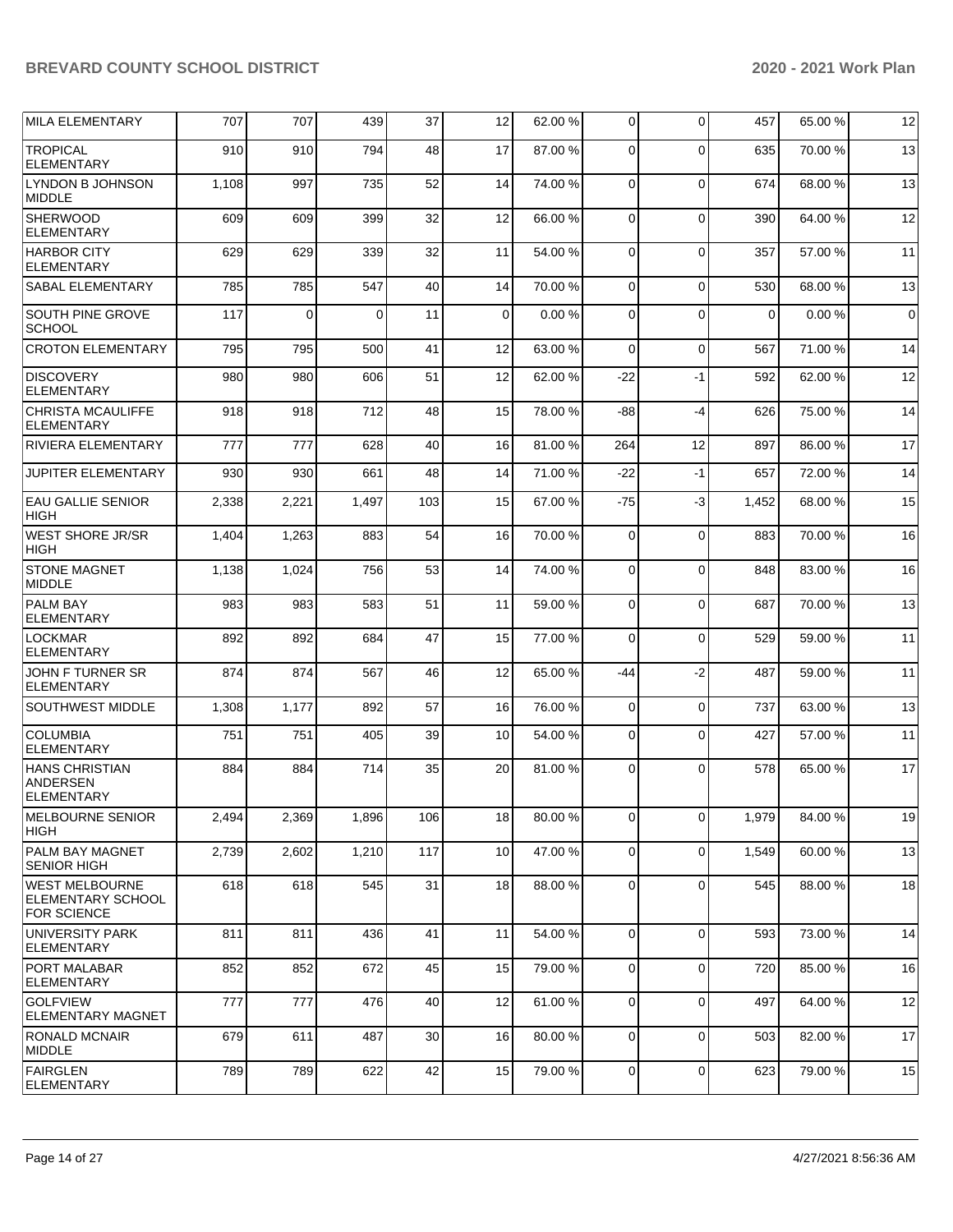|                                              | 90,157 | 86,090 | 61,278   | 4,264 | 14       | 71.18 % | $-421$   | $-20$          | 61,441   | 71.72%  | 14       |
|----------------------------------------------|--------|--------|----------|-------|----------|---------|----------|----------------|----------|---------|----------|
| <b>PINEWOOD</b><br>ELEMENTARY                | 569    | 569    | 466      | 29    | 16       | 82.00 % | 22       |                | 495      | 84.00%  | 17       |
| <b>ASTRONAUT SENIOR</b><br> HIGH             | 1,522  | 1.445  | 972      | 67    | 15       | 67.00 % | $\Omega$ | $\Omega$       | 919      | 64.00 % | 14       |
| <b>IMPERIAL ESTATES</b><br><b>ELEMENTARY</b> | 729    | 729    | 630      | 38    | 17       | 86.00 % | $\Omega$ | $\Omega$       | 572      | 78.00 % | 15       |
| ANDREW JACKSON<br>MIDDLE                     | 727    | 654    | 529      | 32    | 17       | 81.00 % | $\Omega$ | $\Omega$       | 561      | 86.00 % | 18       |
| <b>SOUTH LAKE</b><br><b>EDUCATION CENTER</b> | 481    | 481    | 340      | 26    | 13       | 71.00 % | $\Omega$ | $\Omega$       | 334      | 69.00 % | 13       |
| <b>MIMS ELEMENTARY</b>                       | 725    | 725    | 319      | 38    | 8        | 44.00 % | $\Omega$ | $\Omega$       | 494      | 68.00 % | 13       |
| <b>ENDEAVOUR</b><br><b>ELEMENTARY MAGNET</b> | 990    | 990    | 605      | 52    | 12       | 61.00 % | $-110$   | $-5$           | 491      | 56.00 % | 10       |
| <b>CAMBRIDGE</b><br><b>ELEMENTARY MAGNET</b> | 765    | 765    | 567      | 40    | 14       | 74.00 % | $-44$    | $-2$           | 537      | 74.00 % | 14       |
| <b>CLEARLAKE</b><br><b>EDUCATION CENTER</b>  | 747    | 0      | $\Omega$ | 36    | $\Omega$ | 0.00%   | $\Omega$ | $\Omega$       | $\Omega$ | 0.00%   | $\Omega$ |
| <b>ROCKLEDGE SENIOR</b><br><b>HIGH</b>       | 1,791  | 1,701  | 833      | 80    | 10       | 49.00 % | $\Omega$ | $\Omega$       | 1,348    | 79.00 % | 17       |
| <b>ATLANTIS ELEMENTARY</b>                   | 739    | 739    | 665      | 39    | 17       | 90.00 % | $\Omega$ | $\Omega$       | 660      | 89.00 % | 17       |
| <b>CHALLENGER 7</b><br><b>ELEMENTARY</b>     | 573    | 573    | 533      | 30    | 18       | 93.00 % | $\Omega$ | $\Omega$       | 526      | 92.00 % | 18       |
| <b>SATURN ELEMENTARY</b>                     | 976    | 976    | 757      | 51    | 15       | 78.00 % | 44       | $\overline{2}$ | 876      | 86.00 % | 17       |
| COCOA JR/SR HIGH                             | 2,315  | 2,083  | 1,506    | 99    | 15       | 72.00 % | $\Omega$ | $\Omega$       | 1.676    | 80.00 % | 17       |
| <b>JOHN F KENNEDY</b><br><b>MIDDLE</b>       | 903    | 812    | 648      | 42    | 15       | 80.00 % | $-20$    | $-1$           | 645      | 81.00%  | 16       |

The COFTE Projected Total (61,441) for 2024 - 2025 must match the Official Forecasted COFTE Total (61,442 ) for 2024 - 2025 before this section can be completed. In the event that the COFTE Projected Total does not match the Official forecasted COFTE, then the Balanced Projected COFTE Table should be used to balance COFTE.

| Projected COFTE for 2024 - 2025 |        |  |  |  |  |
|---------------------------------|--------|--|--|--|--|
| Elementary (PK-3)               | 18,875 |  |  |  |  |
| Middle (4-8)                    | 23,115 |  |  |  |  |
| High (9-12)                     | 19,451 |  |  |  |  |
|                                 | 61,442 |  |  |  |  |

| <b>Grade Level Type</b> | <b>Balanced Projected</b><br>COFTE for 2024 - 2025 |
|-------------------------|----------------------------------------------------|
| Elementary (PK-3)       |                                                    |
| Middle (4-8)            |                                                    |
| High (9-12)             |                                                    |
|                         | 61,441                                             |

### **Relocatable Replacement**

Number of relocatable classrooms clearly identified and scheduled for replacement in the school board adopted financially feasible 5-year district work program.

| Location                                 | 2020 - 2021 | $1 - 2022$<br>2021 | 2022 - 2023 | $2023 - 2024$ | $2024 - 2025$ | Year 5 Total |
|------------------------------------------|-------------|--------------------|-------------|---------------|---------------|--------------|
| <b>Total Relocatable Replacements: I</b> |             |                    |             |               |               | 0            |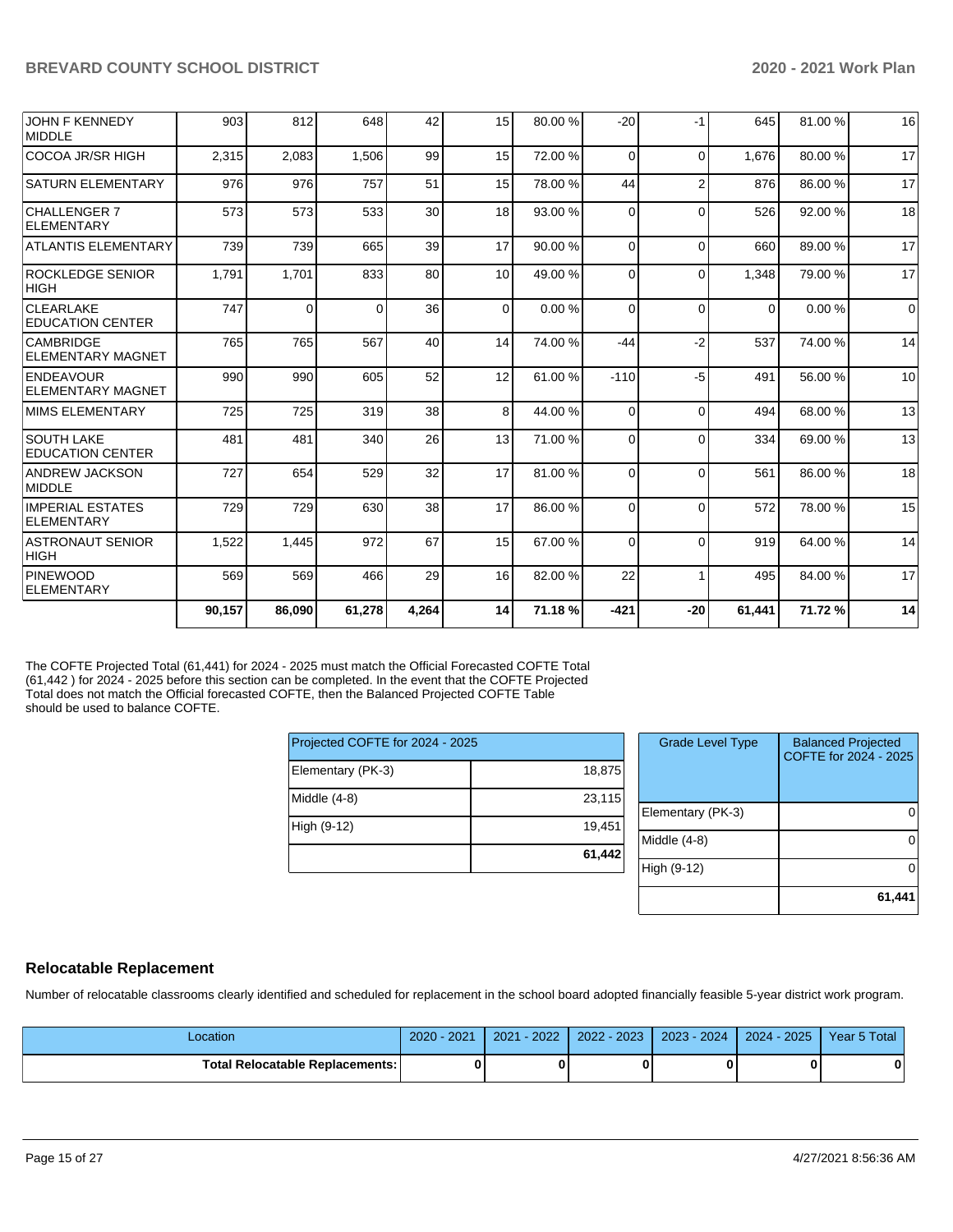## **Charter Schools Tracking**

Information regarding the use of charter schools.

| Location-Type                                             | # Relocatable<br>units or<br>permanent<br>classrooms | Owner      | <b>Year Started or</b><br>Scheduled | <b>Student</b><br><b>Stations</b> | <b>Students</b><br>Enrolled | Years in<br>Contract | <b>Total Charter</b><br><b>Students</b><br>projected for<br>2024 - 2025 |
|-----------------------------------------------------------|------------------------------------------------------|------------|-------------------------------------|-----------------------------------|-----------------------------|----------------------|-------------------------------------------------------------------------|
| Educational Horizons K-6                                  |                                                      | 7 PRIVATE  | 1998                                | 140                               | 128                         | 15                   | 135                                                                     |
| Odyssey K-12                                              |                                                      | 71 PRIVATE | 1999                                | 2,200                             | 1,547                       | 11                   | 1,599                                                                   |
| Palm Bay Academy K - 8                                    |                                                      | 37 PRIVATE | 1998                                | 680                               | 426                         | 11                   | 508                                                                     |
| Imagine Schools at West<br>Melbourne K-6                  |                                                      | 41 PRIVATE | 1998                                | 910                               | 443                         | 5 <sup>1</sup>       | 480                                                                     |
| Royal Palm K - 8                                          |                                                      | 18 PRIVATE | 2000                                | 364                               | 321                         | 15                   | 352                                                                     |
| Sculptor Charter K - 8                                    |                                                      | 27 PRIVATE | 1999                                | 540                               | 552                         | 11                   | 552                                                                     |
| Emma Jewel Academy K-8                                    |                                                      | 20 PRIVATE | 2013                                | 420                               | 365                         | 1                    | 365                                                                     |
| Odyssey Preparatory Academy K-                            |                                                      | 32 PRIVATE | 2013                                | 640                               | 404                         | 2                    | 414                                                                     |
| Viera Charter K - 8                                       |                                                      | 81 PRIVATE | 2013                                | 1,300                             | 1,052                       | 1                    | 1,252                                                                   |
| Pineapple Cove Classical<br>Academy at West Melbourne K-8 |                                                      | 35 PRIVATE | 2018                                | 718                               | 599                         | 5 <sup>1</sup>       | 659                                                                     |
| Pineapple Cove Classical<br>Academy K-12                  |                                                      | 59 PRIVATE | 2018                                | 1,324                             | 859                         | 5 <sup>1</sup>       | 1,248                                                                   |
| Pinecrest Academy Space Coast<br>K-8                      |                                                      | 45 PRIVATE | 2020                                | 910                               | 348                         | 5 <sup>1</sup>       | 910                                                                     |
|                                                           | 473                                                  |            |                                     | 10,146                            | 7,044                       |                      | 8,474                                                                   |

# **Special Purpose Classrooms Tracking**

The number of classrooms that will be used for certain special purposes in the current year, by facility and type of classroom, that the district will, 1), not use for educational purposes, and 2), the co-teaching classrooms that are not open plan classrooms and will be used for educational purposes.

| School                                         | <b>School Type</b> | # of Elementary<br>K-3 Classrooms | # of Middle 4-8<br><b>Classrooms</b> | # of High 9-12<br><b>Classrooms</b> | # of $ESE$<br><b>Classrooms</b> | # of Combo<br>Classrooms | Total<br><b>Classrooms</b> |
|------------------------------------------------|--------------------|-----------------------------------|--------------------------------------|-------------------------------------|---------------------------------|--------------------------|----------------------------|
| RONALD MCNAIR MIDDLE                           | Educational        |                                   |                                      |                                     |                                 |                          |                            |
| <b>FAIRGLEN ELEMENTARY</b>                     | Educational        |                                   |                                      |                                     | $\Omega$                        | U                        |                            |
| <b>SATURN ELEMENTARY</b>                       | Educational        |                                   |                                      | $\Omega$                            | $\Omega$                        | 0                        |                            |
| MELBOURNE SENIOR HIGH                          | Educational        |                                   |                                      | 8                                   | $\Omega$                        | 0                        | 8                          |
| PALM BAY MAGNET SENIOR<br><b>HIGH</b>          | Educational        |                                   | 0                                    | 5                                   | $\Omega$                        | 0                        | 5                          |
| <b>PORT MALABAR ELEMENTARY</b>                 | Educational        |                                   | U                                    | ŋ                                   | $\Omega$                        | 0                        |                            |
| <b>STONE MAGNET MIDDLE</b>                     | Educational        |                                   |                                      | ∩                                   | $\Omega$                        | 0                        |                            |
| LEWIS CARROLL ELEMENTARY                       | Educational        |                                   |                                      | O                                   | $\Omega$                        | 0                        | 3                          |
| COCOA BEACH JR/SR HIGH                         | Educational        |                                   | U                                    | 5                                   | $\Omega$                        | 0                        | 5                          |
| <b>THEODORE ROOSEVELT</b><br><b>ELEMENTARY</b> | Educational        |                                   |                                      | 0                                   | $\Omega$                        | 0                        | 2                          |
| <b>CAPE VIEW ELEMENTARY</b>                    | Educational        |                                   |                                      | O                                   | $\Omega$                        | 0                        |                            |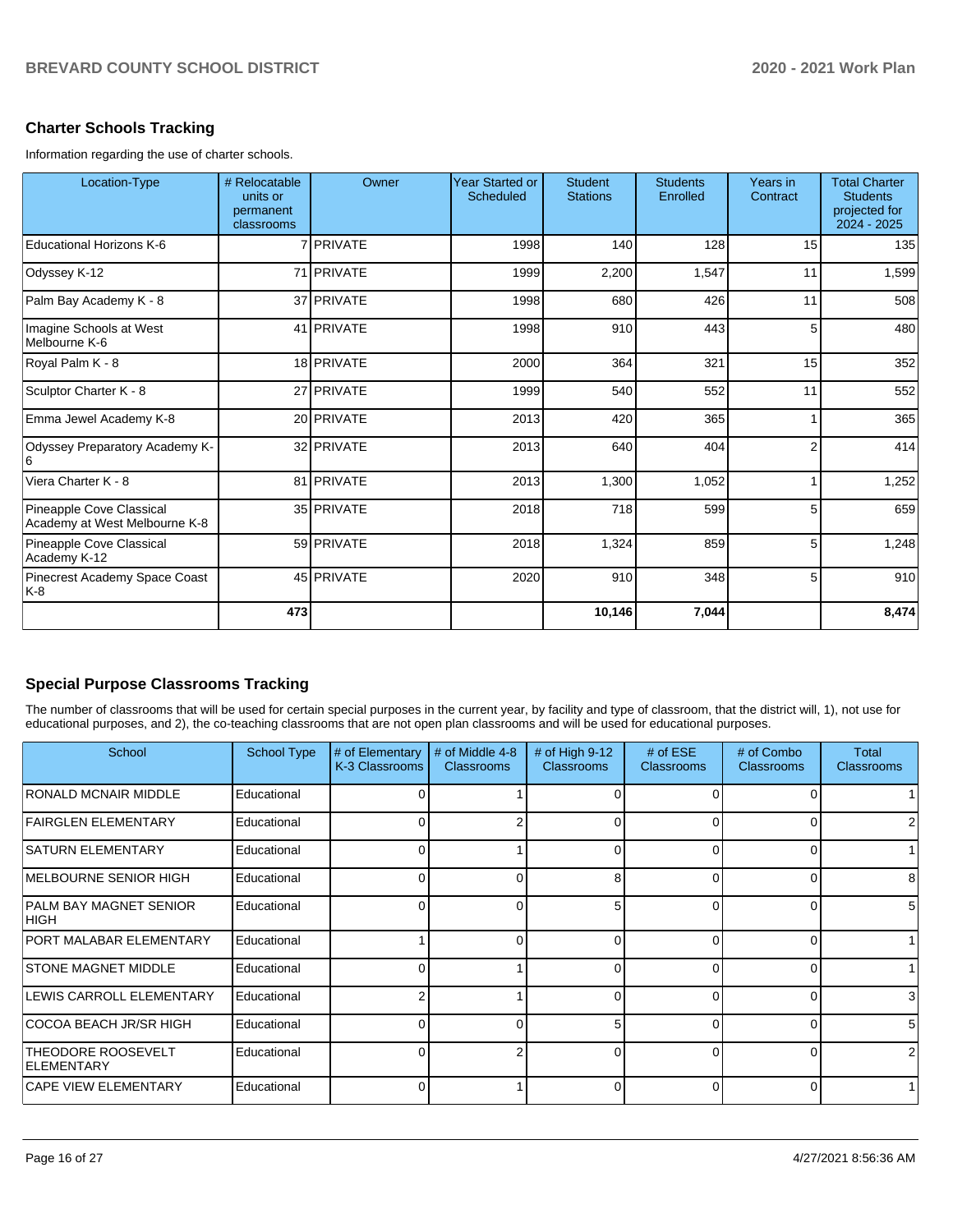| <b>HERITAGE HIGH</b>                         | Educational                          | 0                                                                       | 0            | 3              | 0              | $\overline{0}$ | $\mathbf{3}$    |
|----------------------------------------------|--------------------------------------|-------------------------------------------------------------------------|--------------|----------------|----------------|----------------|-----------------|
| <b>SOUTH LAKE EDUCATION</b><br><b>CENTER</b> | Educational                          |                                                                         | 2            | $\Omega$       | 0              | $\Omega$       | $\overline{3}$  |
| <b>ANDREW JACKSON MIDDLE</b>                 | Educational                          | $\mathbf 0$                                                             | 2            | $\Omega$       | $\Omega$       | $\overline{0}$ | $\overline{2}$  |
| <b>IMPERIAL ESTATES</b><br><b>ELEMENTARY</b> | Educational                          | 3                                                                       |              | $\Omega$       | 0              | 0              | $\overline{4}$  |
| ASTRONAUT SENIOR HIGH                        | Educational                          | 0                                                                       | 0            | Δ              | 0              | 0              | $\overline{4}$  |
| <b>SATELLITE SENIOR HIGH</b>                 | Educational                          | 0                                                                       | 0            |                | 0              | 0              | $\mathbf{1}$    |
| <b>SEA PARK ELEMENTARY</b>                   | Educational                          | 0                                                                       |              | $\Omega$       | 0              | 0              | 1               |
| <b>GEMINI ELEMENTARY</b>                     | Educational                          | 0                                                                       | 2            | $\Omega$       | 0              | 0              | $\overline{c}$  |
| <b>DR W J CREEL ELEMENTARY</b>               | Educational                          | 0                                                                       |              | $\Omega$       | 0              | 0              | $\mathbf{1}$    |
| <b>OAK PARK ELEMENTARY</b>                   | Educational                          | 2                                                                       | 2            | $\Omega$       | 0              | 0              | $\overline{4}$  |
| <b>JAMES MADISON MIDDLE</b>                  | Educational                          | 0                                                                       | 2            | $\Omega$       | 0              | 0              | $\overline{c}$  |
| COQUINA ELEMENTARY                           | Educational                          |                                                                         | 0            | $\Omega$       | 0              | 0              | $\overline{4}$  |
| <b>LOCKMAR ELEMENTARY</b>                    | Educational                          | 0                                                                       | 0            | $\Omega$       |                | 0              | 1               |
| JOHN F TURNER SR<br><b>ELEMENTARY</b>        | Educational                          | 0                                                                       |              | $\Omega$       | 0              | $\Omega$       | 1               |
| <b>COLUMBIA ELEMENTARY</b>                   | Educational                          | 2                                                                       | 0            | $\Omega$       | $\Omega$       | $\overline{0}$ | $\overline{c}$  |
| <b>DISCOVERY ELEMENTARY</b>                  | Educational                          | 3                                                                       | 2            | $\Omega$       | $\Omega$       | 0              | $5\phantom{.0}$ |
| <b>JUPITER ELEMENTARY</b>                    | Educational                          |                                                                         | 2            | $\Omega$       | $\Omega$       | 0              | $\mathbf{3}$    |
| LYNDON B JOHNSON MIDDLE                      | Educational                          | 0                                                                       | 4            | $\Omega$       | $\Omega$       | 0              | $\overline{4}$  |
| SHERWOOD ELEMENTARY                          | Educational                          |                                                                         | 2            | $\Omega$       | $\Omega$       | 0              | $\mathbf{3}$    |
| <b>SABAL ELEMENTARY</b>                      | Educational                          | 0                                                                       | 1            | $\Omega$       | $\Omega$       | 0              | 1               |
| <b>CROTON ELEMENTARY</b>                     | Educational                          |                                                                         |              | $\Omega$       | $\Omega$       | $\overline{0}$ | $\overline{c}$  |
| MERRITT ISLAND SENIOR HIGH                   | Educational                          | 0                                                                       | 0            | Δ              | $\Omega$       | $\overline{0}$ | $\overline{4}$  |
| MILA ELEMENTARY                              | Educational                          | 0                                                                       |              | $\Omega$       | $\Omega$       | $\overline{0}$ | 1               |
| MEADOWLANE PRIMARY<br><b>ELEMENTARY</b>      | Educational                          | 5                                                                       | 0            | $\Omega$       | 0              | 0              | $5\phantom{.0}$ |
| LONGLEAF ELEMENTARY                          | Educational                          | $\overline{0}$                                                          | $\mathbf{2}$ | $\overline{0}$ | $\overline{0}$ | $\overline{0}$ | $\overline{2}$  |
| <b>CENTRAL MIDDLE</b>                        | Educational                          | 0                                                                       | 4            | $\Omega$       |                | $\overline{0}$ | 11              |
| <b>RALPH M WILLIAMS JR</b><br>ELEMENTARY     | Educational                          | $\mathbf 0$                                                             | 1            | $\Omega$       | $\Omega$       | $\overline{0}$ | 1               |
| <b>VIERA HIGH SCHOOL</b>                     | Educational                          | 0                                                                       | 0            | $\overline{2}$ | $\Omega$       | 0              | $\overline{2}$  |
| <b>ENDEAVOUR ELEMENTARY</b><br><b>MAGNET</b> | Educational                          | 2                                                                       | $\Omega$     | $\Omega$       | 0              | 0              | $\overline{2}$  |
| <b>GOLFVIEW ELEMENTARY</b><br><b>MAGNET</b>  | Educational                          |                                                                         | $\Omega$     | $\Omega$       | $\Omega$       | $\overline{0}$ | 1               |
|                                              | <b>Total Educational Classrooms:</b> | 29                                                                      | 43           | 32             | 8              | 0              | $112$           |
| School                                       | School Type                          | $\mu$ of Elementary $\mu$ of Middle 4.8 $\mu$ of High 0.42 $\mu$ of ESE |              |                |                | $#$ of Combo   | Total           |

| School                | School Type | $\parallel$ # of Elementary $\parallel$ # of Middle 4-8 $\parallel$ # of High 9-12<br><b>K-3 Classrooms I</b> | <b>Classrooms</b> | <b>Classrooms</b> | # of $ESE$<br><b>Classrooms</b> | # of Combo<br><b>Classrooms</b> | Total<br><b>Classrooms</b> |
|-----------------------|-------------|---------------------------------------------------------------------------------------------------------------|-------------------|-------------------|---------------------------------|---------------------------------|----------------------------|
| IRONALD MCNAIR MIDDLE | Co-Teaching |                                                                                                               |                   |                   |                                 |                                 |                            |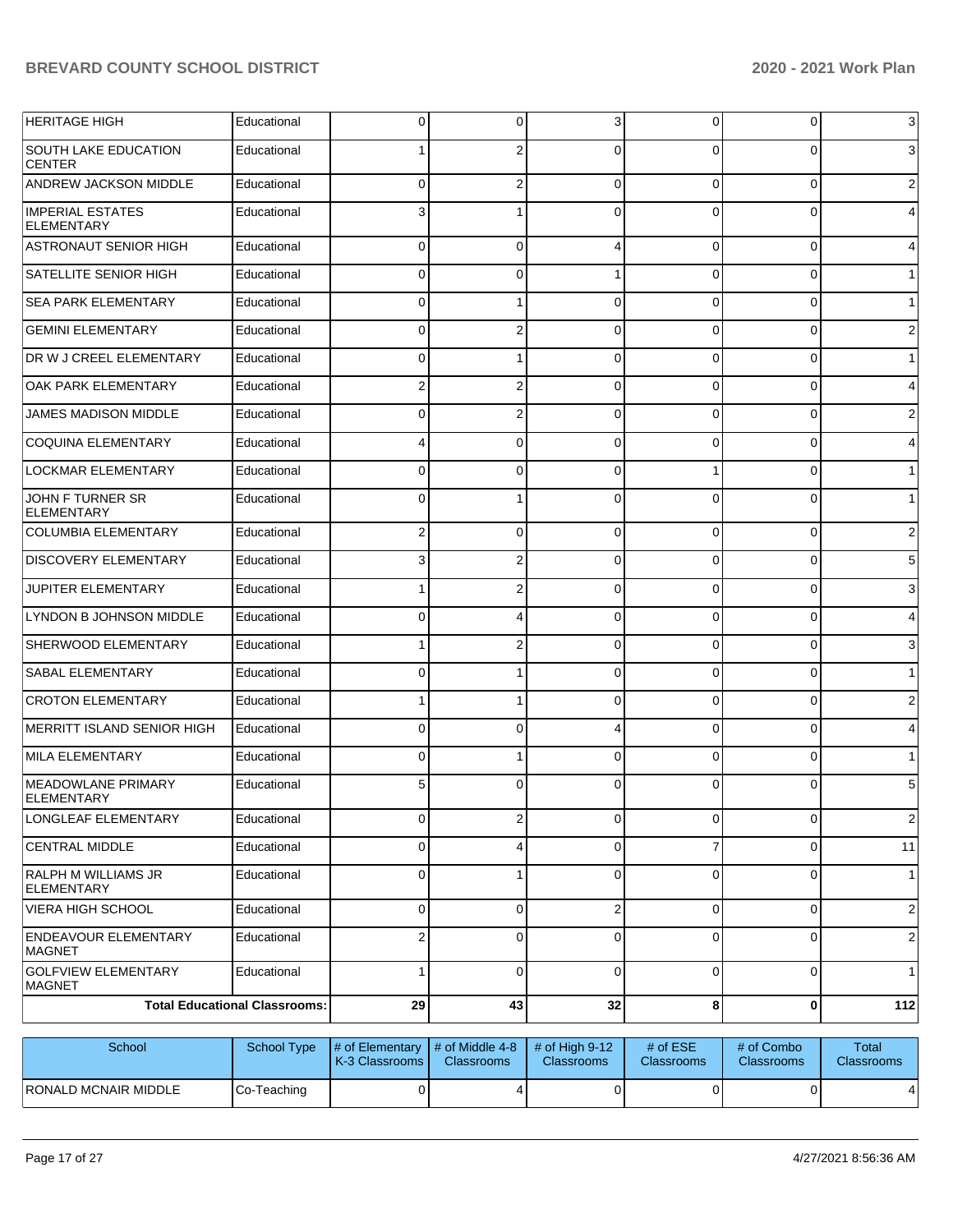| <b>SATURN ELEMENTARY</b>          | Co-Teaching                          |                | 0              | $\overline{0}$ | 0        | 0            | $\mathbf 1$    |
|-----------------------------------|--------------------------------------|----------------|----------------|----------------|----------|--------------|----------------|
| <b>CAPE VIEW ELEMENTARY</b>       | Co-Teaching                          |                | $\Omega$       | $\Omega$       | 0        | $\Omega$     | $\mathbf{1}$   |
| <b>ANDREW JACKSON MIDDLE</b>      | Co-Teaching                          | $\Omega$       |                | $\Omega$       | $\Omega$ | $\Omega$     | $\overline{7}$ |
| ASTRONAUT SENIOR HIGH             | Co-Teaching                          | $\Omega$       | 0              |                | $\Omega$ | $\Omega$     | $\mathbf{1}$   |
| <b>PINEWOOD ELEMENTARY</b>        | Co-Teaching                          | 2              | $\Omega$       | 0              | 0        | $\Omega$     | $\overline{2}$ |
| <b>ATLANTIS ELEMENTARY</b>        | Co-Teaching                          |                | $\Omega$       | $\Omega$       | $\Omega$ | $\Omega$     | $\overline{1}$ |
| <b>DELAURA MIDDLE</b>             | Co-Teaching                          | $\Omega$       | 10             | $\Omega$       | $\Omega$ | $\Omega$     | 10             |
| <b>SURFSIDE ELEMENTARY</b>        | Co-Teaching                          | $\overline{2}$ | 0              | $\Omega$       | $\Omega$ | $\Omega$     | 2              |
| <b>INDIALANTIC ELEMENTARY</b>     | Co-Teaching                          | 2              | 0              | $\Omega$       | 0        | $\Omega$     | $\overline{2}$ |
| <b>HERBERT C HOOVER MIDDLE</b>    | Co-Teaching                          | $\Omega$       | $\overline{2}$ | $\Omega$       | $\Omega$ | $\mathbf 0$  | $\overline{2}$ |
| <b>QUEST ELEMENTARY</b>           | Co-Teaching                          |                | 0              | $\Omega$       | $\Omega$ | $\Omega$     | $\mathbf{1}$   |
| <b>OAK PARK ELEMENTARY</b>        | Co-Teaching                          | 5              | $\Omega$       | $\Omega$       | 0        | $\Omega$     | 5              |
| <b>JAMES MADISON MIDDLE</b>       | Co-Teaching                          | $\Omega$       | 11             | 0              | $\Omega$ | $\Omega$     | 11             |
| MIMS ELEMENTARY                   | Co-Teaching                          | 2              | 0              | 0              | $\Omega$ | $\Omega$     | 2              |
| HARBOR CITY ELEMENTARY            | Co-Teaching                          |                | 0              | $\Omega$       | $\Omega$ | $\mathbf{0}$ | $\mathbf{1}$   |
| <b>CROTON ELEMENTARY</b>          | Co-Teaching                          | 3              | $\Omega$       | $\Omega$       | $\Omega$ | $\mathbf{0}$ | 3              |
| <b>SUNTREE ELEMENTARY</b>         | Co-Teaching                          | 2              | 0              | $\Omega$       | 0        | $\mathbf{0}$ | 2              |
| MERRITT ISLAND SENIOR HIGH        | Co-Teaching                          | $\Omega$       | $\Omega$       | 9 <sub>l</sub> | 0        | $\Omega$     | 9              |
| <b>TROPICAL ELEMENTARY</b>        | Co-Teaching                          |                | 0              | $\Omega$       | $\Omega$ | $\mathbf{0}$ | $\mathbf{1}$   |
| SPACE COAST JR/ SR HIGH           | Co-Teaching                          | $\Omega$       | 0              | $\overline{2}$ | $\Omega$ | $\Omega$     | $\sqrt{2}$     |
| <b>WESTSIDE ELEMENTARY</b>        | Co-Teaching                          |                | $\Omega$       | $\Omega$       | 0        | $\Omega$     | $\mathbf{1}$   |
| RALPH M WILLIAMS JR<br>ELEMENTARY | Co-Teaching                          | 12             | 0              | $\Omega$       | O        | $\Omega$     | 12             |
| VIERA HIGH SCHOOL                 | Co-Teaching                          | $\Omega$       | $\Omega$       | 4              | 0        | $\Omega$     | 4              |
|                                   | <b>Total Co-Teaching Classrooms:</b> | 37             | 34             | 16             | 0        | $\bf{0}$     | 87             |

#### **Infrastructure Tracking**

**Necessary offsite infrastructure requirements resulting from expansions or new schools. This section should include infrastructure information related to capacity project schedules and other project schedules (Section 4).** 

Not Specified

**Proposed location of planned facilities, whether those locations are consistent with the comprehensive plans of all affected local governments, and recommendations for infrastructure and other improvements to land adjacent to existing facilities. Provisions of 1013.33(12), (13) and (14) and 1013.36** must be addressed for new facilities planned within the 1st three years of the plan (Section 5).

Not Specified

**Consistent with Comp Plan?** No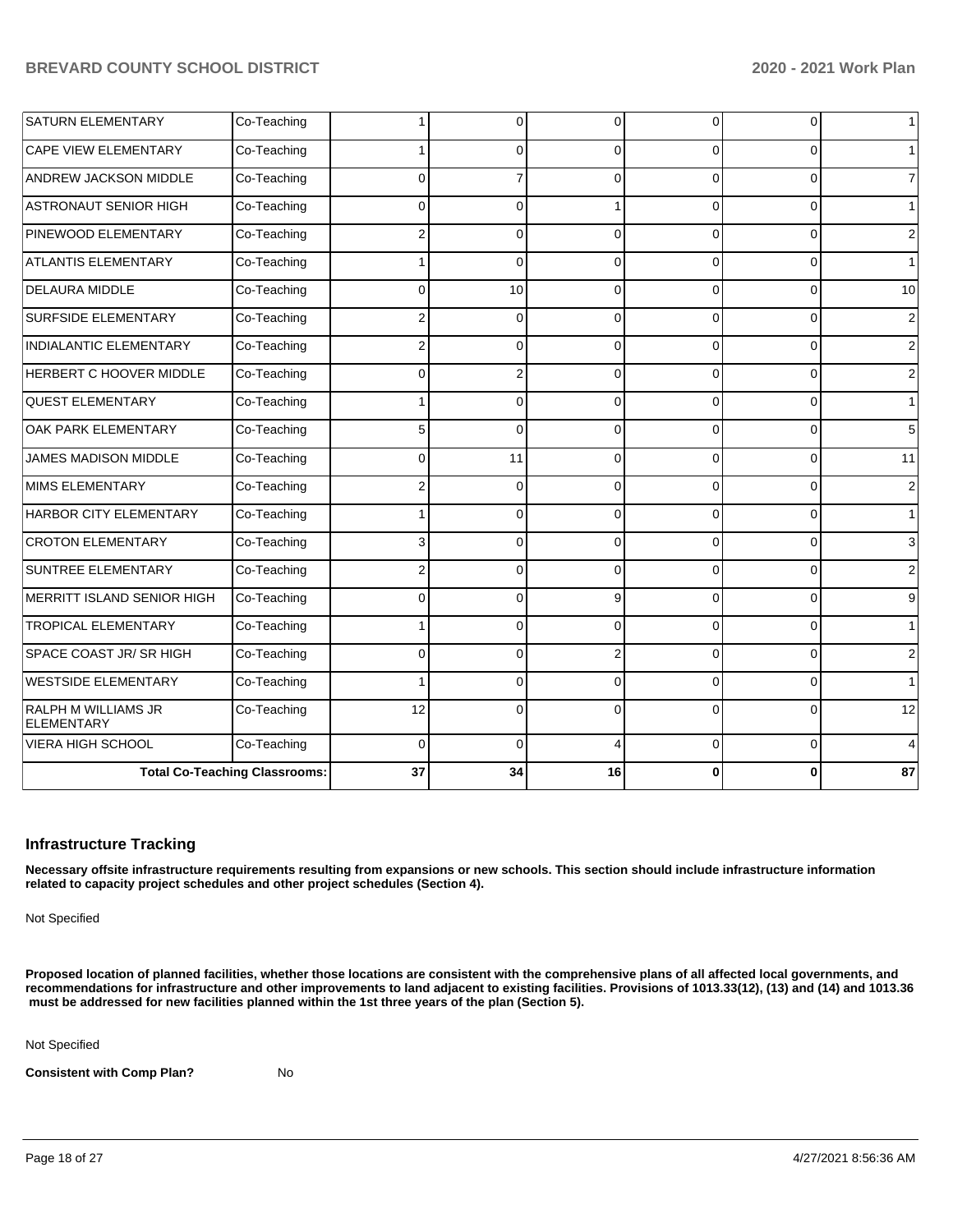#### **Net New Classrooms**

The number of classrooms, by grade level and type of construction, that were added during the last fiscal year.

| List the net new classrooms added in the 2019 - 2020 fiscal year.                                                                                       |                                   |                                 |                              | List the net new classrooms to be added in the 2020 - 2021 fiscal<br>year. |                                                                        |                            |                              |                        |
|---------------------------------------------------------------------------------------------------------------------------------------------------------|-----------------------------------|---------------------------------|------------------------------|----------------------------------------------------------------------------|------------------------------------------------------------------------|----------------------------|------------------------------|------------------------|
| "Classrooms" is defined as capacity carrying classrooms that are added to increase<br>capacity to enable the district to meet the Class Size Amendment. |                                   |                                 |                              |                                                                            | Totals for fiscal year 2020 - 2021 should match totals in Section 15A. |                            |                              |                        |
| Location                                                                                                                                                | 2019 - 2020 #<br><b>Permanent</b> | 2019 - 2020 #<br><b>Modular</b> | 2019 - 2020 #<br>Relocatable | 2019 - 2020<br>Total                                                       | $2020 - 2021$ #<br>Permanent                                           | $2020 - 2021$ #<br>Modular | 2020 - 2021 #<br>Relocatable | $2020 - 2021$<br>Total |
| Elementary (PK-3)                                                                                                                                       |                                   |                                 |                              |                                                                            | 27                                                                     |                            |                              | 27                     |
| Middle (4-8)                                                                                                                                            |                                   |                                 |                              |                                                                            | 26                                                                     |                            |                              | 26                     |
| High (9-12)                                                                                                                                             |                                   |                                 |                              |                                                                            | 12                                                                     |                            |                              | 12                     |
|                                                                                                                                                         |                                   |                                 |                              | $\Omega$                                                                   | 65                                                                     |                            | $\bf{0}$                     | 65                     |

# **Relocatable Student Stations**

Number of students that will be educated in relocatable units, by school, in the current year, and the projected number of students for each of the years in the workplan.

| <b>Site</b>                        | 2020 - 2021 | 2021 - 2022 | 2022 - 2023 | 2023 - 2024  | $2024 - 2025$ | 5 Year Average |
|------------------------------------|-------------|-------------|-------------|--------------|---------------|----------------|
| MIMS ELEMENTARY                    | $\Omega$    | $\Omega$    | $\Omega$    | 0            | $\Omega$      | $\Omega$       |
| <b>PALM BAY ELEMENTARY</b>         | 176         | 176         | 176         | 176          | 176           | 176            |
| <b>LOCKMAR ELEMENTARY</b>          | $\Omega$    | $\Omega$    | $\Omega$    | 0            | $\Omega$      | 0              |
| JOHN F TURNER SR ELEMENTARY        | 44          | 44          | 22          | <sup>0</sup> | $\Omega$      | 22             |
| <b>QUEST ELEMENTARY</b>            | 220         | 220         | 176         | 176          | 176           | 194            |
| <b>TITUSVILLE HIGH</b>             | $\Omega$    | $\Omega$    | $\Omega$    | $\Omega$     | $\Omega$      | 0              |
| <b>OAK PARK ELEMENTARY</b>         | 62          | 62          | 42          | 22           | $\Omega$      | 38             |
| <b>SOUTH LAKE EDUCATION CENTER</b> | $\Omega$    | $\Omega$    | $\Omega$    | O            | $\Omega$      | $\Omega$       |
| <b>ANDREW JACKSON MIDDLE</b>       | $\Omega$    | $\Omega$    | $\Omega$    | $\Omega$     | $\Omega$      | $\Omega$       |
| IMPERIAL ESTATES ELEMENTARY        | $\Omega$    | $\Omega$    | $\Omega$    | 0            | $\Omega$      | $\Omega$       |
| ASTRONAUT SENIOR HIGH              | $\Omega$    | $\Omega$    | $\Omega$    | 0            | $\Omega$      | 0              |
| PINEWOOD ELEMENTARY                | 84          | 84          | 110         | 110          | 110           | 100            |
| CHALLENGER 7 ELEMENTARY            | 22          | 22          | 22          | 22           | 22            | 22             |
| <b>CAPE VIEW ELEMENTARY</b>        | $\Omega$    | $\Omega$    | $\Omega$    | 0            | $\Omega$      | $\mathbf 0$    |
| <b>GARDENDALE EDUCATION CENTER</b> | $\Omega$    | $\Omega$    | 0           | <sup>0</sup> | $\Omega$      | $\overline{0}$ |
| THOMAS JEFFERSON MIDDLE            | $\Omega$    | $\Omega$    | $\Omega$    |              | $\Omega$      | $\Omega$       |
| LEWIS CARROLL ELEMENTARY           | $\Omega$    | $\Omega$    | $\Omega$    | $\Omega$     | 22            | 4              |
| COCOA BEACH JR/SR HIGH             | 375         | 375         | 375         | 375          | 375           | 375            |
| THEODORE ROOSEVELT ELEMENTARY      | $\Omega$    | $\Omega$    | 0           | 0            | $\Omega$      | $\Omega$       |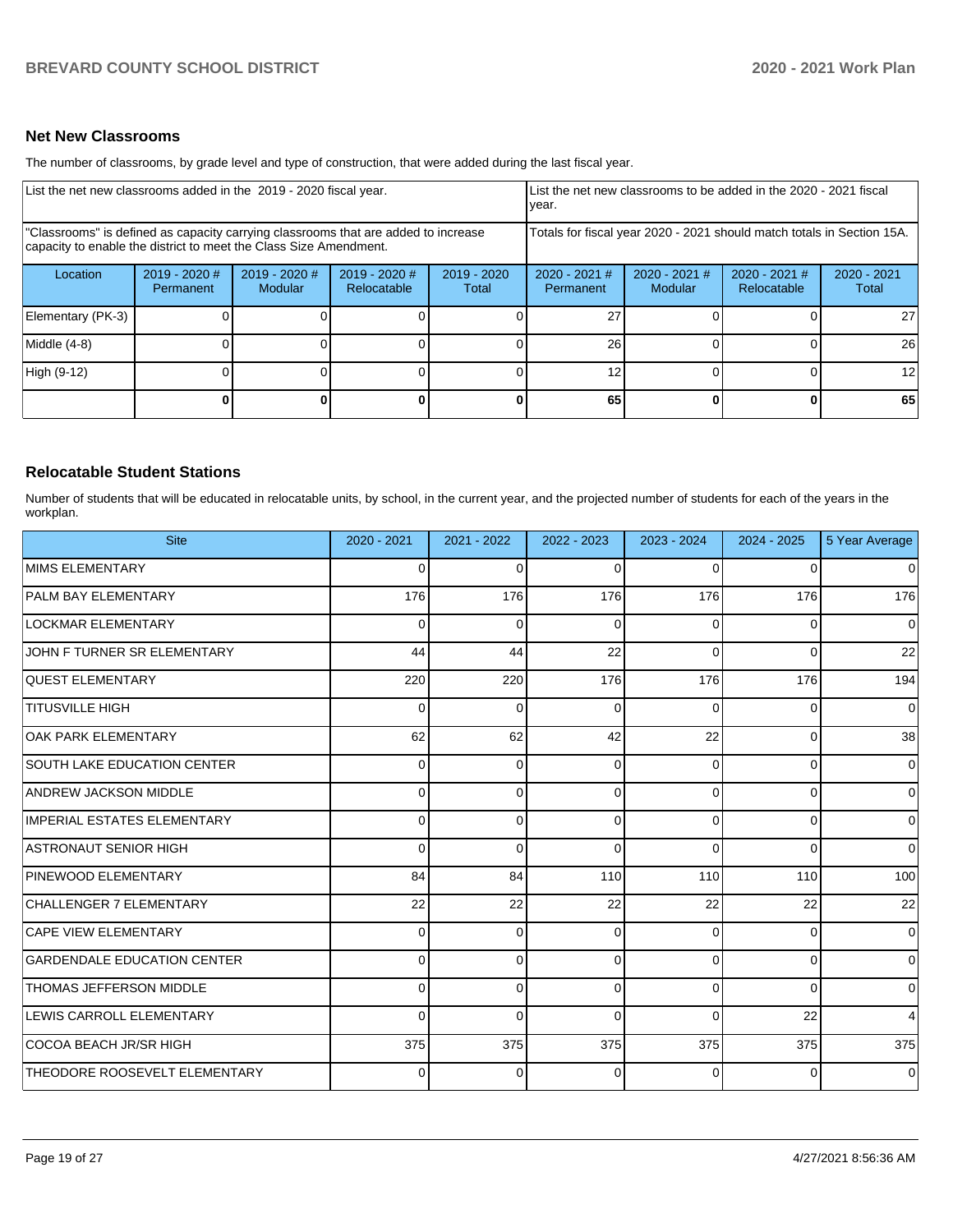| FREEDOM 7 ELEMENTARY SCHOOL OF<br><b>INTERNATIONAL STUDIES</b> | 22          | 22          | 22       | 22       | 22  | 22          |
|----------------------------------------------------------------|-------------|-------------|----------|----------|-----|-------------|
| PALM BAY MAGNET SENIOR HIGH                                    | 175         | 175         | 175      | 175      | 175 | 175         |
| WEST MELBOURNE ELEMENTARY SCHOOL FOR<br><b>SCIENCE</b>         | $\mathbf 0$ | $\Omega$    | $\Omega$ | 22       | 22  | 9           |
| UNIVERSITY PARK ELEMENTARY                                     | 132         | 132         | 132      | 132      | 132 | 132         |
| <b>VIERA ELEMENTARY SCHOOL</b>                                 | 0           | 0           | $\Omega$ | 0        | 0   | $\mathbf 0$ |
| PORT MALABAR ELEMENTARY                                        | 84          | 88          | 88       | 88       | 88  | 87          |
| <b>STONE MAGNET MIDDLE</b>                                     | 0           | 0           | 0        | 0        | 0   | 0           |
| <b>AUDUBON ELEMENTARY</b>                                      | 0           | 0           | $\Omega$ | 0        | 0   | 0           |
| <b>FAIRGLEN ELEMENTARY</b>                                     | 36          | 36          | 36       | 36       | 36  | 36          |
| JOHN F KENNEDY MIDDLE                                          | 154         | 154         | 134      | 134      | 134 | 142         |
| <b>COCOA JR/SR HIGH</b>                                        | 275         | 275         | 275      | 275      | 275 | 275         |
| <b>SATURN ELEMENTARY</b>                                       | 128         | 128         | 128      | 172      | 172 | 146         |
| HANS CHRISTIAN ANDERSEN ELEMENTARY                             | 44          | 44          | 44       | 44       | 44  | 44          |
| <b>MELBOURNE SENIOR HIGH</b>                                   | 50          | 50          | 50       | 50       | 50  | 50          |
| <b>ROCKLEDGE SENIOR HIGH</b>                                   | 75          | 75          | 75       | 75       | 75  | 75          |
| <b>CLEARLAKE EDUCATION CENTER</b>                              | 0           | $\mathbf 0$ | $\Omega$ | 0        | 0   | 0           |
| CAMBRIDGE ELEMENTARY MAGNET                                    | 116         | 116         | 94       | 72       | 72  | 94          |
| <b>ENDEAVOUR ELEMENTARY MAGNET</b>                             | 138         | 138         | 94       | 50       | 28  | 90          |
| <b>GOLFVIEW ELEMENTARY MAGNET</b>                              | 88          | 88          | 88       | 88       | 88  | 88          |
| RONALD MCNAIR MIDDLE                                           | 0           | $\mathbf 0$ | 0        | 0        | 0   | $\mathbf 0$ |
| <b>SUNRISE ELEMENTARY</b>                                      | 18          | 18          | 18       | 18       | 18  | 18          |
| <b>JAMES MADISON MIDDLE</b>                                    | 0           | 0           | $\Omega$ | 0        | 0   | 0           |
| <b>APOLLO ELEMENTARY</b>                                       | 0           | 0           | 22       | 44       | 66  | 26          |
| <b>RIVERVIEW SCHOOL</b>                                        | 0           | 0           | $\Omega$ | $\Omega$ | 0   | 0           |
| <b>OCEAN BREEZE ELEMENTARY</b>                                 | 156         | 156         | 156      | 156      | 156 | 156         |
| <b>INDIALANTIC ELEMENTARY</b>                                  | 44          | 44          | 22       | 0        | 0   | 22          |
| HERBERT C HOOVER MIDDLE                                        | 0           | 0           | $\Omega$ | 0        | 0   | 0           |
| <b>GEMINI ELEMENTARY</b>                                       | 44          | 44          | 22       | 22       | 22  | 31          |
| DR W J CREEL ELEMENTARY                                        | 66          | 66          | 44       | 22       | 0   | 40          |
| <b>ATLANTIS ELEMENTARY</b>                                     | 36          | 36          | 36       | 36       | 36  | 36          |
| SATELLITE SENIOR HIGH                                          | 25          | 25          | 25       | 25       | 25  | 25          |
| <b>DELAURA MIDDLE</b>                                          | 0           | 0           | 0        | 0        | 0   | 0           |
| SPESSARD L HOLLAND ELEMENTARY                                  | 0           | 0           | $\Omega$ | 0        | 0   | 0           |
| <b>SEA PARK ELEMENTARY</b>                                     | 0           | 0           | $\Omega$ | 0        | 0   | 0           |
| <b>SURFSIDE ELEMENTARY</b>                                     | 120         | 120         | 120      | 76       | 32  | 94          |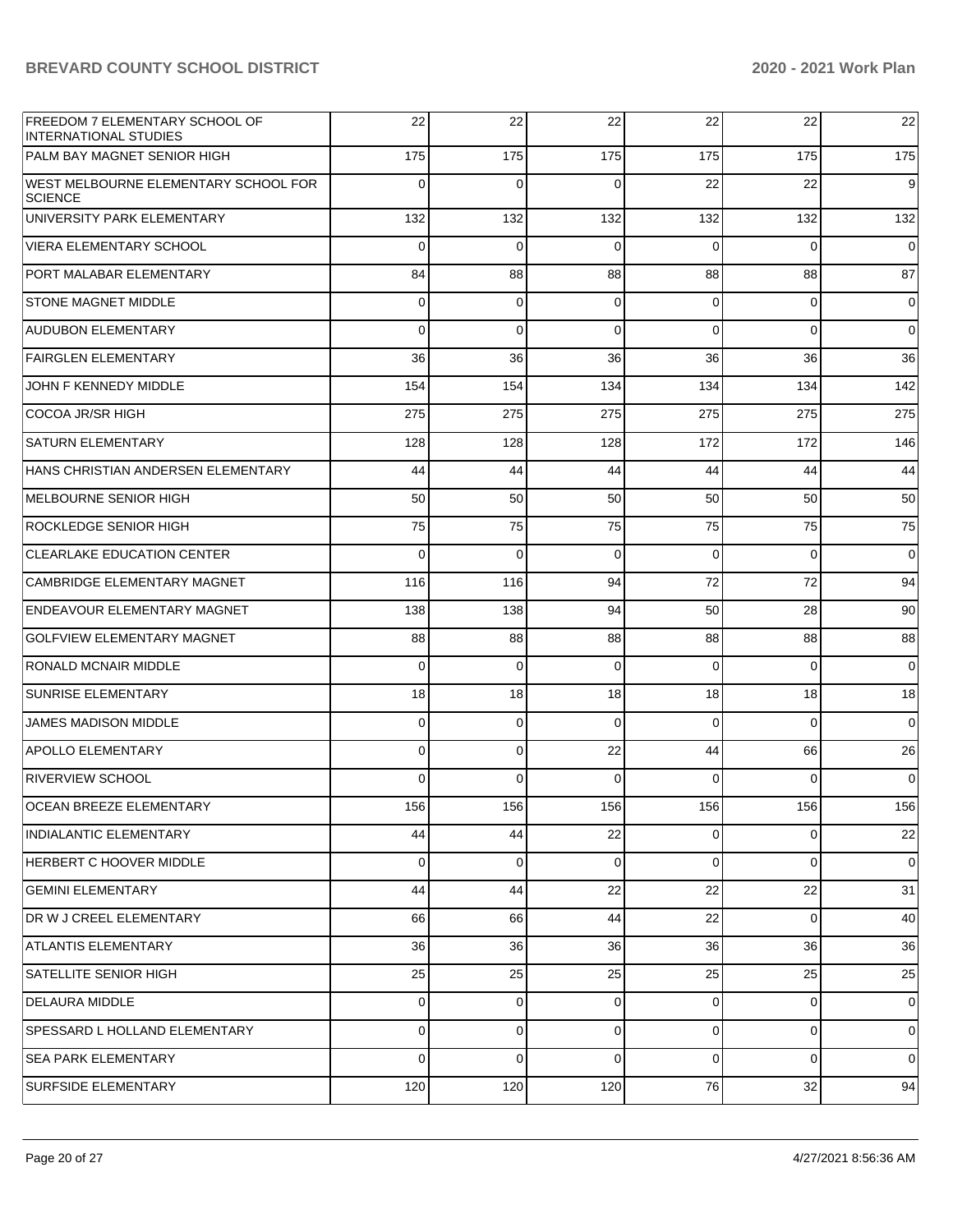| <b>HERITAGE HIGH</b>                                                  | 0           | $\overline{0}$ | 0           | $\overline{0}$ | $\overline{0}$ | $\overline{0}$ |
|-----------------------------------------------------------------------|-------------|----------------|-------------|----------------|----------------|----------------|
| <b>SOUTH AREA HEAD START</b>                                          | $\Omega$    | $\Omega$       | $\Omega$    | $\Omega$       | $\Omega$       | $\overline{0}$ |
| MANATEE ELEMENTARY                                                    | 132         | 132            | 110         | 88             | 66             | 106            |
| <b>WESTSIDE ELEMENTARY</b>                                            | 22          | 22             | 22          | 22             | 22             | 22             |
| <b>CENTRAL MIDDLE</b>                                                 | $\Omega$    | $\Omega$       | $\Omega$    | $\Omega$       | $\Omega$       | $\overline{0}$ |
| RALPH M WILLIAMS JR ELEMENTARY                                        | 88          | 88             | 66          | 44             | $\Omega$       | 57             |
| <b>VIERA HIGH SCHOOL</b>                                              | 150         | 150            | 150         | 175            | 200            | 165            |
| <b>MEADOWLANE INTERMEDIATE ELEMENTARY</b>                             | 220         | 220            | 264         | 308            | 330            | 268            |
| <b>ENTERPRISE ELEMENTARY</b>                                          | 22          | 22             | 22          | $\Omega$       | $\Omega$       | 13             |
| <b>MEADOWLANE PRIMARY ELEMENTARY</b>                                  | $\Omega$    | $\mathbf 0$    | 22          | 44             | 66             | 26             |
| <b>SPACE COAST JR/ SR HIGH</b>                                        | 88          | 88             | 88          | 44             | $\overline{0}$ | 62             |
| <b>LONGLEAF ELEMENTARY</b>                                            | $\Omega$    | $\mathbf 0$    | $\Omega$    | $\Omega$       | $\mathbf{0}$   | $\overline{0}$ |
| <b>BAYSIDE SENIOR HIGH</b>                                            | $\Omega$    | $\Omega$       | $\Omega$    | $\Omega$       | $\Omega$       | $\overline{0}$ |
| EDGEWOOD JR/ SR HIGH                                                  | 91          | 91             | 91          | 91             | 91             | 91             |
| MILA ELEMENTARY                                                       | $\Omega$    | $\mathbf 0$    | $\Omega$    | $\Omega$       | $\overline{0}$ | $\overline{0}$ |
| <b>TROPICAL ELEMENTARY</b>                                            | $\Omega$    | $\mathbf 0$    | $\Omega$    | $\Omega$       | $\mathbf 0$    | $\overline{0}$ |
| <b>ROBERT LOUIS STEVENSON ELEMENTARY</b><br><b>SCHOOL OF THE ARTS</b> | $\Omega$    | $\Omega$       | $\Omega$    | $\Omega$       | $\Omega$       | $\overline{0}$ |
| <b>SABAL ELEMENTARY</b>                                               | 88          | 88             | 88          | 88             | 88             | 88             |
| SOUTH PINE GROVE SCHOOL                                               | 25          | 25             | 25          | 25             | 25             | 25             |
| <b>CROTON ELEMENTARY</b>                                              | 88          | 88             | 88          | 88             | 88             | 88             |
| <b>ROY ALLEN ELEMENTARY</b>                                           | 88          | 88             | 110         | 132            | 154            | 114            |
| SUNTREE ELEMENTARY                                                    | 66          | 66             | 44          | 22             | $\overline{0}$ | 40             |
| MERRITT ISLAND SENIOR HIGH                                            | 50          | 50             | 50          | 25             | $\overline{0}$ | 35             |
| EAU GALLIE SENIOR HIGH                                                | 275         | 275            | 250         | 225            | 200            | 245            |
| <b>WEST SHORE JR/SR HIGH</b>                                          | 172         | 172            | 172         | 172            | 172            | 172            |
| LYNDON B JOHNSON MIDDLE                                               | $\Omega$    | $\overline{0}$ | 0           | $\mathbf 0$    | $\overline{0}$ | $\mathbf 0$    |
| SHERWOOD ELEMENTARY                                                   | $\Omega$    | $\overline{0}$ | $\Omega$    | $\Omega$       | $\overline{0}$ | $\mathbf 0$    |
| HARBOR CITY ELEMENTARY                                                | 176         | 176            | 176         | 176            | 176            | 176            |
| <b>SOUTHWEST MIDDLE</b>                                               | $\mathbf 0$ | $\overline{0}$ | $\mathbf 0$ | $\mathbf 0$    | $\overline{0}$ | $\mathbf 0$    |
| COLUMBIA ELEMENTARY                                                   | 66          | 66             | 66          | 66             | 66             | 66             |
| <b>DISCOVERY ELEMENTARY</b>                                           | 154         | 154            | 132         | 132            | 132            | 141            |
| CHRISTA MCAULIFFE ELEMENTARY                                          | 164         | 164            | 142         | 98             | 76             | 129            |
| RIVIERA ELEMENTARY                                                    | 88          | 88             | 154         | 220            | 352            | 180            |
| JUPITER ELEMENTARY                                                    | 150         | 150            | 150         | 128            | 128            | 141            |
| COQUINA ELEMENTARY                                                    | 66          | 66             | 66          | 66             | 66             | 66             |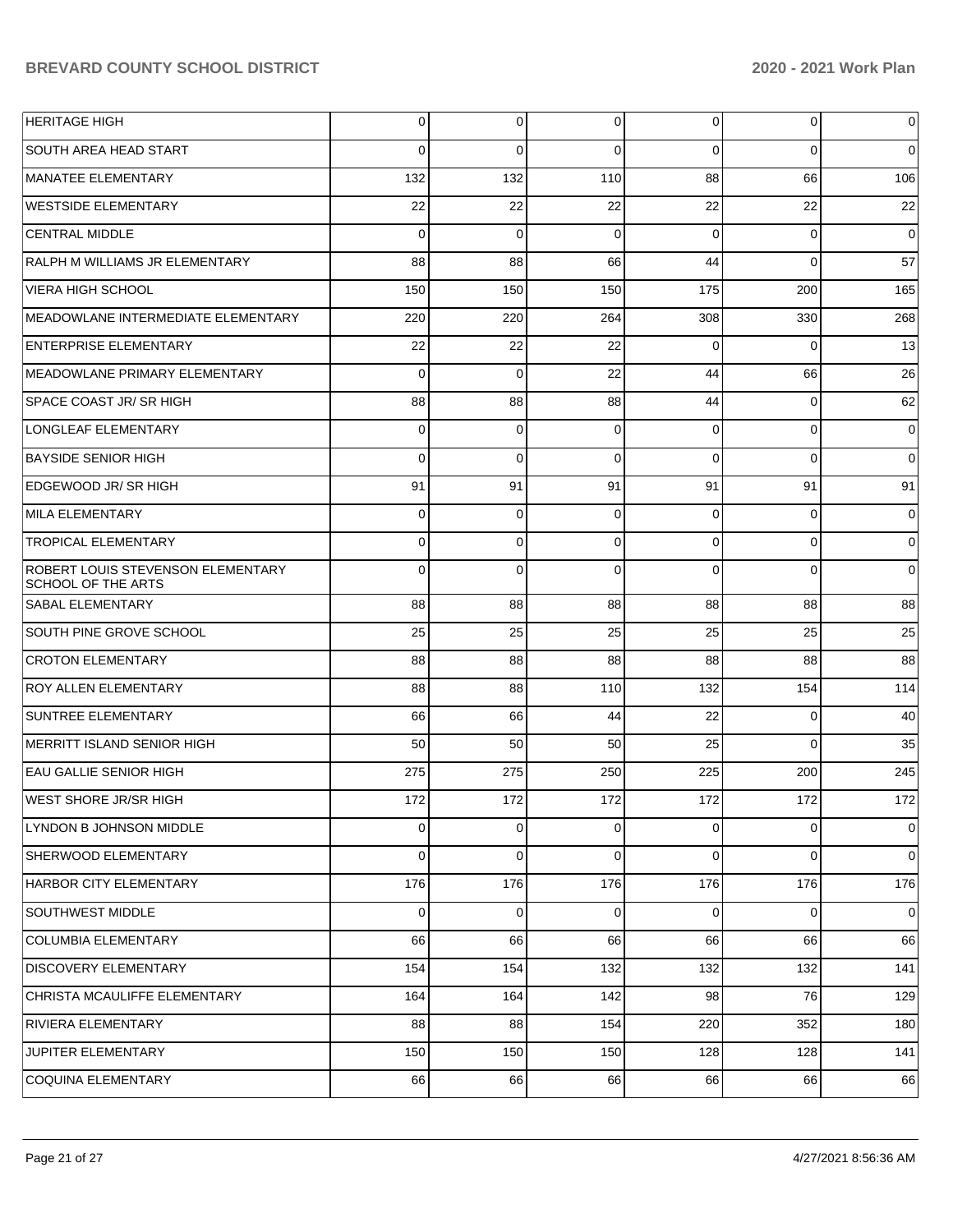| Totals for BREVARD COUNTY SCHOOL DISTRICT         |        |        |        |        |        |        |
|---------------------------------------------------|--------|--------|--------|--------|--------|--------|
| Total students in relocatables by year.           | 5,538  | 5,542  | 5,371  | 5,194  | 5.147  | 5,358  |
| Total number of COFTE students projected by year. | 61,521 | 61,639 | 61,622 | 61.578 | 61.442 | 61,560 |
| Percent in relocatables by year.                  | 9%     | 9%     | 9%     | 8 % l  | 8 % l  | 9%     |

# **Leased Facilities Tracking**

Exising leased facilities and plans for the acquisition of leased facilities, including the number of classrooms and student stations, as reported in the educational plant survey, that are planned in that location at the end of the five year workplan.

| Location                           | # of Leased<br>Classrooms 2020 -<br>2021 | <b>FISH Student</b><br><b>Stations</b> | Owner | # of Leased<br>Classrooms 2024 -<br>2025 | <b>FISH Student</b><br><b>Stations</b> |
|------------------------------------|------------------------------------------|----------------------------------------|-------|------------------------------------------|----------------------------------------|
| <b>TITUSVILLE HIGH</b>             | $\Omega$                                 | $\Omega$                               |       | 0                                        |                                        |
| OAK PARK ELEMENTARY                | 0                                        | $\Omega$                               |       | $\mathbf 0$                              | <sup>0</sup>                           |
| <b>JAMES MADISON MIDDLE</b>        | 0                                        | $\mathbf 0$                            |       | $\mathbf 0$                              |                                        |
| <b>APOLLO ELEMENTARY</b>           | $\mathbf 0$                              | $\Omega$                               |       | $\mathbf 0$                              |                                        |
| <b>RIVERVIEW SCHOOL</b>            | 0                                        | $\Omega$                               |       | $\mathbf 0$                              | 0                                      |
| <b>COQUINA ELEMENTARY</b>          | 0                                        | $\mathbf 0$                            |       | $\mathbf 0$                              |                                        |
| <b>MIMS ELEMENTARY</b>             | $\mathbf 0$                              | $\Omega$                               |       | $\mathbf 0$                              |                                        |
| SOUTH LAKE EDUCATION CENTER        | 0                                        | $\Omega$                               |       | $\mathbf 0$                              | 0                                      |
| <b>ANDREW JACKSON MIDDLE</b>       | 0                                        | $\mathbf 0$                            |       | $\mathbf 0$                              |                                        |
| <b>IMPERIAL ESTATES ELEMENTARY</b> | 0                                        | $\mathbf 0$                            |       | $\mathbf 0$                              | ŋ                                      |
| <b>ASTRONAUT SENIOR HIGH</b>       | $\Omega$                                 | $\Omega$                               |       | $\pmb{0}$                                | 0                                      |
| PINEWOOD ELEMENTARY                | 0                                        | $\mathbf 0$                            |       | $\mathbf 0$                              |                                        |
| CHALLENGER 7 ELEMENTARY            | 0                                        | $\mathbf 0$                            |       | $\mathbf 0$                              |                                        |
| <b>ATLANTIS ELEMENTARY</b>         | $\Omega$                                 | $\Omega$                               |       | $\mathbf 0$                              | 0                                      |
| <b>ROCKLEDGE SENIOR HIGH</b>       | 0                                        | $\mathbf 0$                            |       | $\mathbf 0$                              |                                        |
| CLEARLAKE EDUCATION CENTER         | 0                                        | $\mathbf 0$                            |       | $\mathbf 0$                              | n                                      |
| CAMBRIDGE ELEMENTARY MAGNET        | $\Omega$                                 | $\Omega$                               |       | $\mathbf 0$                              | 0                                      |
| <b>ENDEAVOUR ELEMENTARY MAGNET</b> | 0                                        | $\mathbf 0$                            |       | $\mathbf 0$                              |                                        |
| <b>GOLFVIEW ELEMENTARY MAGNET</b>  | 0                                        | $\mathbf 0$                            |       | $\mathbf 0$                              |                                        |
| RONALD MCNAIR MIDDLE               | 0                                        | $\Omega$                               |       | $\mathbf 0$                              | $\Omega$                               |
| <b>FAIRGLEN ELEMENTARY</b>         | $\overline{0}$                           | $\Omega$                               |       | $\mathbf 0$                              |                                        |
| JOHN F KENNEDY MIDDLE              | 0                                        | $\mathbf 0$                            |       | $\mathbf 0$                              | 0                                      |
| COCOA JR/SR HIGH                   | 0                                        | $\Omega$                               |       | $\mathbf 0$                              | $\Omega$                               |
| <b>SATURN ELEMENTARY</b>           | $\Omega$                                 | $\Omega$                               |       | $\mathbf 0$                              |                                        |
| HANS CHRISTIAN ANDERSEN ELEMENTARY | 0                                        | $\mathbf 0$                            |       | $\mathbf 0$                              |                                        |
| MELBOURNE SENIOR HIGH              | $\Omega$                                 | 0                                      |       | 0                                        | 0                                      |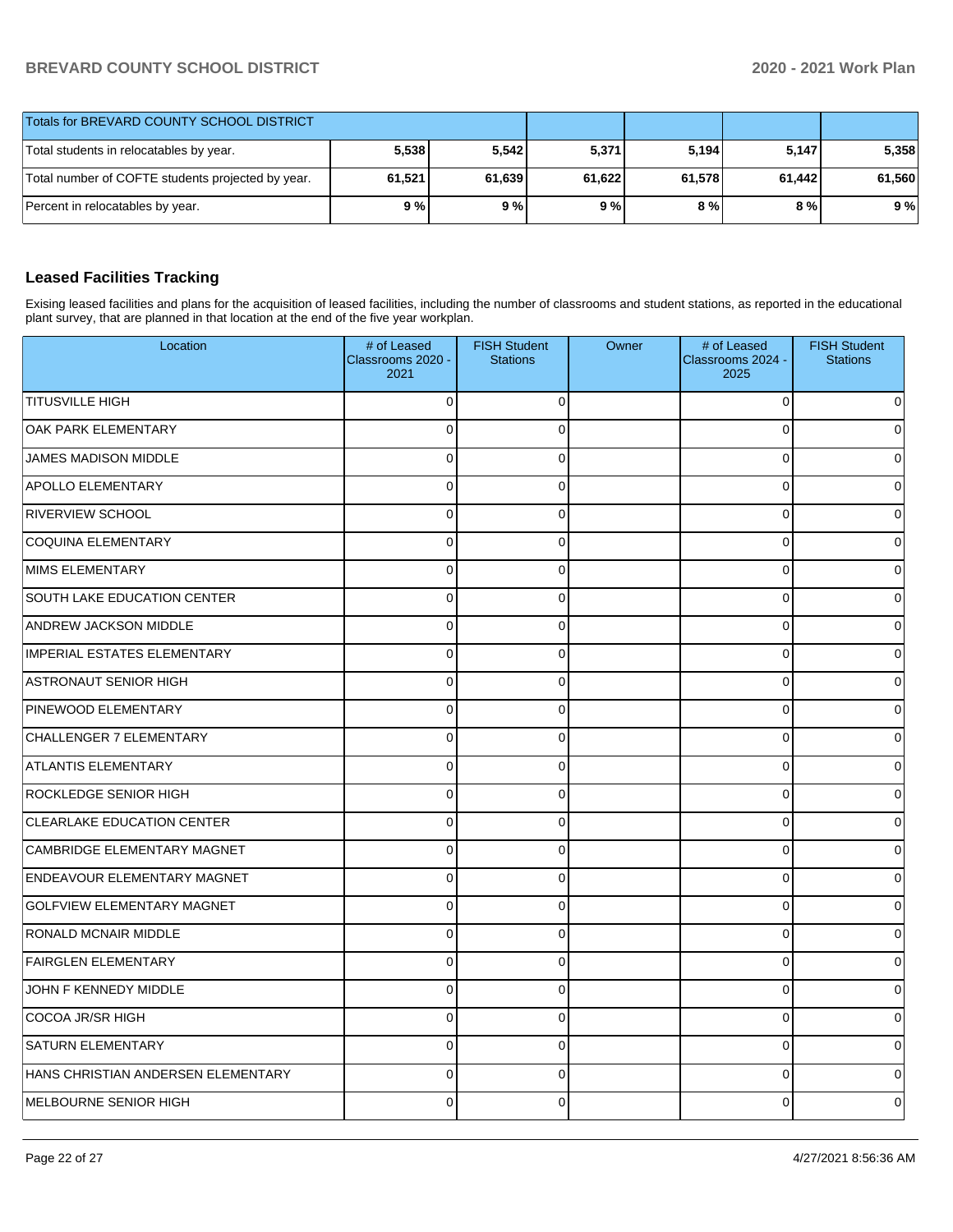| PALM BAY MAGNET SENIOR HIGH                                   | $\overline{0}$ | $\overline{0}$ | 0           | 0           |
|---------------------------------------------------------------|----------------|----------------|-------------|-------------|
| <b>WEST MELBOURNE ELEMENTARY SCHOOL FOR</b><br><b>SCIENCE</b> | 0              | 0              | 0           | 0           |
| UNIVERSITY PARK ELEMENTARY                                    | $\Omega$       | $\Omega$       | $\mathbf 0$ | $\Omega$    |
| PORT MALABAR ELEMENTARY                                       | $\Omega$       | $\mathbf 0$    | $\Omega$    | 0           |
| <b>STONE MAGNET MIDDLE</b>                                    | $\Omega$       | $\mathbf 0$    | 0           | $\Omega$    |
| <b>PALM BAY ELEMENTARY</b>                                    | $\mathbf 0$    | 0              | $\mathbf 0$ | $\Omega$    |
| <b>LOCKMAR ELEMENTARY</b>                                     | $\Omega$       | $\mathbf 0$    | 0           | $\Omega$    |
| JOHN F TURNER SR ELEMENTARY                                   | $\Omega$       | $\mathbf 0$    | $\mathbf 0$ | $\Omega$    |
| <b>SOUTHWEST MIDDLE</b>                                       | $\Omega$       | $\Omega$       | $\Omega$    | 0           |
| COLUMBIA ELEMENTARY                                           | $\Omega$       | $\Omega$       | $\Omega$    | $\Omega$    |
| <b>DISCOVERY ELEMENTARY</b>                                   | $\Omega$       | $\mathbf 0$    | 0           | 0           |
| CHRISTA MCAULIFFE ELEMENTARY                                  | $\mathbf 0$    | 0              | $\mathbf 0$ | $\Omega$    |
| RIVIERA ELEMENTARY                                            | $\Omega$       | $\mathbf 0$    | 0           | $\Omega$    |
| JUPITER ELEMENTARY                                            | $\Omega$       | 0              | $\mathbf 0$ | $\Omega$    |
| <b>EAU GALLIE SENIOR HIGH</b>                                 | $\Omega$       | $\Omega$       | $\mathbf 0$ | 0           |
| <b>WEST SHORE JR/SR HIGH</b>                                  | $\Omega$       | $\Omega$       | $\Omega$    | $\Omega$    |
| LYNDON B JOHNSON MIDDLE                                       | $\Omega$       | $\mathbf 0$    | $\mathbf 0$ | 0           |
| SHERWOOD ELEMENTARY                                           | $\mathbf 0$    | 0              | $\mathbf 0$ | $\Omega$    |
| HARBOR CITY ELEMENTARY                                        | $\Omega$       | $\mathbf 0$    | 0           | $\Omega$    |
| <b>SABAL ELEMENTARY</b>                                       | 0              | 0              | $\mathbf 0$ | $\Omega$    |
| SOUTH PINE GROVE SCHOOL                                       | $\Omega$       | $\mathbf 0$    | $\mathbf 0$ | 0           |
| <b>CROTON ELEMENTARY</b>                                      | $\Omega$       | $\Omega$       | $\Omega$    | $\Omega$    |
| <b>ROY ALLEN ELEMENTARY</b>                                   | $\Omega$       | $\Omega$       | $\mathbf 0$ | 0           |
| SUNTREE ELEMENTARY                                            | $\Omega$       | $\Omega$       | $\Omega$    | 0           |
| MERRITT ISLAND SENIOR HIGH                                    | $\Omega$       | 0              | 0           | 0           |
| EDGEWOOD JR/ SR HIGH                                          | $\Omega$       | $\mathbf 0$    | $\mathbf 0$ | 0           |
| MILA ELEMENTARY                                               | $\mathbf 0$    | $\mathbf 0$    | $\mathbf 0$ | 0           |
| <b>TROPICAL ELEMENTARY</b>                                    | $\Omega$       | $\Omega$       | $\mathbf 0$ | $\mathbf 0$ |
| <b>AUDUBON ELEMENTARY</b>                                     | 0              | $\mathbf 0$    | $\mathbf 0$ | $\mathbf 0$ |
| <b>GARDENDALE EDUCATION CENTER</b>                            | 0              | $\mathbf 0$    | $\mathbf 0$ | $\mathbf 0$ |
| <b>THOMAS JEFFERSON MIDDLE</b>                                | $\mathbf 0$    | $\mathbf 0$    | $\mathbf 0$ | 0           |
| LEWIS CARROLL ELEMENTARY                                      | 0              | $\mathbf 0$    | $\mathbf 0$ | $\mathbf 0$ |
| COCOA BEACH JR/SR HIGH                                        | $\mathbf 0$    | $\mathbf 0$    | $\mathbf 0$ | 0           |
| THEODORE ROOSEVELT ELEMENTARY                                 | $\Omega$       | $\Omega$       | $\mathbf 0$ | $\mathbf 0$ |
| FREEDOM 7 ELEMENTARY SCHOOL OF<br>INTERNATIONAL STUDIES       | 0              | $\mathbf 0$    | 0           | 0           |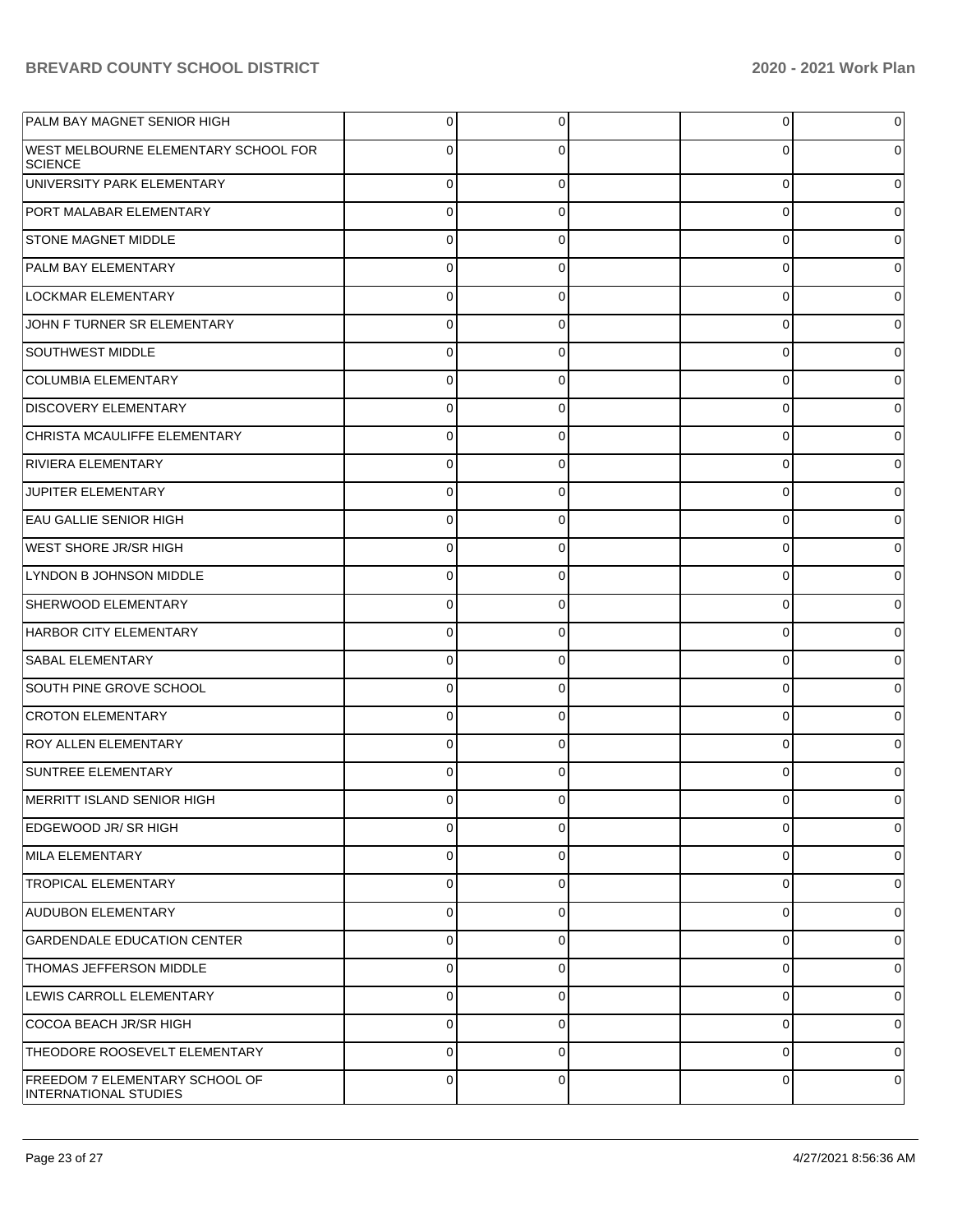|                     | 0           |                                | 0           | 0            |
|---------------------|-------------|--------------------------------|-------------|--------------|
| $\mathbf 0$         | 0           |                                | 0           | 0            |
| $\mathbf 0$         | $\mathbf 0$ |                                | 0           | $\Omega$     |
| $\mathbf 0$         | 0           |                                | 0           | 0            |
| $\mathbf 0$         | $\mathbf 0$ |                                | 0           | $\Omega$     |
| $\mathbf 0$         | $\mathbf 0$ |                                | 0           | 0            |
| $\mathbf 0$         | $\mathbf 0$ |                                | 0           | $\Omega$     |
| $\mathbf 0$         | 0           |                                | 0           | 0            |
| $\mathbf 0$         | $\mathbf 0$ |                                | 0           | $\Omega$     |
| $\mathbf 0$         | $\mathbf 0$ |                                | 0           | 0            |
| $\mathbf 0$         | $\mathbf 0$ |                                | 0           | $\Omega$     |
| $\mathbf 0$         | 0           |                                | 0           | $\Omega$     |
| $\mathbf 0$         | $\Omega$    |                                | 0           | $\Omega$     |
| $\mathbf 0$         | $\Omega$    |                                | 0           | 0            |
| $\mathbf 0$         | $\Omega$    |                                | 0           | 0            |
| $\mathbf 0$         | $\Omega$    |                                | 0           | 0            |
| $\mathbf 0$         | $\Omega$    |                                | 0           | 0            |
| $\mathbf 0$         | $\Omega$    |                                | 0           | 0            |
| $\mathbf 0$         | $\Omega$    |                                | 0           | 0            |
| $\mathbf 0$         | $\Omega$    |                                | 0           | 0            |
| $\mathbf 0$         | $\Omega$    |                                | 0           | 0            |
| $\mathbf 0$         | $\Omega$    |                                | 0           | 0            |
| $\Omega$            | $\Omega$    |                                | 0           | 0            |
| $\Omega$            | $\Omega$    |                                | $\Omega$    | <sup>0</sup> |
| $\Omega$            | $\Omega$    |                                | 0           | 0            |
| $\mathbf 0$         | $\mathbf 0$ |                                | 0           | $\mathbf 0$  |
| $\overline{0}$      | $\mathbf 0$ |                                | 0           | 0            |
| $\mathsf{O}\xspace$ | $\mathbf 0$ |                                | $\mathbf 0$ | 0            |
|                     | 0           |                                | $\pmb{0}$   | 0            |
|                     |             | $\overline{0}$<br>$\mathbf{0}$ |             |              |

# **Failed Standard Relocatable Tracking**

Relocatable units currently reported by school, from FISH, and the number of relocatable units identified as 'Failed Standards'.

Nothing reported for this section.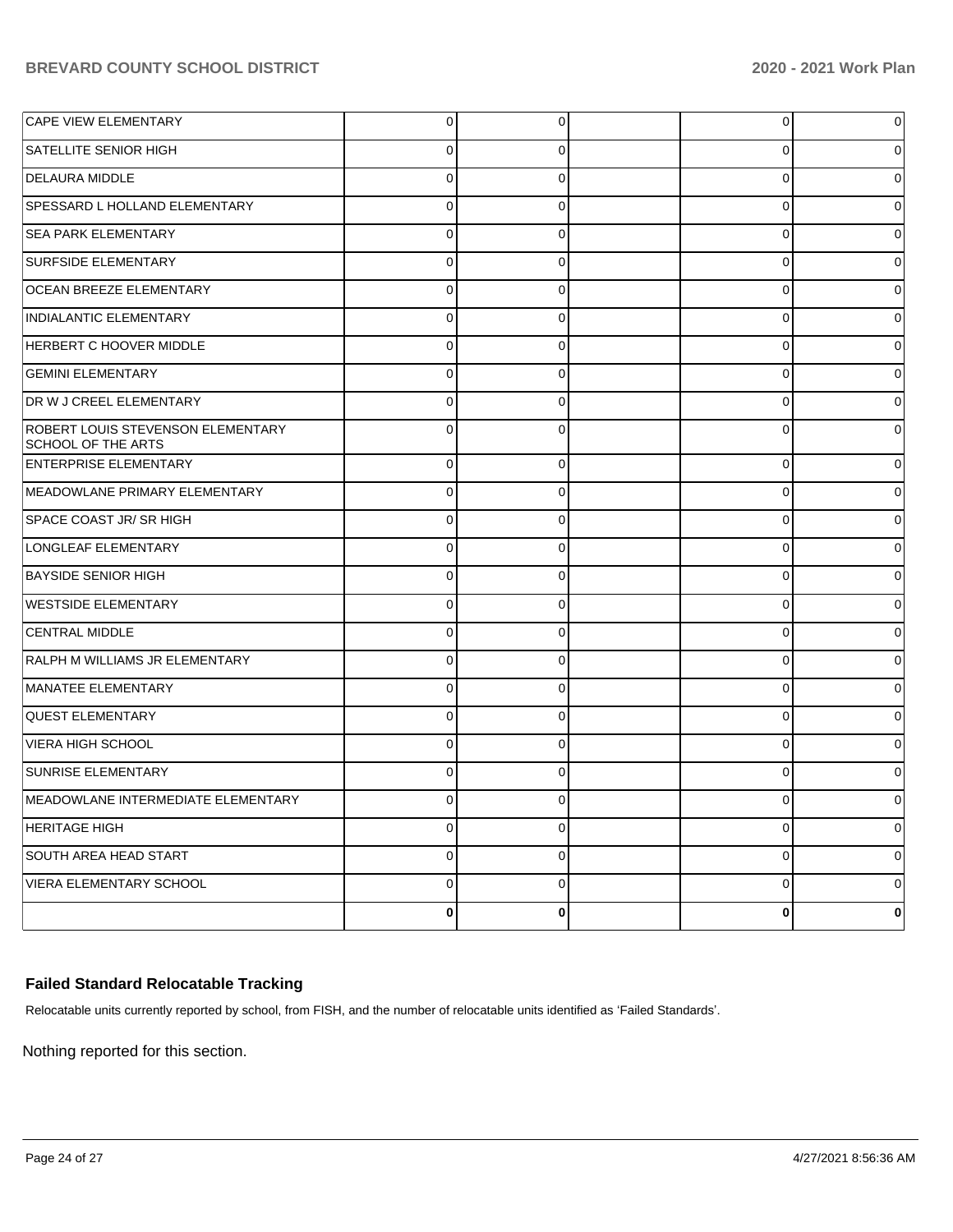# **Planning**

#### **Class Size Reduction Planning**

**Plans approved by the school board that reduce the need for permanent student stations such as acceptable school capacity levels, redistricting, busing, year-round schools, charter schools, magnet schools, public-private partnerships, multitrack scheduling, grade level organization, block scheduling, or other alternatives.**

There are six schools of choice and 12 charter schools in the District. Schools of Choice, along with Choice Programs such as Academic (AICE and IB) and CTE (Career and Technical Education) Programs help to balance enrollment throughout the District. Additionally, there are five recognized Magnet Schools that also help to balance enrollment.

#### **School Closure Planning**

**Plans for the closure of any school, including plans for disposition of the facility or usage of facility space, and anticipated revenues.** 

For the 2020-21 school year, the District discontinued its use of the South Area Head Start facility located at 1430 Knecht Road NE, Palm Bay, FL 32905. It is the intent of the District to dissolve their interest in the property, which is subject to Federal Interest and funds associated with Head Start grants. No revenue is expected from the transfer of the property.

There were no other school closures for the 2020-2021 school year. There are no plans at this time to close any schools for the remaining four years of the planning period.

# **Long Range Planning**

#### **Ten-Year Maintenance**

District projects and locations regarding the projected need for major renovation, repair, and maintenance projects within the district in years 6-10 beyond the projects plans detailed in the five years covered by the work plan.

Nothing reported for this section.

#### **Ten-Year Capacity**

Schedule of capital outlay projects projected to ensure the availability of satisfactory student stations for the projected student enrollment in K-12 programs for the future 5 years beyond the 5-year district facilities work program.

Nothing reported for this section.

## **Ten-Year Planned Utilization**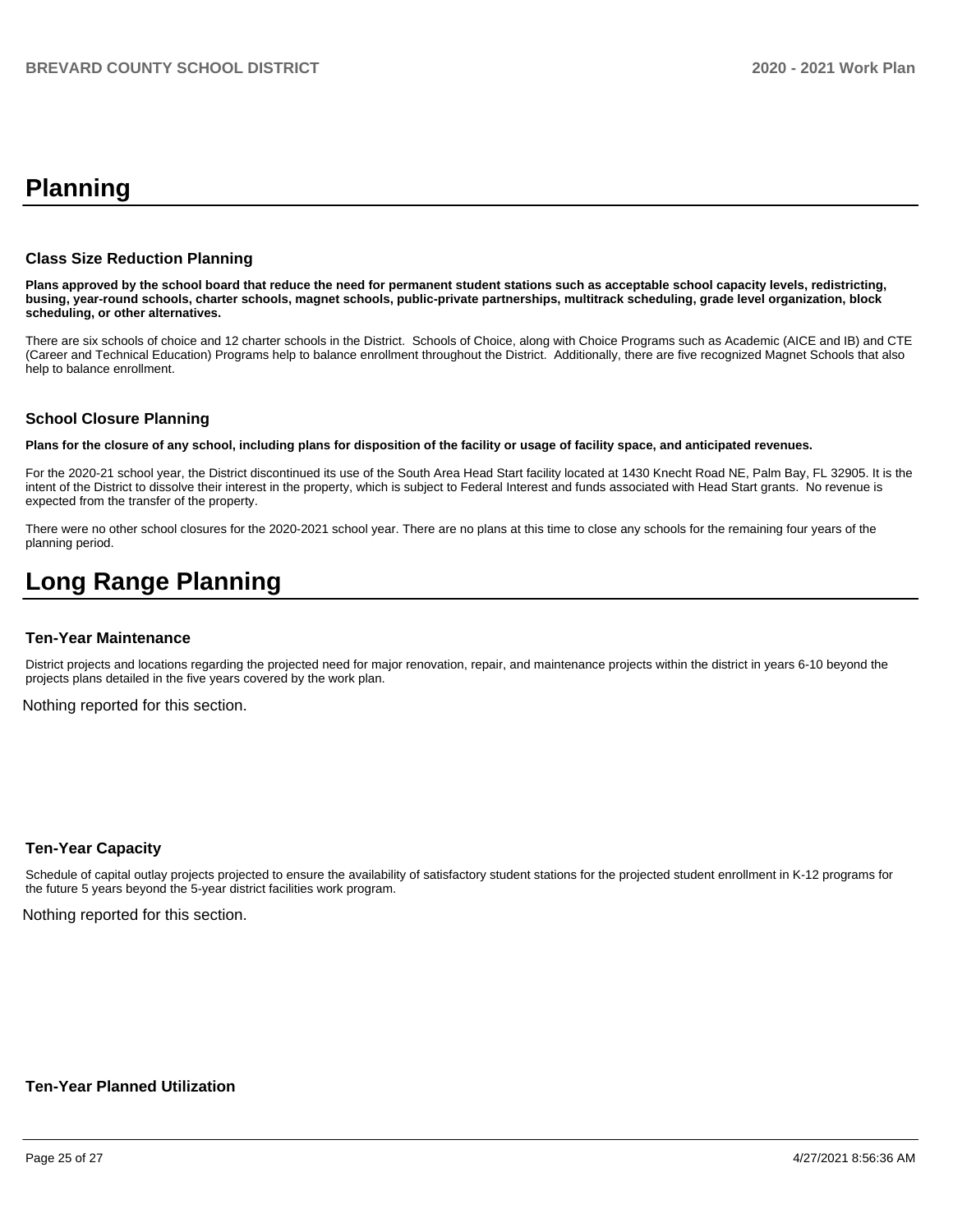Schedule of planned capital outlay projects identifying the standard grade groupings, capacities, and planned utilization rates of future educational facilities of the district for both permanent and relocatable facilities.

| <b>Grade Level Projections</b>   | <b>FISH</b><br>Student<br><b>Stations</b> | <b>Actual 2019 -</b><br>2020 FISH<br>Capacity | Actual<br>$2019 -$<br>2020<br><b>COFTE</b> | Actual 2019 - 2020<br><b>Utilization</b> | Actual 2020 - 2021 / 2029 - 2030 new<br>Student Capacity to be added/removed | Projected 2029<br>2030 COFTE | Projected 2029 -<br>2030 Utilization |
|----------------------------------|-------------------------------------------|-----------------------------------------------|--------------------------------------------|------------------------------------------|------------------------------------------------------------------------------|------------------------------|--------------------------------------|
| Elementary - District<br> Totals | 45,205                                    | 45,205                                        | 32,873.64                                  | 72.72 %                                  |                                                                              |                              | 0.00 %                               |
| Middle - District Totals         | 19.751                                    | 17.769                                        | 13.406.08                                  | 75.45 %                                  |                                                                              |                              | 0.00 %                               |
| High - District Totals           | 23.620                                    | 22,435                                        | 14.982.92                                  | 66.78 %                                  |                                                                              |                              | 0.00 %                               |
| Other - ESE, etc                 | 1.679                                     | 681                                           | 15.27                                      | 2.20%                                    |                                                                              |                              | 0.00 %                               |
|                                  | 90,255                                    | 86,090                                        | 61.277.91                                  | 71.18 %                                  |                                                                              |                              | 0.00%                                |

**Combination schools are included with the middle schools for student stations, capacity, COFTE and utilization purposes because these facilities all have a 90% utilization factor. Use this space to explain or define the grade groupings for combination schools.** 

No comments to report.

#### **Ten-Year Infrastructure Planning**

**Proposed Location of Planned New, Remodeled, or New Additions to Facilities in 06 thru 10 out years (Section 28).**

Nothing reported for this section.

Plans for closure of any school, including plans for disposition of the facility or usage of facility space, and anticipated revenues in the 06 thru 10 out **years (Section 29).**

Nothing reported for this section.

#### **Twenty-Year Maintenance**

District projects and locations regarding the projected need for major renovation, repair, and maintenance projects within the district in years 11-20 beyond the projects plans detailed in the five years covered by the work plan.

Nothing reported for this section.

#### **Twenty-Year Capacity**

Schedule of capital outlay projects projected to ensure the availability of satisfactory student stations for the projected student enrollment in K-12 programs for the future 11-20 years beyond the 5-year district facilities work program.

Nothing reported for this section.